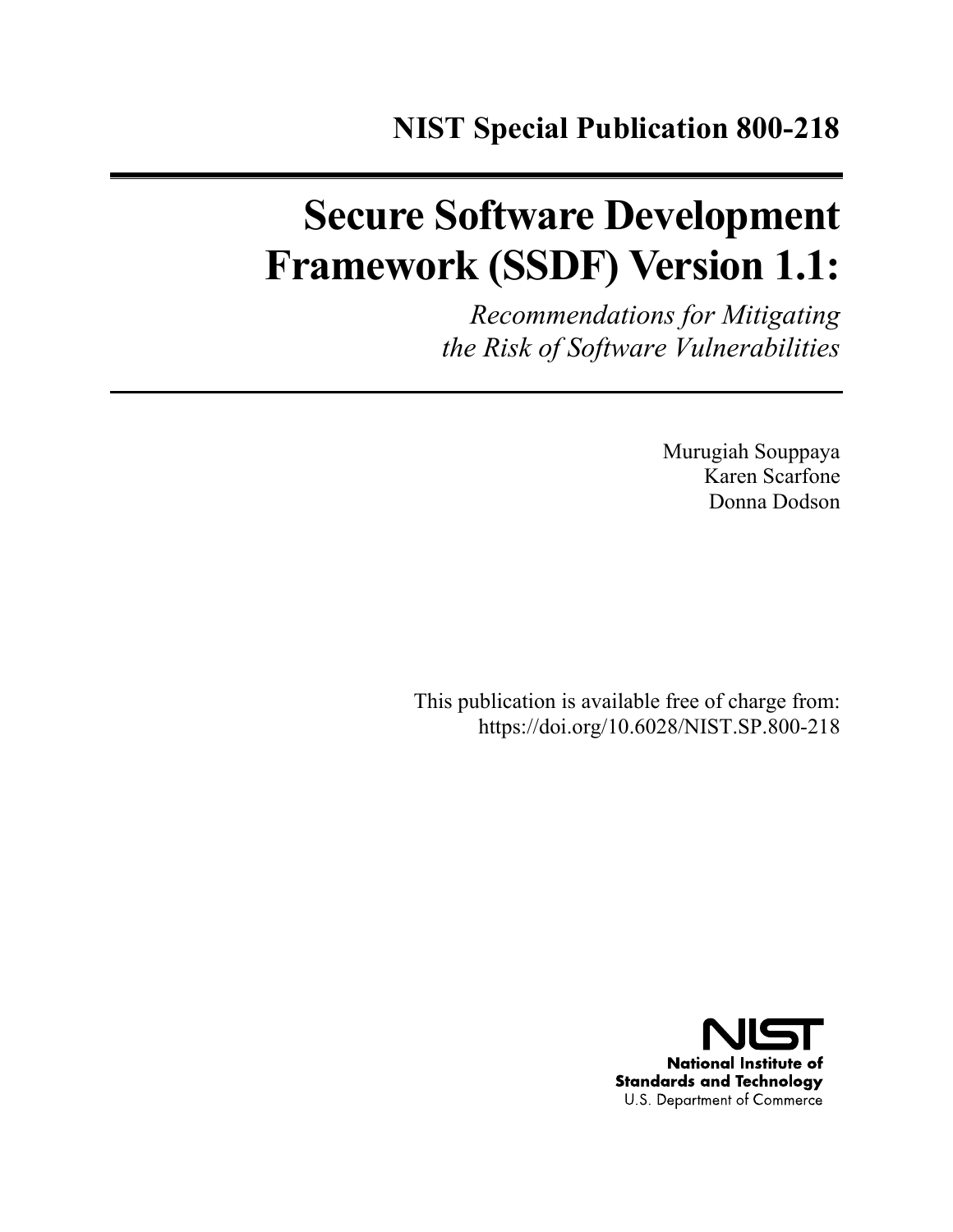## **NIST Special Publication 800-218**

# **Secure Software Development Framework (SSDF) Version 1.1:**

*Recommendations for Mitigating the Risk of Software Vulnerabilities*

> Murugiah Souppaya *Computer Security Division Information Technology Laboratory*

> > Karen Scarfone *Scarfone Cybersecurity Clifton, VA*

Donna Dodson\* *\* Former NIST employee; all work for this publication was done while at NIST.*

> This publication is available free of charge from: https://doi.org/10.6028/NIST.SP.800-218

> > February 2022



U.S. Department of Commerce *Gina M. Raimondo, Secretary*

National Institute of Standards and Technology *James K. Olthoff, Performing the Non-Exclusive Functions and Duties of the Under Secretary of Commerce for Standards and Technology & Director, National Institute of Standards and Technology*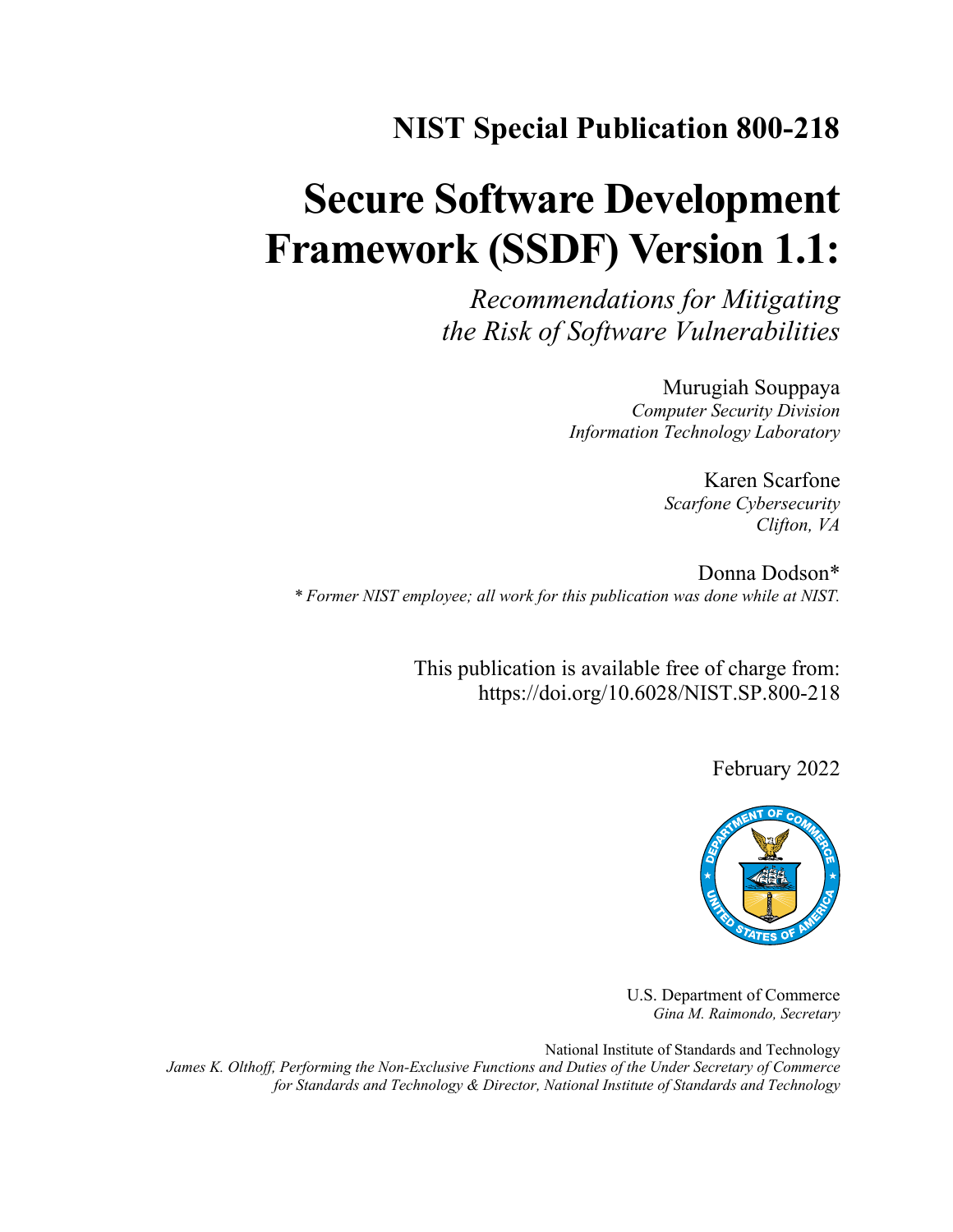#### **Authority**

This publication has been developed by NIST in accordance with its statutory responsibilities under the Federal Information Security Modernization Act (FISMA) of 2014, 44 U.S.C. § 3551 *et seq.*, Public Law (P.L.) 113-283. NIST is responsible for developing information security standards and guidelines, including minimum requirements for federal information systems, but such standards and guidelines shall not apply to national security systems without the express approval of appropriate federal officials exercising policy authority over such systems. This guideline is consistent with the requirements of the Office of Management and Budget (OMB) Circular A-130.

Nothing in this publication should be taken to contradict the standards and guidelines made mandatory and binding on federal agencies by the Secretary of Commerce under statutory authority. Nor should these guidelines be interpreted as altering or superseding the existing authorities of the Secretary of Commerce, Director of the OMB, or any other federal official. This publication may be used by nongovernmental organizations on a voluntary basis and is not subject to copyright in the United States. Attribution would, however, be appreciated by NIST.

> National Institute of Standards and Technology Special Publication 800-218 Natl. Inst. Stand. Technol. Spec. Publ. 800-218, 36 pages (February 2022) CODEN: NSPUE2

> > This publication is available free of charge from: https://doi.org/10.6028/NIST.SP.800-218

Certain commercial entities, equipment, or materials may be identified in this document in order to describe an experimental procedure or concept adequately. Such identification is not intended to imply recommendation or endorsement by NIST, nor is it intended to imply that the entities, materials, or equipment are necessarily the best available for the purpose.

There may be references in this publication to other publications currently under development by NIST in accordance with its assigned statutory responsibilities. The information in this publication, including concepts and methodologies, may be used by federal agencies even before the completion of such companion publications. Thus, until each publication is completed, current requirements, guidelines, and procedures, where they exist, remain operative. For planning and transition purposes, federal agencies may wish to closely follow the development of these new publications by NIST.

Organizations are encouraged to review all draft publications during public comment periods and provide feedback to NIST. Many NIST cybersecurity publications, other than the ones noted above, are available at https://csrc.nist.gov/publications.

#### **Submit comments on this publication to: ssdf@nist.gov**

National Institute of Standards and Technology Attn: Computer Security Division, Information Technology Laboratory 100 Bureau Drive (Mail Stop 8930) Gaithersburg, MD 20899-8930

All comments are subject to release under the Freedom of Information Act (FOIA).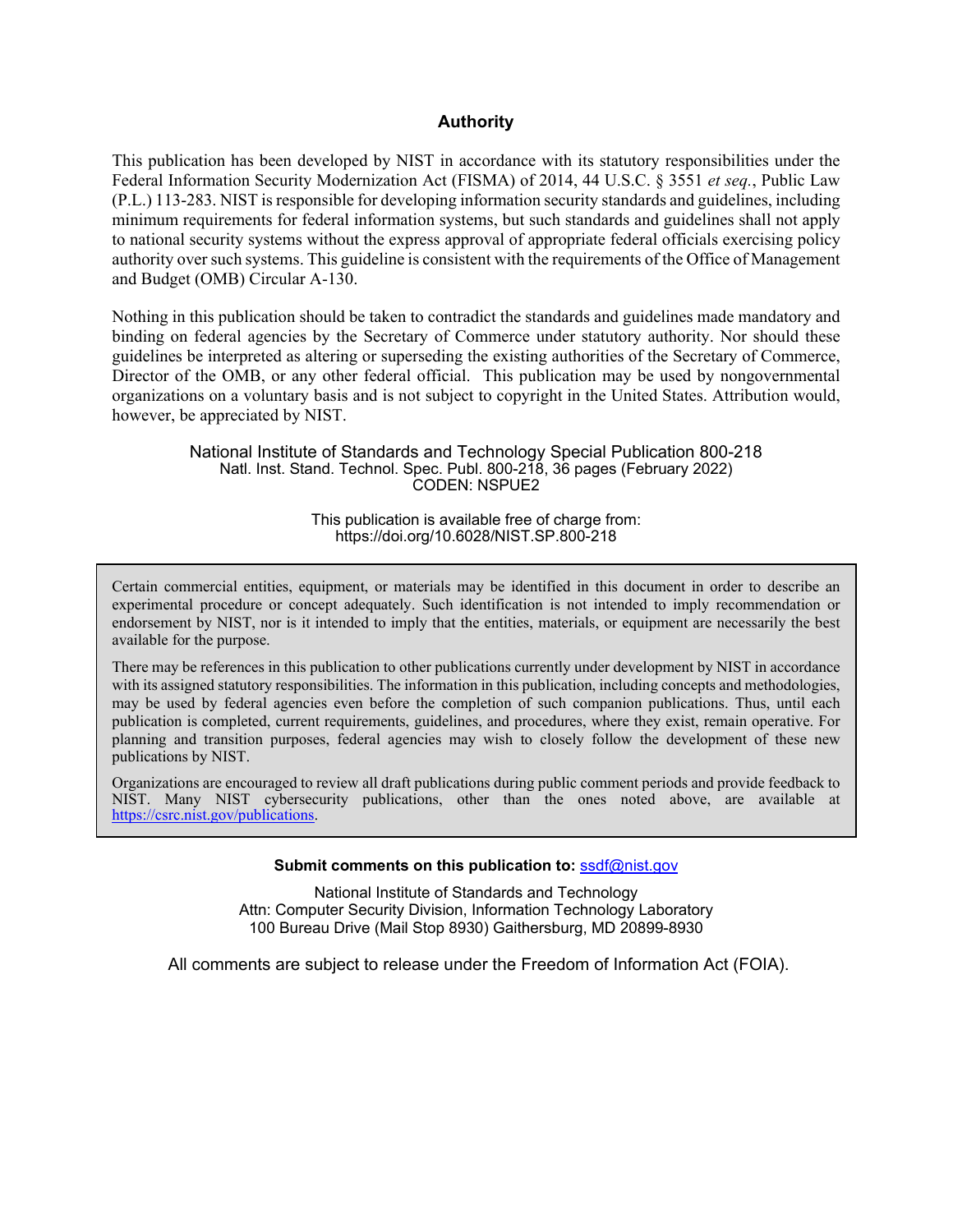#### **Reports on Computer Systems Technology**

The Information Technology Laboratory (ITL) at the National Institute of Standards and Technology (NIST) promotes the U.S. economy and public welfare by providing technical leadership for the Nation's measurement and standards infrastructure. ITL develops tests, test methods, reference data, proof of concept implementations, and technical analyses to advance the development and productive use of information technology. ITL's responsibilities include the development of management, administrative, technical, and physical standards and guidelines for the cost-effective security and privacy of other than national security-related information in federal information systems. The Special Publication 800-series reports on ITL's research, guidelines, and outreach efforts in information system security, and its collaborative activities with industry, government, and academic organizations.

#### **Abstract**

Few software development life cycle (SDLC) models explicitly address software security in detail, so secure software development practices usually need to be added to each SDLC model to ensure that the software being developed is well-secured. This document recommends the Secure Software Development Framework (SSDF) – a core set of high-level secure software development practices that can be integrated into each SDLC implementation. Following such practices should help software producers reduce the number of vulnerabilities in released software, reduce the potential impact of the exploitation of undetected or unaddressed vulnerabilities, and address the root causes of vulnerabilities to prevent future recurrences. Because the framework provides a common vocabulary for secure software development, software acquirers can also use it to foster communications with suppliers in acquisition processes and other management activities.

#### **Keywords**

secure software development; Secure Software Development Framework (SSDF); secure software development practices; software acquisition; software development; software development life cycle (SDLC); software security.

#### **Trademark Information**

All registered trademarks or trademarks belong to their respective organizations.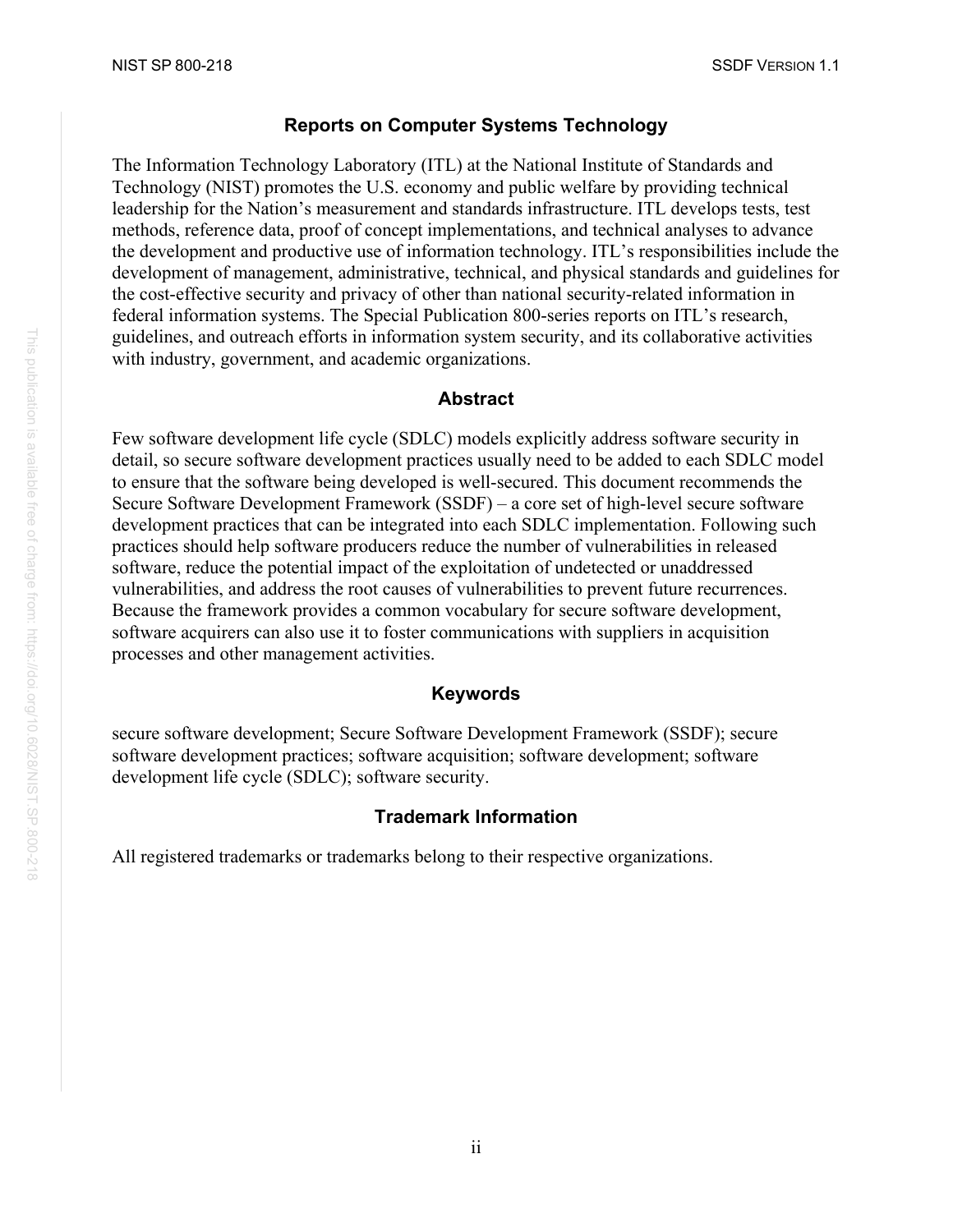#### **Acknowledgments**

The authors thank all of the organizations and individuals who provided input for this update to the SSDF. In response to Section 4 of Executive Order (EO) 14028 on "Improving the Nation's Cybersecurity," NIST held a June 2021 workshop and received over 150 position papers, many of which suggested secure software development practices, tasks, examples of implementations, and references for consideration for this SSDF update. The authors appreciate all of those suggestions, as well as the input from those who spoke at or attended the workshop and shared their thoughts during or after the workshop.

Additionally, the authors appreciate the public comments submitted by dozens of organizations and individuals and wish to acknowledge the particularly helpful feedback from Amazon Web Services, Apiiro, Blackberry, BSA | The Software Alliance, the Enterprise Cloud Coalition, the General Services Administration (GSA), Google, IBM, Medical Imaging & Technology Alliance (MITA), Microsoft, Oracle, the Software Assurance Forum for Excellence in Code (SAFECode), Synopsis, the U.S. Navy, Xoomworks, and Robert Grupe. Representatives of Siemens Energy and Synopsis contributed mappings to new references.

The authors thank all of their NIST colleagues for their support throughout the SSDF update, especially Curt Barker, Paul Black, Jon Boyens, Jim Foti, Barbara Guttman, Mat Heyman, Nicole Keller, Matt Scholl, Adam Sedgewick, Kevin Stine, and Isabel Van Wyk.

The authors also wish to thank all of the individuals and organizations who provided comments on drafts of the original version of the SSDF, including the Administrative Offices of the U.S. Courts, The Aerospace Corporation, BSA | The Software Alliance, Capitis Solutions, the Consortium for Information & Software Quality (CISQ), HackerOne, Honeycomb Secure Systems, iNovex, Ishpi Information Technologies, the Information Security and Privacy Advisory Board (ISPAB), Juniper Networks, Microsoft, MITA, Naval Sea Systems Command (NAVSEA), NIST, Northrop Grumman, the Office of the Undersecretary of Defense for Research and Engineering, Red Hat, SAFECode, and the Software Engineering Institute (SEI).

#### **Audience**

There are two primary audiences for this document. The first is software producers (e.g., commercial-off-the-shelf [COTS] product vendors, government-off-the-shelf [GOTS] software developers, custom software developers, internal development teams) regardless of size, sector, or level of maturity. The second is software acquirers – both federal agencies and other organizations. Readers of this document are not expected to be experts in secure software development in order to understand it, but such expertise is required to implement its recommended practices.

Personnel within the following Workforce Categories and Specialty Areas from the National Initiative for Cybersecurity Education (NICE) Cybersecurity Workforce Framework [\[SP800181\]](#page-31-0) are most likely to find this publication of interest: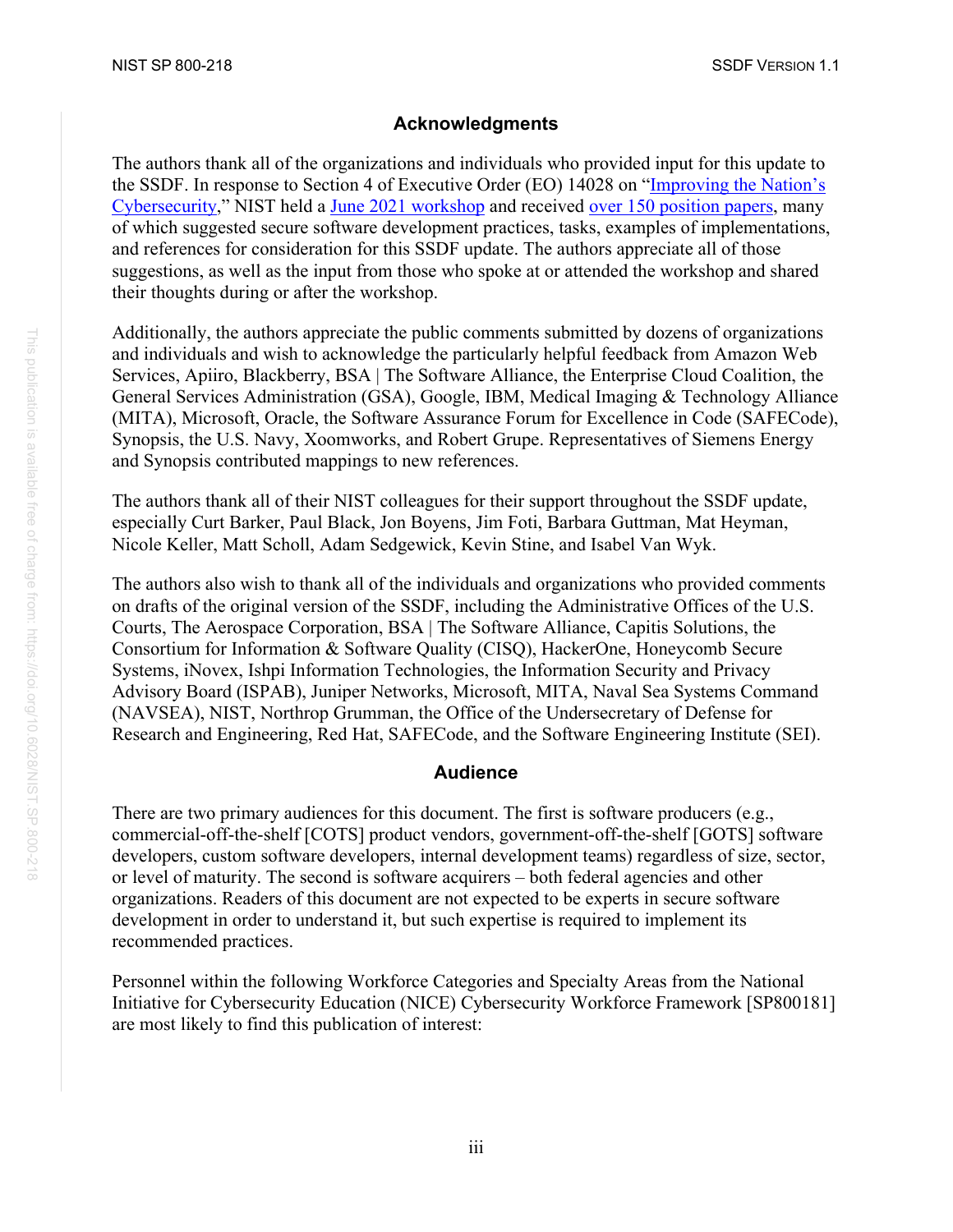- Securely Provision (SP): Risk Management (RSK), Software Development (DEV), Systems Requirements Planning (SRP), Test and Evaluation (TST), Systems Development (SYS)
- Operate and Maintain (OM): Systems Analysis (ANA)
- Oversee and Govern (OV): Training, Education, and Awareness (TEA); Cybersecurity Management (MGT); Executive Cyber Leadership (EXL); Program/Project Management (PMA) and Acquisition
- Protect and Defend (PR): Incident Response (CIR), Vulnerability Assessment and Management (VAM)
- Analyze (AN): Threat Analysis (TWA), Exploitation Analysis (EXP)

#### **Note to Readers**

We encourage you to provide feedback on the SSDF at any time, especially as you implement the SSDF within your own organization and software development efforts. Having inputs from a variety of software producers will be particularly helpful to us in refining and revising the SSDF. The publication will be updated periodically to reflect your inputs and feedback.

If you are from a standards-developing organization or another organization that has produced a set of secure practices and you would like to map your secure software development standard or guidance to the SSDF, please contact us at  $\text{ssdf}(a)$  mist.gov. We would like to introduce you to the National Online Informative References Program (OLIR) so that you can submit your mapping there to augment the existing set of informative references.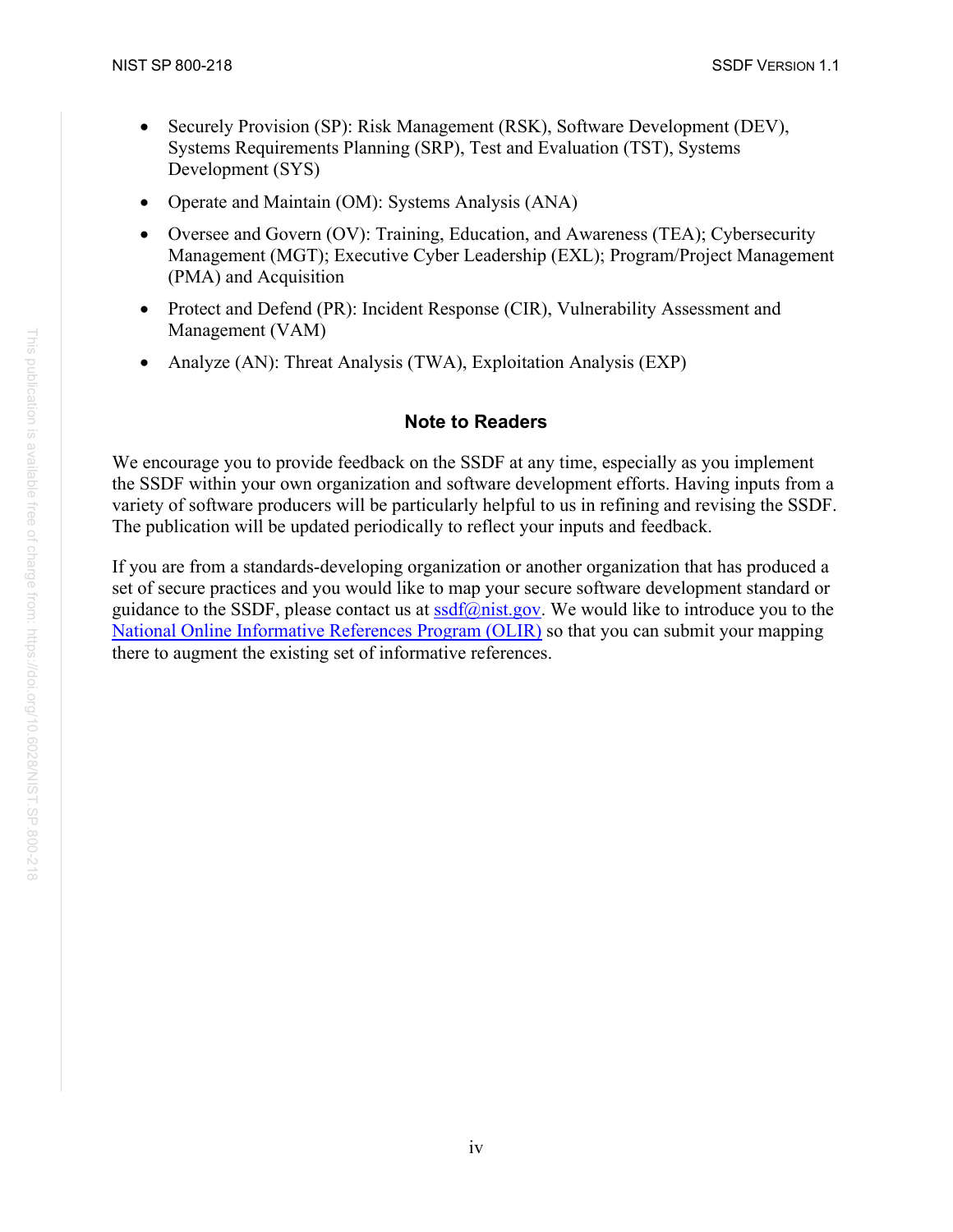### **Patent Disclosure Notice**

*NOTICE: The Information Technology Laboratory (ITL) has requested that holders of patent claims whose use may be required for compliance with the guidance or requirements of this publication disclose such patent claims to ITL. However, holders of patents are not obligated to respond to ITL calls for patents and ITL has not undertaken a patent search in order to identify which, if any, patents may apply to this publication.*

*As of the date of publication and following call(s) for the identification of patent claims whose use may be required for compliance with the guidance or requirements of this publication, no such patent claims have been identified to ITL.* 

*No representation is made or implied by ITL that licenses are not required to avoid patent infringement in the use of this publication.*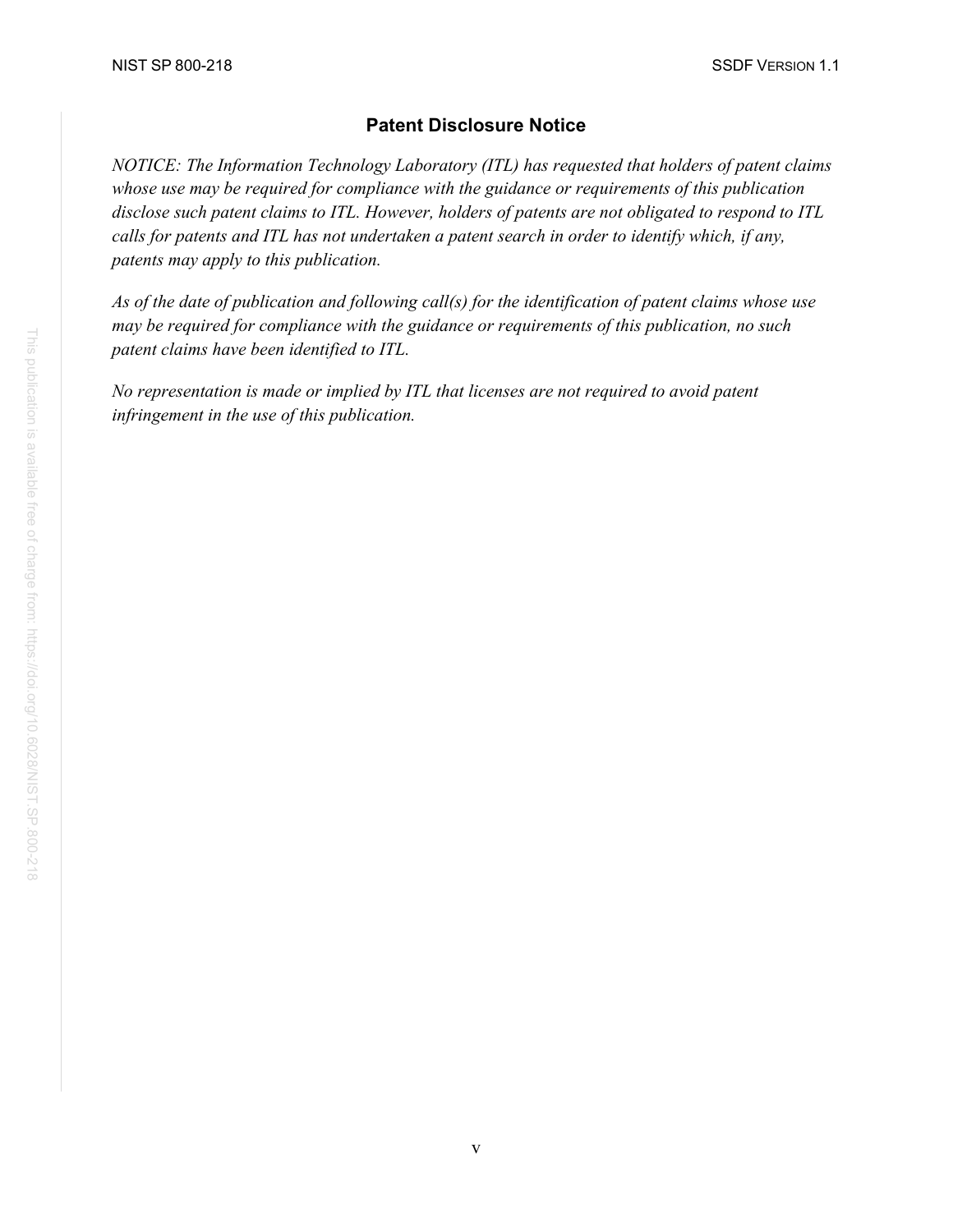#### <span id="page-7-0"></span>**Executive Summary**

This document describes a set of fundamental, sound practices for secure software development called the Secure Software Development Framework (SSDF). Organizations should integrate the SSDF throughout their existing software development practices, express their secure software development requirements to third-party suppliers using SSDF conventions, and acquire software that meets the practices described in the SSDF. Using the SSDF helps organizations to meet the following secure software development recommendations:

- Organizations should ensure that their people, processes, and technology are prepared to perform secure software development.
- Organizations should protect all components of their software from tampering and unauthorized access.
- Organizations should produce well-secured software with minimal security vulnerabilities in its releases.
- Organizations should identify residual vulnerabilities in their software releases and respond appropriately to address those vulnerabilities and prevent similar ones from occurring in the future.

The SSDF does not prescribe how to implement each practice. The focus is on the outcomes of the practices rather than on the tools, techniques, and mechanisms to do so. This means that the SSDF can be used by organizations in any sector or community, regardless of size or cybersecurity sophistication. It can also be used for any type of software development, regardless of technology, platform, programming language, or operating environment.

The SSDF defines only a high-level subset of what organizations may need to do, so organizations should consult the references and other resources for additional information on implementing the practices. Not all practices are applicable to all use cases; organizations should adopt a risk-based approach to determine what practices are relevant, appropriate, and effective to mitigate the threats to their software development practices.

Organizations can communicate how they are addressing the clauses from Section 4 of the President's Executive Order (EO) on "Improving the Nation's Cybersecurity (14028)" by referencing the SSDF practices and tasks described in Appendix A.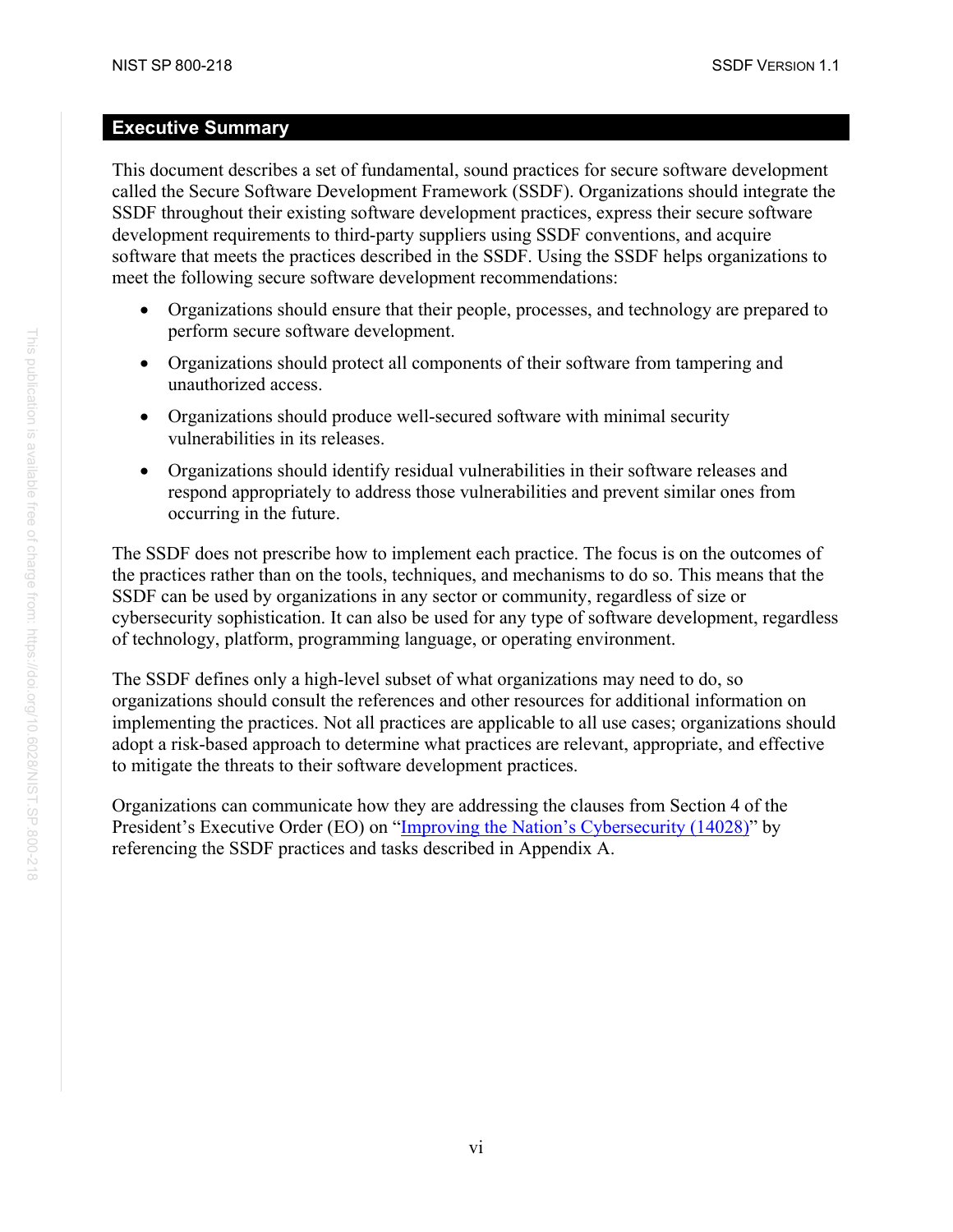### **Table of Contents**

### **List of Tables**

| Table 1: The Secure Software Development Framework (SSDF) Version 1.15 |  |
|------------------------------------------------------------------------|--|
|                                                                        |  |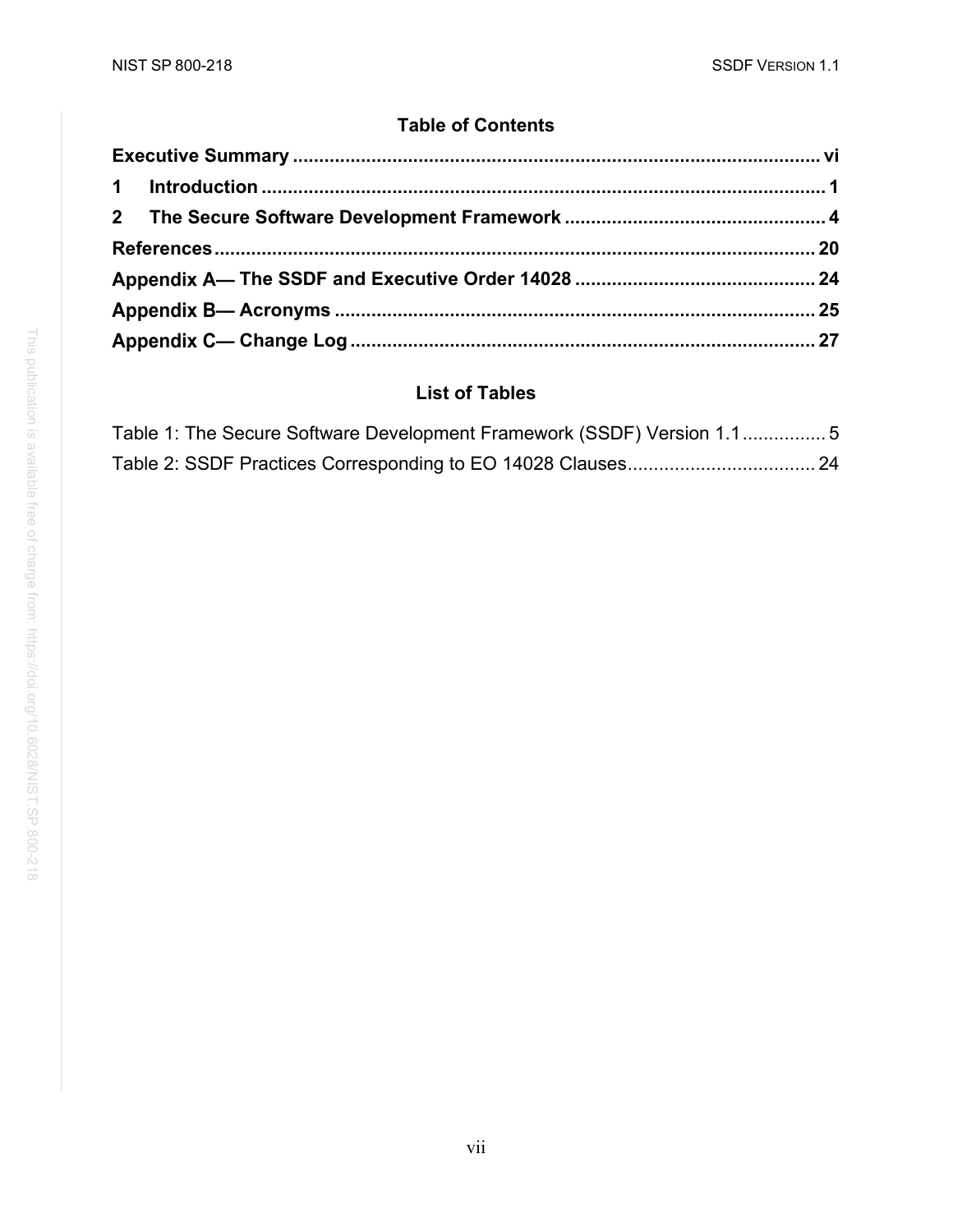#### <span id="page-9-0"></span>**1 Introduction**

A *software development life cycle (SDLC)*[1](#page-9-1) is a formal or informal methodology for designing, creating, and maintaining software (including code built into hardware). There are many models for SDLCs, including waterfall, spiral, agile, and – in particular – agile combined with software development and IT operations (DevOps) practices. Few SDLC models explicitly address software security in detail, so secure software development practices usually need to be added to and integrated into each SDLC model. Regardless of which SDLC model is used, secure software development practices should be integrated throughout it for three reasons: to reduce the number of vulnerabilities in released software, to reduce the potential impact of the exploitation of undetected or unaddressed vulnerabilities, and to address the root causes of vulnerabilities to prevent recurrences. Vulnerabilities include not just bugs caused by coding flaws, but also weaknesses caused by security configuration settings, incorrect trust assumptions, and outdated risk analysis. [\[IR7864\]](#page-28-1)

Most aspects of security can be addressed multiple times within an SDLC, but in general, the earlier in the SDLC that security is addressed, the less effort and cost is ultimately required to achieve the same level of security. This principle, known as *shifting left*, is critically important regardless of the SDLC model. Shifting left minimizes any technical debt that would require remediating early security flaws late in development or after the software is in production. Shifting left can also result in software with stronger security and resiliency.

There are many existing documents on secure software development practices, including those listed in the [References](#page-28-0) section. This document does not introduce new practices or define new terminology. Instead, it describes a set of high-level practices based on established standards, guidance, and secure software development practice documents. These practices, collectively called the Secure Software Development Framework (SSDF), are intended to help the target audiences achieve secure software development objectives. Many of the practices directly involve the software itself, while others indirectly involve it (e.g., securing the development environment).

Future work may expand on this publication and potentially cover topics such as how the SSDF may apply to and vary for particular software development methodologies and associated practices like DevOps, how an organization can transition from their current software development practices to also incorporating the SSDF practices, and how the SSDF could be applied in the context of open-source software. Future work will likely take the form of use cases so that the insights will be more readily applicable to specific types of development environments, and it will likely include collaboration with the open-source community and other groups and organizations.

This document identifies secure software development practices but does not prescribe how to implement them. The focus is on the outcomes of the practices to be implemented rather than on

<span id="page-9-1"></span><sup>&</sup>lt;sup>1</sup> Note that SDLC is also widely used for "system development life cycle." All usage of "SDLC" in this document is referencing software, not systems.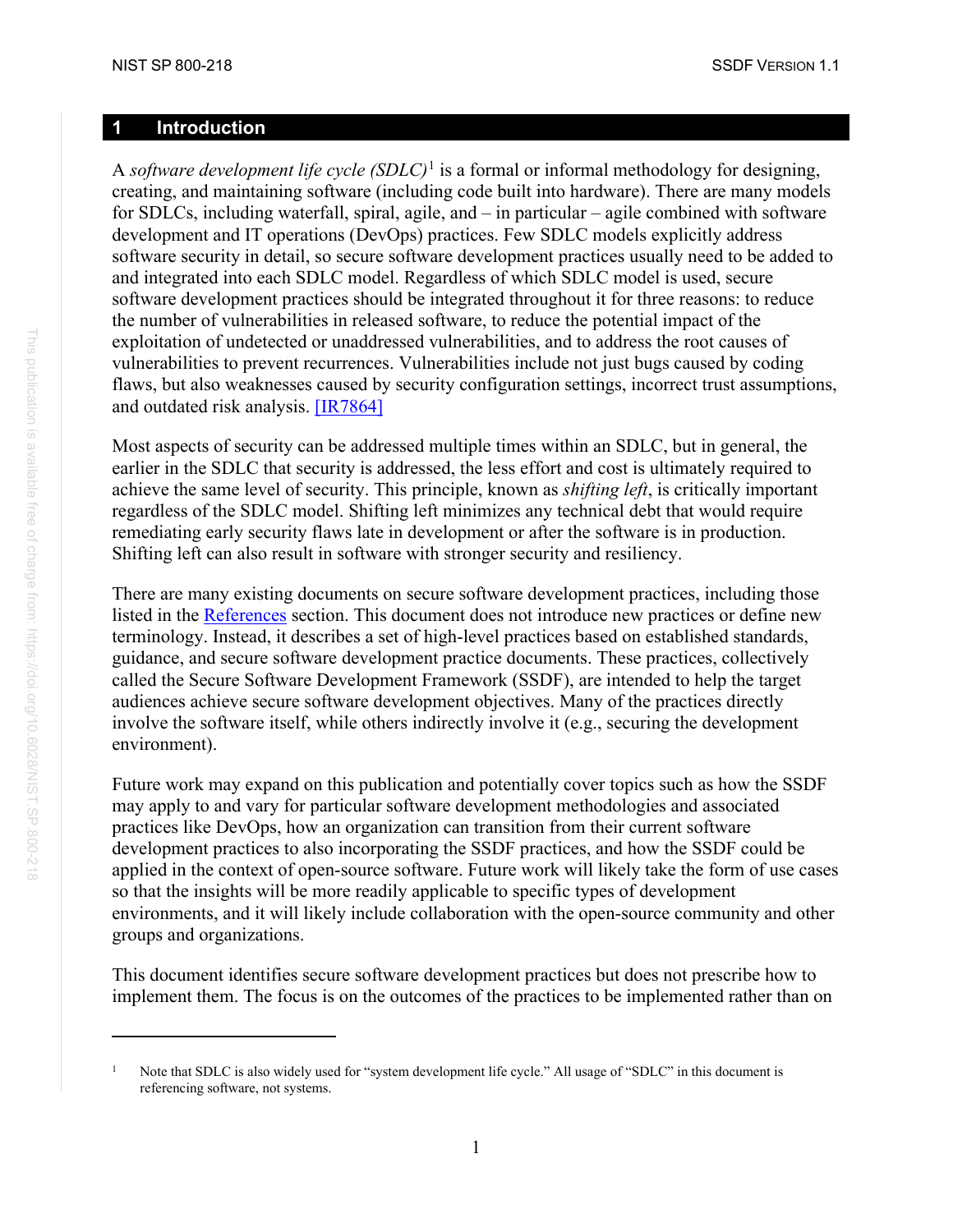the tools, techniques, and mechanisms used to do so. Advantages of specifying the practices at a high level include the following:

- Can be used by organizations in any sector or community, regardless of size or cybersecurity sophistication
- Can be applied to software developed to support information technology (IT), industrial control systems (ICS), cyber-physical systems (CPS), or the Internet of Things (IoT)
- Can be integrated into any existing software development workflow and automated toolchain; should not negatively affect organizations that already have robust secure software development practices in place
- Makes the practices broadly applicable, not specific to particular technologies, platforms, programming languages, SDLC models, development environments, operating environments, tools, etc.
- Can help an organization document its secure software development practices today and define its future target practices as part of its continuous improvement process
- Can assist an organization currently using a classic software development model in transitioning its secure software development practices for use with a modern software development model (e.g., agile, DevOps)
- Can assist organizations that are procuring and using software to understand secure software development practices employed by their suppliers

This document provides a common language to describe fundamental secure software development practices. This is similar to the approach taken by the *Framework for Improving Critical Infrastructure Cybersecurity*, also known as the NIST Cybersecurity Framework [\[NISTCSF\].](#page-29-0) [2](#page-10-0) Expertise in secure software development is not required to understand the practices. The common language helps facilitate communications about secure software practices among both internal and external organizational stakeholders, such as:

- Business owners, software developers, project managers and leads, cybersecurity professionals, and operations and platform engineers within an organization who need to clearly communicate with each other about secure software development
- Software acquirers, including federal agencies and other organizations, that want to define required or desired characteristics for software in their acquisition processes in order to have higher-quality software (particularly with fewer significant security vulnerabilities) $3$

<span id="page-10-0"></span><sup>&</sup>lt;sup>2</sup> The SSDF practices may help support the NIST Cybersecurity Framework Functions, Categories, and Subcategories, but the SSDF practices do not map to them and are typically the responsibility of different parties. Developers can adopt SSDF practices, and the outcomes of their work could help organizations with their operational security in support of the Cybersecurity Framework.

<span id="page-10-1"></span><sup>&</sup>lt;sup>3</sup> Future work may provide more practical guidance for software acquirers on how they can leverage the SSDF in specific use cases.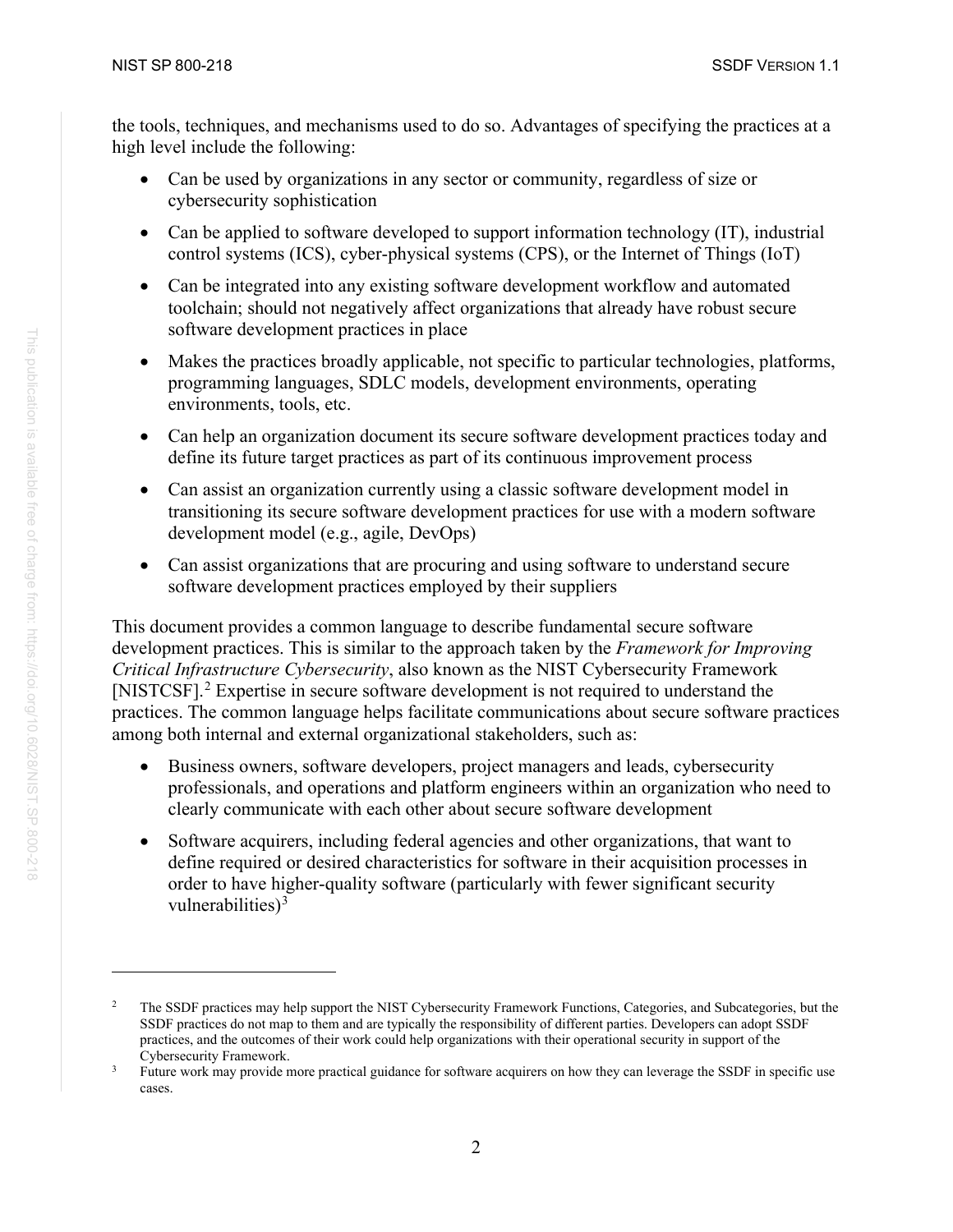Software producers (e.g., commercial-off-the-shelf [COTS] product vendors, government-off-the-shelf [GOTS] software developers, software developers working within or on behalf of software acquirer organizations) that want to integrate secure software development practices throughout their SDLCs, express their secure software practices to their customers, or define requirements for their suppliers

This document's practices are not based on the assumption that all organizations have the same security objectives and priorities. Rather, the recommendations reflect that each software producer may have unique security assumptions, and each software acquirer may have unique security needs and requirements. While the aim is for each software producer to follow all applicable practices, the expectation is that the degree to which each practice is implemented and the formality of the implementation will vary based on the producer's security assumptions. The practices provide flexibility for implementers, but they are also clear to avoid leaving too much open to interpretation.

Although most of these practices are relevant to any software development effort, some are not. For example, if developing a particular piece of software does not involve using a compiler, there would be no need to follow a practice on configuring the compiler to improve executable security. Some practices are foundational, while others are more advanced and depend on certain foundational practices already being in place. Also, practices are not all equally important for all cases.

Factors such as risk, cost, feasibility, and applicability should be considered when deciding which practices to use and how much time and resources to devote to each practice.<sup>[4](#page-11-0)</sup> Automatability is also an important factor to consider, especially for implementing practices at scale. The practices, tasks, and implementation examples represent a starting point to consider; they are meant to be changed and customized, and they are not prioritized. Any stated frequency for performing practices is notional. The intention of the SSDF is not to create a checklist to follow, but to provide a basis for planning and implementing a risk-based approach to adopting secure software development practices.

The responsibility for implementing the practices may be distributed among different organizations based on the delivery of the software and services (e.g., infrastructure as a service, software as a service, platform as a service, container as a service, serverless). In these situations, it likely follows a shared responsibility model involving the platform/service providers and the tenant organization that is consuming those platforms/services. The tenant organization should establish an agreement with the providers that specifies which party is responsible for each practice and task and how each provider will attest to their conformance with the agreement.

<span id="page-11-0"></span><sup>&</sup>lt;sup>4</sup> Organizations seeking guidance on how to get started with secure software development can consult many publicly available references, such as "SDL That Won't Break the Bank" by Steve Lipner from SAFECode (https://i.blackhat.com/us-18/Thu-August-9/us-18-Lipner-SDL-For-The-Rest-Of-Us.pdf), "Application Software Security and the CIS Controls: A Reference Paper" by Steve Lipner and Stacy Simpson from SAFECode (https://safecode.org/resource-publications/cis-controls/), and "Simplified Implementation of the Microsoft SDL" by Microsoft (https://www.microsoft.com/enus/download/details.aspx?id=12379).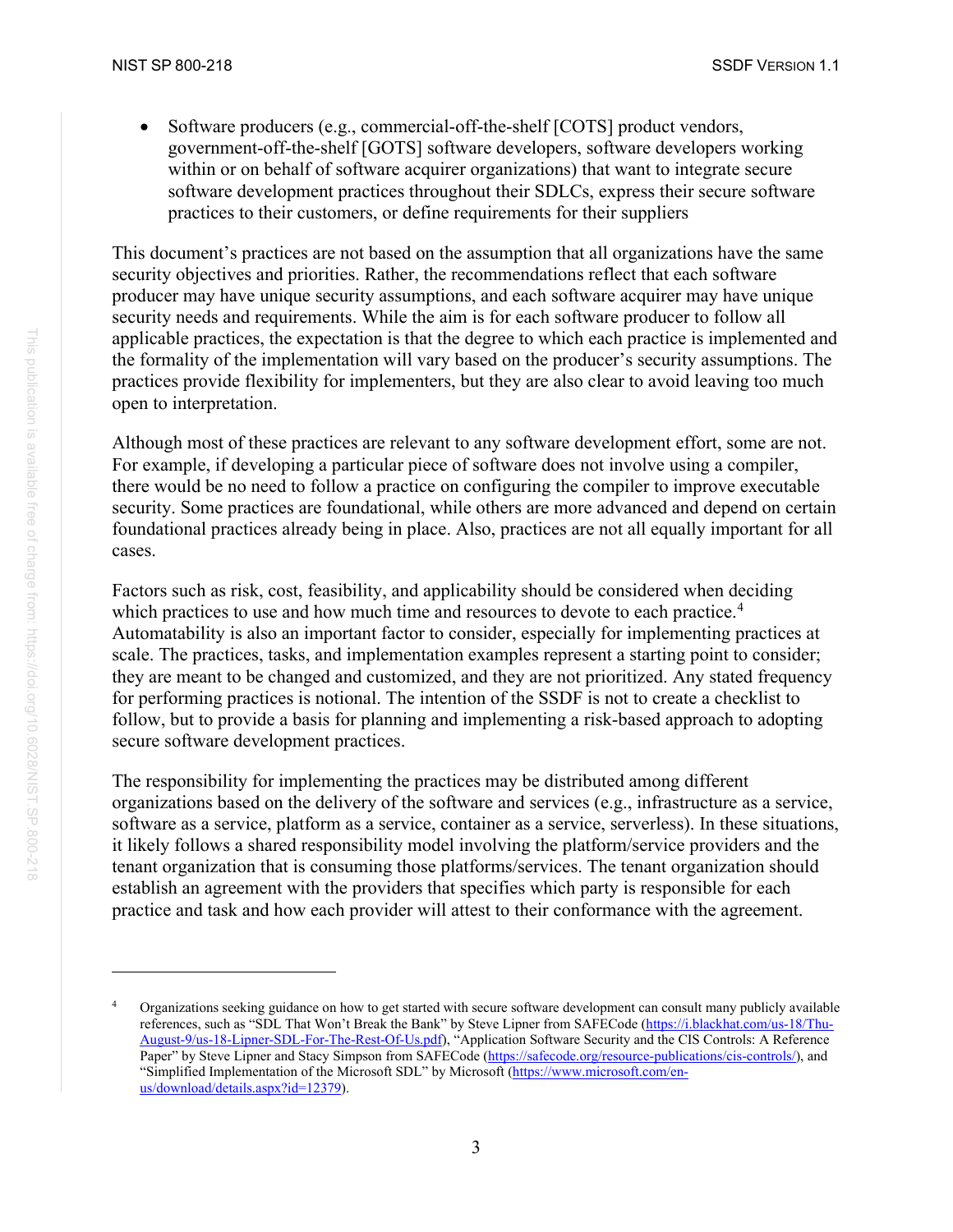#### <span id="page-12-0"></span>**2 The Secure Software Development Framework**

This document defines version 1.1 of the Secure Software Development Framework (SSDF) with fundamental, sound, and secure recommended practices based on established secure software development practice documents. The practices are organized into four groups:

- 1. **Prepare the Organization (PO):** Organizations should ensure that their people, processes, and technology are prepared to perform secure software development at the organization level. Many organizations will find some PO practices to also be applicable to subsets of their software development, like individual development groups or projects.
- 2. **Protect the Software (PS):** Organizations should protect all components of their software from tampering and unauthorized access.
- 3. **Produce Well-Secured Software (PW):** Organizations should produce well-secured software with minimal security vulnerabilities in its releases.
- 4. **Respond to Vulnerabilities (RV):** Organizations should identify residual vulnerabilities in their software releases and respond appropriately to address those vulnerabilities and prevent similar ones from occurring in the future.

Each practice definition includes the following elements:

- **Practice:** The name of the practice and a unique identifier, followed by a brief explanation of what the practice is and why it is beneficial
- **Tasks:** One or more actions that may be needed to perform a practice
- **Notional Implementation Examples:** One or more notional examples of types of tools, processes, or other methods that could be used to help implement a task. No examples or combination of examples are required, and the stated examples are not the only feasible options. Some examples may not be applicable to certain organizations and situations.
- **References:** Pointers to one or more established secure development practice documents and their mappings to a particular task. Not all references will apply to all instances of software development.

[Table 1](#page-13-0) defines the practices. They are only a **subset** of what an organization may need to do. The information in the table is space constrained; much more information on each practice can be found in the references. Note that the order of the practices, tasks, and notional implementation examples in the table is not intended to imply the sequence of implementation or the relative importance of any practice, task, or example.

The table uses terms like "sensitive data," "qualified person," and "well-secured," which are not defined in this publication. Organizations adopting the SSDF should define these terms in the context of their own environments and use cases. The same is true for the names of environments, like "development," "build," "staging," "integration," "test," "production," and "distribution," which vary widely among organizations and projects. Enumerating your environments is necessary in order to secure them properly, and especially to prevent lateral movement of attackers from environment to environment.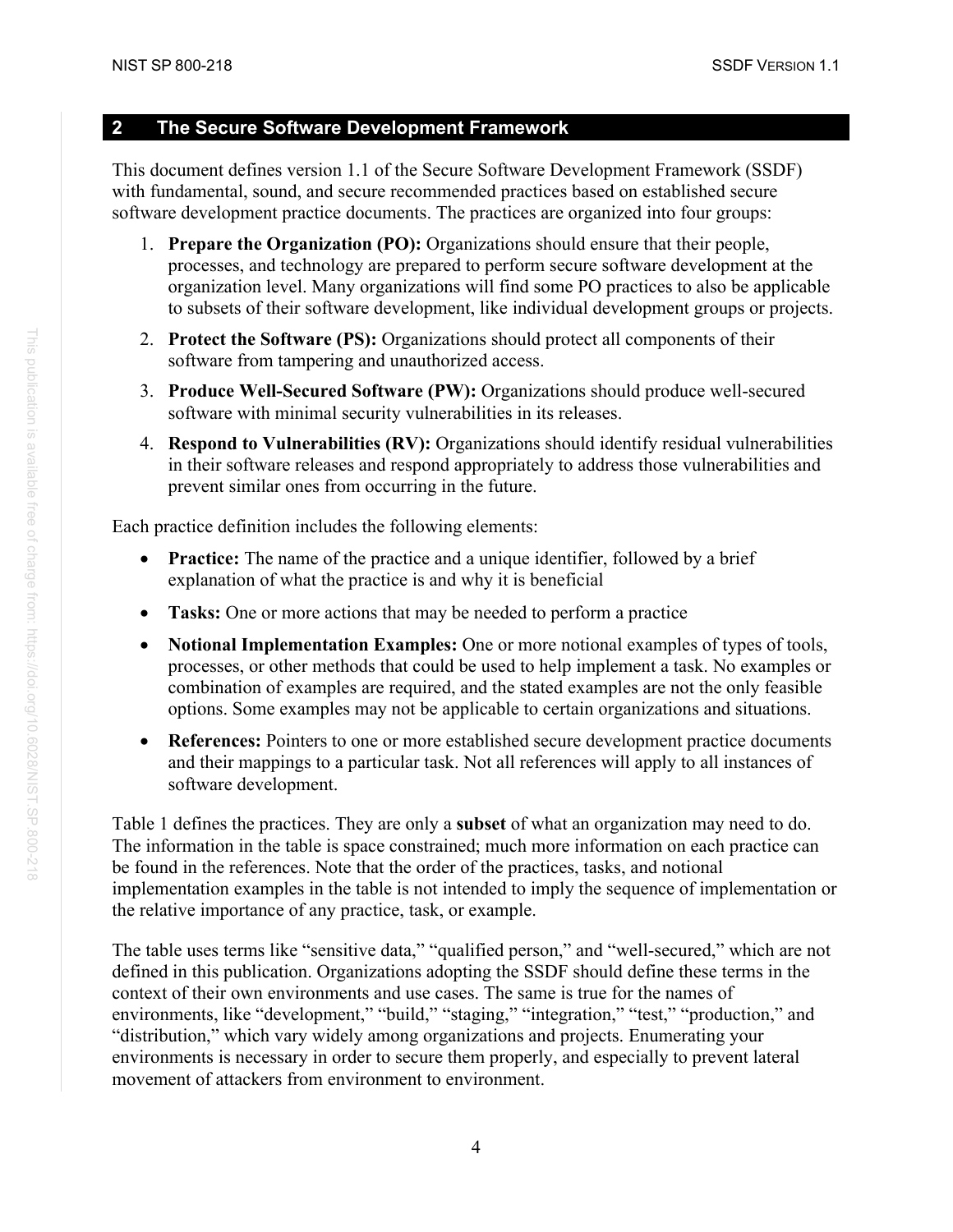#### **Table 1: The Secure Software Development Framework (SSDF) Version 1.1**

the Implementation and Deployment of Secure Development Practices **[SP80053](#page-30-2)**: SA-1, SA-8, SA-15, SR-3 **[SP800160](#page-30-3)**: 3.1.2, 3.2.1, 3.2.2, 3.3.1, 3.4.2, 3.4.3 **[SP800161](#page-31-1)**: SA-1, SA-8, SA-15, SR-3 0003, K0039, K0044, K0157, K0168, K0177, K0211, K0260, K0261, 0, S0357, S0368; A0033, A0123, A0151 **BSAFSS**: SC.1-1, SC.2, PD.1-1, PD.1-2, PD.1-3, PD.2-2, SI, PA, CS, AA, LO, EE

**OWASPSAMM**: PC1-A, PC1-B, PC2-A, PC3-A, SR1-A, SR1-B, SR2-B, SA1-B, IR1-A **PCISSLC**: 2.1, 2.2, 2.3, 3.3 **Coding Standards and Conventions SP80053**: SA-8, SA-8(3), SA-15, SR-3 **SP80.3.3.1** -15, SR-3 0003, K0039, K0044, K0157, K0168, K0177, K0211, K0260, K0261, 0, S0357, S0368; A0033, A0123, A0151

<span id="page-13-0"></span>

| <b>Practices</b>                                                                                                                                                                                                                                                                                                                                                                                                                                                                                                                                                           | <b>Tasks</b>                                                                                                                                                                                       | <b>Notional Implementation Examples</b>                                                                                                                                                                                                                                                                                                                                                                                                                                                                                                                                                                                                                                                                                                                                                                                                                                                                                                                                                                                                                                                                                                                                                                                                                                                                                                                                                                                                                                                                                                                                                                                                                                                                                                                                                                                                                                                                                                  | <b>References</b>                                                                                                                                                                                                                                                                                                                                                                                                                                                                                                                                                                                                                                                         |
|----------------------------------------------------------------------------------------------------------------------------------------------------------------------------------------------------------------------------------------------------------------------------------------------------------------------------------------------------------------------------------------------------------------------------------------------------------------------------------------------------------------------------------------------------------------------------|----------------------------------------------------------------------------------------------------------------------------------------------------------------------------------------------------|------------------------------------------------------------------------------------------------------------------------------------------------------------------------------------------------------------------------------------------------------------------------------------------------------------------------------------------------------------------------------------------------------------------------------------------------------------------------------------------------------------------------------------------------------------------------------------------------------------------------------------------------------------------------------------------------------------------------------------------------------------------------------------------------------------------------------------------------------------------------------------------------------------------------------------------------------------------------------------------------------------------------------------------------------------------------------------------------------------------------------------------------------------------------------------------------------------------------------------------------------------------------------------------------------------------------------------------------------------------------------------------------------------------------------------------------------------------------------------------------------------------------------------------------------------------------------------------------------------------------------------------------------------------------------------------------------------------------------------------------------------------------------------------------------------------------------------------------------------------------------------------------------------------------------------------|---------------------------------------------------------------------------------------------------------------------------------------------------------------------------------------------------------------------------------------------------------------------------------------------------------------------------------------------------------------------------------------------------------------------------------------------------------------------------------------------------------------------------------------------------------------------------------------------------------------------------------------------------------------------------|
| <b>Prepare the Organization (PO)</b>                                                                                                                                                                                                                                                                                                                                                                                                                                                                                                                                       |                                                                                                                                                                                                    |                                                                                                                                                                                                                                                                                                                                                                                                                                                                                                                                                                                                                                                                                                                                                                                                                                                                                                                                                                                                                                                                                                                                                                                                                                                                                                                                                                                                                                                                                                                                                                                                                                                                                                                                                                                                                                                                                                                                          |                                                                                                                                                                                                                                                                                                                                                                                                                                                                                                                                                                                                                                                                           |
| <b>Define Security Requirements for Software</b><br>Development (PO.1): Ensure that security<br>requirements for software development are<br>known at all times so that they can be taken into<br>account throughout the SDLC and duplication of<br>effort can be minimized because the<br>requirements information can be collected once<br>and shared. This includes requirements from<br>internal sources (e.g., the organization's policies,<br>business objectives, and risk management<br>strategy) and external sources (e.g., applicable<br>laws and regulations). | PO.1.1: Identify and document all security<br>requirements for the organization's software<br>development infrastructures and processes, and<br>maintain the requirements over time.               | Example 1: Define policies for securing software development infrastructures and<br>their components, including development endpoints, throughout the SDLC and<br>maintaining that security.<br><b>Example 2:</b> Define policies for securing software development processes<br>throughout the SDLC and maintaining that security, including for open-source and<br>other third-party software components utilized by software being developed.<br><b>Example 3:</b> Review and update security requirements at least annually, or sooner<br>if there are new requirements from internal or external sources, or a major<br>security incident targeting software development infrastructure has occurred.<br><b>Example 4:</b> Educate affected individuals on impending changes to requirements.                                                                                                                                                                                                                                                                                                                                                                                                                                                                                                                                                                                                                                                                                                                                                                                                                                                                                                                                                                                                                                                                                                                                       | <b>BSAFSS:</b> SM.3, DE.1, IA.1, IA.2<br><b>BSIMM:</b> CP1.1, CP1.3, SR1.1, SR2.2, SE1.2, SE2.6<br><b>EO14028</b> : $4e(ix)$<br>IEC62443: SM-7, SM-9<br><b>NISTCSF: ID.GV-3</b><br><b>OWASPASVS: 1.1.1</b><br><b>OWASPMASVS 1.10</b><br>OWASPSAMM: PC1-A, PC1-B, PC2-A<br><b>PCISSLC: 2.1, 2.2</b><br><b>SCFPSSD:</b> Planning the Implementation and Deploy<br>SP80053: SA-1, SA-8, SA-15, SR-3<br>SP800160: 3.1.2, 3.2.1, 3.2.2, 3.3.1, 3.4.2, 3.4.3<br>SP800161 SA-1, SA-8, SA-15, SR-3<br>SP800181: T0414; K0003, K0039, K0044, K0157, K<br>K0262, K0524; S0010, S0357, S0368; A0033, A012                                                                            |
|                                                                                                                                                                                                                                                                                                                                                                                                                                                                                                                                                                            | PO.1.2: Identify and document all security<br>requirements for organization-developed software to<br>meet, and maintain the requirements over time.                                                | <b>Example 1:</b> Define policies that specify risk-based software architecture and<br>design requirements, such as making code modular to facilitate code reuse and<br>updates; isolating security components from other components during execution;<br>avoiding undocumented commands and settings; and providing features that will<br>aid software acquirers with the secure deployment, operation, and maintenance<br>of the software.<br><b>Example 2:</b> Define policies that specify the security requirements for the<br>organization's software, and verify compliance at key points in the SDLC (e.g.,<br>classes of software flaws verified by gates, responses to vulnerabilities<br>discovered in released software).<br><b>Example 3:</b> Analyze the risk of applicable technology stacks (e.g., languages,<br>environments, deployment models), and recommend or require the use of stacks<br>that will reduce risk compared to others.<br><b>Example 4:</b> Define policies that specify what needs to be archived for each<br>software release (e.g., code, package files, third-party libraries, documentation,<br>data inventory) and how long it needs to be retained based on the SDLC model,<br>software end-of-life, and other factors.<br><b>Example 5:</b> Ensure that policies cover the entire software life cycle, including<br>notifying users of the impending end of software support and the date of software<br>end-of-life.<br><b>Example 6:</b> Review all security requirements at least annually, or sooner if there<br>are new requirements from internal or external sources, a major vulnerability is<br>discovered in released software, or a major security incident targeting<br>organization-developed software has occurred.<br><b>Example 7:</b> Establish and follow processes for handling requirement exception<br>requests, including periodic reviews of all approved exceptions. | BSAFSS: SC.1-1, SC.2, PD.1-1, PD.1-2, PD.1-3, PI<br>BSIMM: SM1.1, SM1.4, SM2.2, CP1.1, CP1.2, CP1.<br>SFD2.1, SFD3.2, SR1.1, SR1.3, SR2.2, SR3.3, SR3<br>EO14028: 4e(ix)<br>IEC62443: SR-3, SR-4, SR-5, SD-4<br><b>ISO27034</b> 7.3.2<br><b>MSSDL: 2, 5</b><br><b>NISTCSF: ID.GV-3</b><br><b>OWASPMASVS: 1.12</b><br>OWASPSAMM: PC1-A, PC1-B, PC2-A, PC3-A, SR1<br><b>PCISSLC: 2.1, 2.2, 2.3, 3.3</b><br><b>SCFPSSD: Establish Coding Standards and Conver</b><br>SP80053: SA-8, SA-8(3), SA-15, SR-3<br>SP800160: 3.1.2, 3.2.1, 3.3.1<br>SP800161: SA-8, SA-15, SR-3<br>SP800181: T0414; K0003, K0039, K0044, K0157, K<br>K0262, K0524; S0010, S0357, S0368; A0033, A012 |
|                                                                                                                                                                                                                                                                                                                                                                                                                                                                                                                                                                            | PO.1.3: Communicate requirements to all third parties<br>who will provide commercial software components to<br>the organization for reuse by the organization's own<br>software. [Formerly PW.3.1] | <b>Example 1:</b> Define a core set of security requirements for software components,<br>and include it in acquisition documents, software contracts, and other agreements<br>with third parties.<br>Example 2: Define security-related criteria for selecting software; the criteria can<br>include the third party's vulnerability disclosure program and product security<br>incident response capabilities or the third party's adherence to organization-<br>defined practices.<br><b>Example 3:</b> Require third parties to attest that their software complies with the<br>organization's security requirements.                                                                                                                                                                                                                                                                                                                                                                                                                                                                                                                                                                                                                                                                                                                                                                                                                                                                                                                                                                                                                                                                                                                                                                                                                                                                                                                 | <b>BSAFSS: SM.1, SM.2, SM.2-1, SM.2-4</b><br><b>BSIMM:</b> CP2.4, CP3.2, SR2.5, SR3.2<br><b>EO14028</b> : $4e(vi)$ , $4e(ix)$<br><b>IDASOAR: 19, 21</b><br>IEC62443: SM-9, SM-10<br><b>MSSDL: 7</b><br><b>NISTCSF: ID.SC-3</b><br><b>OWASPSAMM: SR3-A</b>                                                                                                                                                                                                                                                                                                                                                                                                                 |

**BSIMM**: SM1.1, SM1.4, SM2.2, CP1.1, CP1.2, CP1.3, CP2.1, CP2.3, AM1.2, SFD1.1, SFD2.1, SFD3.2, SR1.1, SR1.3, SR2.2, SR3.3, SR3.4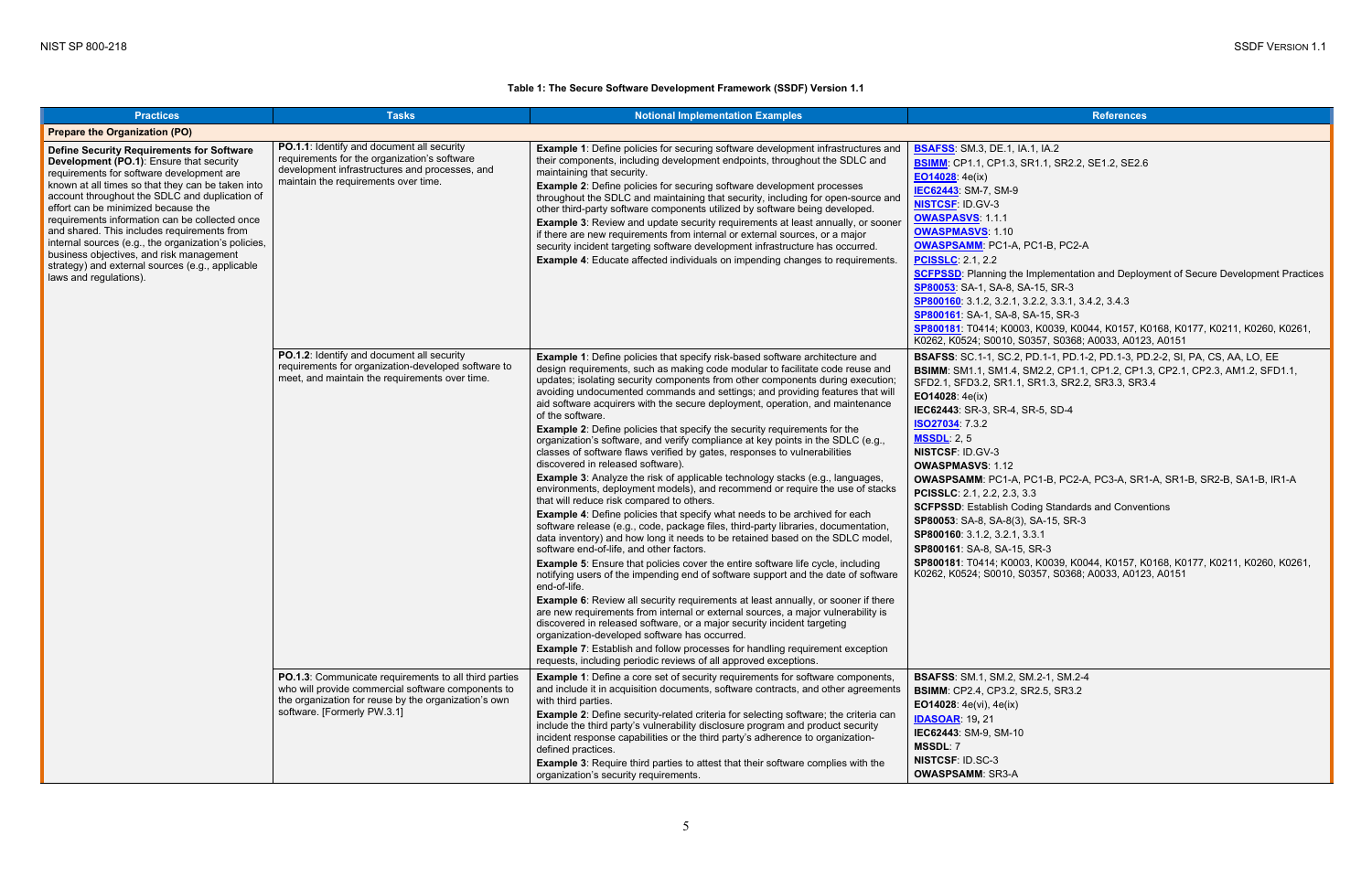<span id="page-14-0"></span>quiring the Help of Security Experts 8 **Security Risk Inherent in the Use of Third-Party Components [SCSIC](#page-30-5)**: Vendor Sourcing Integrity Controls **SP80053**: SA-4, SA-9, SA-10, SA-10(1), SA-15, SR-3, SR-4, SR-5 **SP800161**: SA-4, SA-9, SA-9(1), SA-9(3), SA-10, SA-10(1), SA-15, SR-3, SR-4, SR-5 0415; K0039; S0374; A0056, A0161  $\overline{0.2-2}$ **B.3, SM2.7, CR1.7**  $-13$ **D.GV-2** 

vare Development Integrity Controls

| <b>Practices</b>                                                                                                                                                                                                                    | <b>Tasks</b>                                                                                                                                                                                                                         | <b>Notional Implementation Examples</b>                                                                                                                                                                                                                                                                                                                                                                                                                                                                                                                                                                                                                                                                                                                                                                                                                                                                                                                                                                                                                                                                                                                 | <b>References</b>                                                                                                                                                                                                                                                                                                                                                                                                                                                                                                                                                      |
|-------------------------------------------------------------------------------------------------------------------------------------------------------------------------------------------------------------------------------------|--------------------------------------------------------------------------------------------------------------------------------------------------------------------------------------------------------------------------------------|---------------------------------------------------------------------------------------------------------------------------------------------------------------------------------------------------------------------------------------------------------------------------------------------------------------------------------------------------------------------------------------------------------------------------------------------------------------------------------------------------------------------------------------------------------------------------------------------------------------------------------------------------------------------------------------------------------------------------------------------------------------------------------------------------------------------------------------------------------------------------------------------------------------------------------------------------------------------------------------------------------------------------------------------------------------------------------------------------------------------------------------------------------|------------------------------------------------------------------------------------------------------------------------------------------------------------------------------------------------------------------------------------------------------------------------------------------------------------------------------------------------------------------------------------------------------------------------------------------------------------------------------------------------------------------------------------------------------------------------|
|                                                                                                                                                                                                                                     |                                                                                                                                                                                                                                      | <b>Example 4:</b> Require third parties to provide provenance <sup>5</sup> data and integrity<br>verification mechanisms for all components of their software.<br><b>Example 5:</b> Establish and follow processes to address risk when there are<br>security requirements that third-party software components to be acquired do not<br>meet; this should include periodic reviews of all approved exceptions to<br>requirements.                                                                                                                                                                                                                                                                                                                                                                                                                                                                                                                                                                                                                                                                                                                      | <b>SCAGILE:</b> Tasks Requiring the Help of Security Exp<br><b>SCFPSSD:</b> Manage Security Risk Inherent in the Us<br><b>SCSIC:</b> Vendor Sourcing Integrity Controls<br>SP80053: SA-4, SA-9, SA-10, SA-10(1), SA-15, SR-<br>SP800160: 3.1.1, 3.1.2<br>SP800161: SA-4, SA-9, SA-9(1), SA-9(3), SA-10, S/<br>SP800181: T0203, T0415; K0039; S0374; A0056, A                                                                                                                                                                                                           |
| Implement Roles and Responsibilities (PO.2):<br>Ensure that everyone inside and outside of the<br>organization involved in the SDLC is prepared to<br>perform their SDLC-related roles and<br>responsibilities throughout the SDLC. | PO.2.1: Create new roles and alter responsibilities for<br>existing roles as needed to encompass all parts of the<br>SDLC. Periodically review and maintain the defined<br>roles and responsibilities, updating them as needed.      | Example 1: Define SDLC-related roles and responsibilities for all members of the<br>software development team.<br><b>Example 2:</b> Integrate the security roles into the software development team.<br><b>Example 3: Define roles and responsibilities for cybersecurity staff, security</b><br>champions, project managers and leads, senior management, software<br>developers, software testers, software assurance leads and staff, product owners<br>operations and platform engineers, and others involved in the SDLC.<br><b>Example 4:</b> Conduct an annual review of all roles and responsibilities.<br><b>Example 5:</b> Educate affected individuals on impending changes to roles and<br>responsibilities, and confirm that the individuals understand the changes and<br>agree to follow them.<br><b>Example 6:</b> Implement and use tools and processes to promote communication<br>and engagement among individuals with SDLC-related roles and responsibilities,<br>such as creating messaging channels for team discussions.<br><b>Example 7:</b> Designate a group of individuals or a team as the code owner for<br>each project. | <b>BSAFSS: PD.2-1, PD.2-2</b><br><b>BSIMM: SM1.1, SM2.3, SM2.7, CR1.7</b><br>EO14028: $4e(ix)$<br>IEC62443: SM-2, SM-13<br>NISTCSF: ID.AM-6, ID.GV-2<br><b>PCISSLC: 1.2</b><br><b>SCSIC: Vendor Software Development Integrity Cor</b><br>SP80053: SA-3<br>SP800160: 3.2.1, 3.2.4, 3.3.1<br>SP800161: SA-3<br>SP800181: K0233                                                                                                                                                                                                                                          |
|                                                                                                                                                                                                                                     | PO.2.2: Provide role-based training for all personnel<br>with responsibilities that contribute to secure<br>development. Periodically review personnel proficiency<br>and role-based training, and update the training as<br>needed. | <b>Example 1:</b> Document the desired outcomes of training for each role.<br><b>Example 2:</b> Define the type of training or curriculum required to achieve the<br>desired outcome for each role.<br><b>Example 3:</b> Create a training plan for each role.<br>Example 4: Acquire or create training for each role; acquired training may need<br>to be customized for the organization.<br><b>Example 5:</b> Measure outcome performance to identify areas where changes to<br>training may be beneficial.                                                                                                                                                                                                                                                                                                                                                                                                                                                                                                                                                                                                                                          | <b>BSAFSS: PD.2-2</b><br>BSIMM: T1.1, T1.7, T1.8, T2.5, T2.8, T2.9, T3.1, T3<br>EO14028: 4e(ix)<br>IEC62443: SM-4<br><b>MSSDL: 1</b><br><b>NISTCSF: PR.AT</b><br><b>OWASPSAMM: EG1-A, EG2-A</b><br><b>PCISSLC: 1.3</b><br><b>SCAGILE: Operational Security Tasks 14, 15; Tasks</b><br><b>SCFPSSD:</b> Planning the Implementation and Deploy<br><b>SCSIC:</b> Vendor Software Development Integrity Con<br>SP80053: SA-8<br>SP800160: 3.2.4, 3.2.6<br>SP800161: SA-8<br>SP800181: OV-TEA-001, OV-TEA-002; T0030, T00<br>K0226, K0243, K0245, K0252; S0100, S0101; A000 |

**BSIMM**: T1.1, T1.7, T1.8, T2.5, T2.8, T2.9, T3.1, T3.2, T3.4

#### **-A, EG2-A**

al Security Tasks 14, 15; Tasks Requiring the Help of Security Experts

the Implementation and Deployment of Secure Development Practices **Rare Development Integrity Controls** 

001, OV-TEA-002; T0030, T0073, T0320; K0204, K0208, K0220, 5, K0252; S0100, S0101; A0004, A0057

<sup>&</sup>lt;sup>5</sup> Provenance is "the chronology of the origin, development, ownership, location, and changes to a system or system component and associated data. It may also include personnel and processes used to interact with or make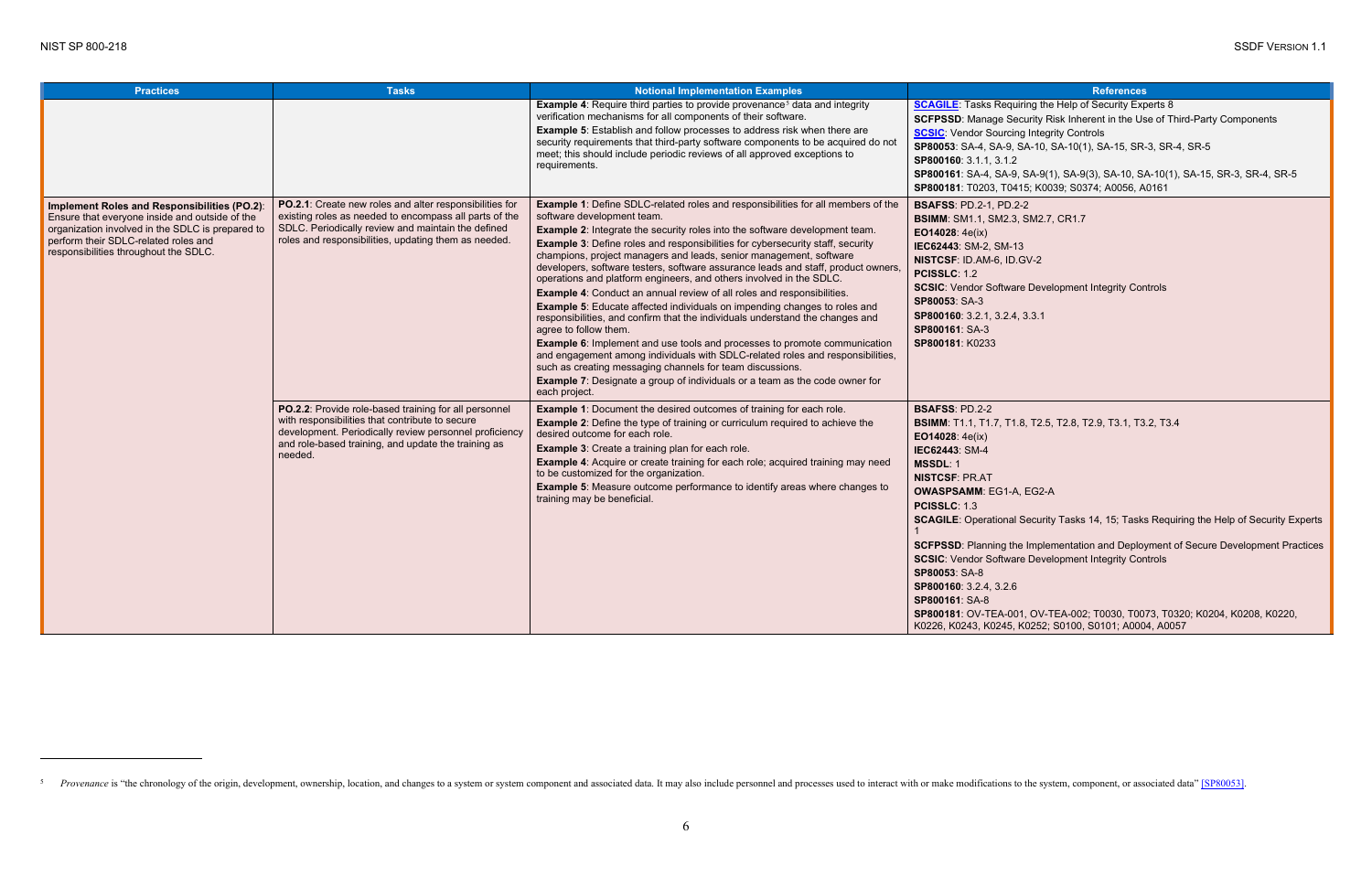<span id="page-15-0"></span>

<span id="page-15-1"></span>

| <b>Practices</b>                                                                                                                                                                                                                                                                                                                                                                                                                                                                                                          | <b>Tasks</b>                                                                                                                                                                                                | <b>Notional Implementation Examples</b>                                                                                                                                                                                                                                                                                                                                                                                                                                                                                                                                                                                                                                                                                                                                                                                                                                                                                                                                                                                                                 | <b>References</b>                                                                                                                                                                                                                                                                                                                                                                                                                                                                                                                                                                                                                                                                                       |
|---------------------------------------------------------------------------------------------------------------------------------------------------------------------------------------------------------------------------------------------------------------------------------------------------------------------------------------------------------------------------------------------------------------------------------------------------------------------------------------------------------------------------|-------------------------------------------------------------------------------------------------------------------------------------------------------------------------------------------------------------|---------------------------------------------------------------------------------------------------------------------------------------------------------------------------------------------------------------------------------------------------------------------------------------------------------------------------------------------------------------------------------------------------------------------------------------------------------------------------------------------------------------------------------------------------------------------------------------------------------------------------------------------------------------------------------------------------------------------------------------------------------------------------------------------------------------------------------------------------------------------------------------------------------------------------------------------------------------------------------------------------------------------------------------------------------|---------------------------------------------------------------------------------------------------------------------------------------------------------------------------------------------------------------------------------------------------------------------------------------------------------------------------------------------------------------------------------------------------------------------------------------------------------------------------------------------------------------------------------------------------------------------------------------------------------------------------------------------------------------------------------------------------------|
|                                                                                                                                                                                                                                                                                                                                                                                                                                                                                                                           | PO.2.3: Obtain upper management or authorizing<br>official commitment to secure development, and<br>convey that commitment to all with development-<br>related roles and responsibilities.                  | <b>Example 1:</b> Appoint a single leader or leadership team to be responsible for the<br>entire secure software development process, including being accountable for<br>releasing software to production and delegating responsibilities as appropriate.<br><b>Example 2:</b> Increase authorizing officials' awareness of the risks of developing<br>software without integrating security throughout the development life cycle and<br>the risk mitigation provided by secure development practices.<br><b>Example 3: Assist upper management in incorporating secure development</b><br>support into their communications with personnel with development-related roles<br>and responsibilities.<br><b>Example 4:</b> Educate all personnel with development-related roles and<br>responsibilities on upper management's commitment to secure development and<br>the importance of secure development to the organization.                                                                                                                          | <b>BSIMM: SM1.3, SM2.7, CP2.5</b><br>EO14028: 4e(ix)<br>NISTCSF: ID.RM-1, ID.SC-1<br><b>OWASPSAMM: SM1.A</b><br><b>PCISSLC: 1.1</b><br>SP800181: T0001, T0004                                                                                                                                                                                                                                                                                                                                                                                                                                                                                                                                           |
| <b>Implement Supporting Toolchains (PO.3):</b><br>Use automation to reduce human effort and<br>improve the accuracy, reproducibility, usability,<br>and comprehensiveness of security practices<br>throughout the SDLC, as well as provide a way<br>to document and demonstrate the use of these<br>practices. Toolchains and tools may be used at<br>different levels of the organization, such as<br>organization-wide or project-specific, and may<br>address a particular part of the SDLC, like a<br>build pipeline. | PO.3.1: Specify which tools or tool types must or<br>should be included in each toolchain to mitigate<br>identified risks, as well as how the toolchain<br>components are to be integrated with each other. | <b>Example 1:</b> Define categories of toolchains, and specify the mandatory tools or<br>tool types to be used for each category.<br><b>Example 2:</b> Identify security tools to integrate into the developer toolchain.<br>Example 3: Define what information is to be passed between tools and what data<br>formats are to be used.<br><b>Example 4:</b> Evaluate tools' signing capabilities to create immutable records/logs<br>for auditability within the toolchain.<br><b>Example 5:</b> Use automated technology for toolchain management and<br>orchestration.                                                                                                                                                                                                                                                                                                                                                                                                                                                                                | <b>BSIMM: CR1.4, ST1.4, ST2.5, SE2.7</b><br><b>CNCFSSCP:</b> Securing Materials-Verification; Security<br>Automation, Secure Authentication/Access; Securing<br>Deployments-Verification<br>EO14028: 4e(iii), 4e(ix)<br><b>MSSDL: 8</b><br><b>OWASPSAMM: IR2-B, ST2-B</b><br><b>SCAGILE:</b> Tasks Requiring the Help of Security Exp<br><b>SCSIC:</b> Vendor Software Delivery Integrity Controls<br>SP80053: SA-15<br>SP800161: SA-15<br>SP800181: K0013, K0178                                                                                                                                                                                                                                       |
|                                                                                                                                                                                                                                                                                                                                                                                                                                                                                                                           | PO.3.2: Follow recommended security practices to<br>deploy, operate, and maintain tools and toolchains.                                                                                                     | <b>Example 1:</b> Evaluate, select, and acquire tools, and assess the security of each<br>tool.<br><b>Example 2:</b> Integrate tools with other tools and existing software development<br>processes and workflows.<br><b>Example 3:</b> Use code-based configuration for toolchains (e.g., pipelines-as-code,<br>toolchains-as-code).<br><b>Example 4:</b> Implement the technologies and processes needed for reproducible<br>builds.<br><b>Example 5:</b> Update, upgrade, or replace tools as needed to address tool<br>vulnerabilities or add new tool capabilities.<br><b>Example 6:</b> Continuously monitor tools and tool logs for potential operational and<br>security issues, including policy violations and anomalous behavior.<br><b>Example 7:</b> Regularly verify the integrity and check the provenance of each tool<br>to identify potential problems.<br><b>Example 8:</b> See PW.6 regarding compiler, interpreter, and build tools.<br><b>Example 9:</b> See PO.5 regarding implementing and maintaining secure<br>environments. | <b>BSAFSS: DE.2</b><br><b>BSIMM: SR1.1, SR1.3, SR3.4</b><br><b>CNCFSSCP:</b> Securing Build Pipelines-Verification,<br>Secure Authentication/Access; Securing Artefacts-<br>Environments, Encryption; Securing Deployments-<br><b>EO14028</b> : $4e(i)(F)$ , $4e(ii)$ , $4e(iii)$ , $4e(v)$ , $4e(vi)$ , $4e(ix)$<br>IEC62443: SM-7<br>IR8397: 2.2<br><b>OWASPASVS: 1.14.3, 1.14.4, 14.1, 14.2</b><br><b>OWASPMASVS: 7.9</b><br><b>OWASPSCVS: 3, 5</b><br><b>SCAGILE:</b> Tasks Requiring the Help of Security Exp<br><b>SCFPSSD:</b> Use Current Compiler and Toolchain Ve<br><b>SCSIC:</b> Vendor Software Delivery Integrity Controls<br>SP80053: SA-15<br>SP800161: SA-15<br>SP800181: K0013, K0178 |
|                                                                                                                                                                                                                                                                                                                                                                                                                                                                                                                           | PO.3.3: Configure tools to generate artifacts <sup>6</sup> of their<br>support of secure software development practices as<br>defined by the organization.                                                  | <b>Example 1:</b> Use existing tooling (e.g., workflow tracking, issue tracking, value<br>stream mapping) to create an audit trail of the secure development-related<br>actions that are performed for continuous improvement purposes.<br><b>Example 2:</b> Determine how often the collected information should be audited,<br>and implement the necessary processes.<br><b>Example 3:</b> Establish and enforce security and retention policies for artifact data.<br><b>Example 4: Assign responsibility for creating any needed artifacts that tools</b>                                                                                                                                                                                                                                                                                                                                                                                                                                                                                           | <b>BSAFSS: PD.1-5</b><br><b>BSIMM: SM1.4, SM3.4, SR1.3</b><br><b>CNCFSSCP:</b> Securing Build Pipelines-Verification,<br>Securing Artefacts-Verification<br><b>EO14028</b> : $4e(i)(F)$ , $4e(ii)$ , $4e(v)$ , $4e(ix)$<br>IEC62443: SM-12, SI-2<br><b>MSSDL: 8</b>                                                                                                                                                                                                                                                                                                                                                                                                                                     |

<sup>&</sup>lt;sup>6</sup> An artifact is "a piece of evidence" [adapted fro[m IR7692\]](#page-28-9). Evidence is "grounds for belief or disbelief; data on which to base proof or to establish truth or falsehood" [\[SP800160\].](#page-30-3) Artifacts provide records of secure

**[CNCFSSCP](#page-28-7)**: Securing Materials—Verification; Securing Build Pipelines—Verification, Automation, Secure Authentication/Access; Securing Artefacts—Verification; Securing ation

> 8, ST2-B quiring the Help of Security Experts 9 vare Delivery Integrity Controls

**3, SR3.4** g Build Pipelines—Verification, Automation, Controlled Environments,  $\bar{\rm v}$ Access; Securing Artefacts—Verification, Automation, Controlled otion; Securing Deployments—Verification, Automation e(ii), 4e(iii), 4e(v), 4e(vi), 4e(ix)

quiring the Help of Security Experts 9 ent Compiler and Toolchain Versions and Secure Compiler Options **Rare Delivery Integrity Controls** 

**A, SR1.3** g Build Pipelines—Verification, Automation, Controlled Environments; <del>.</del><br>Verification e(ii), 4e(v), 4e(ix)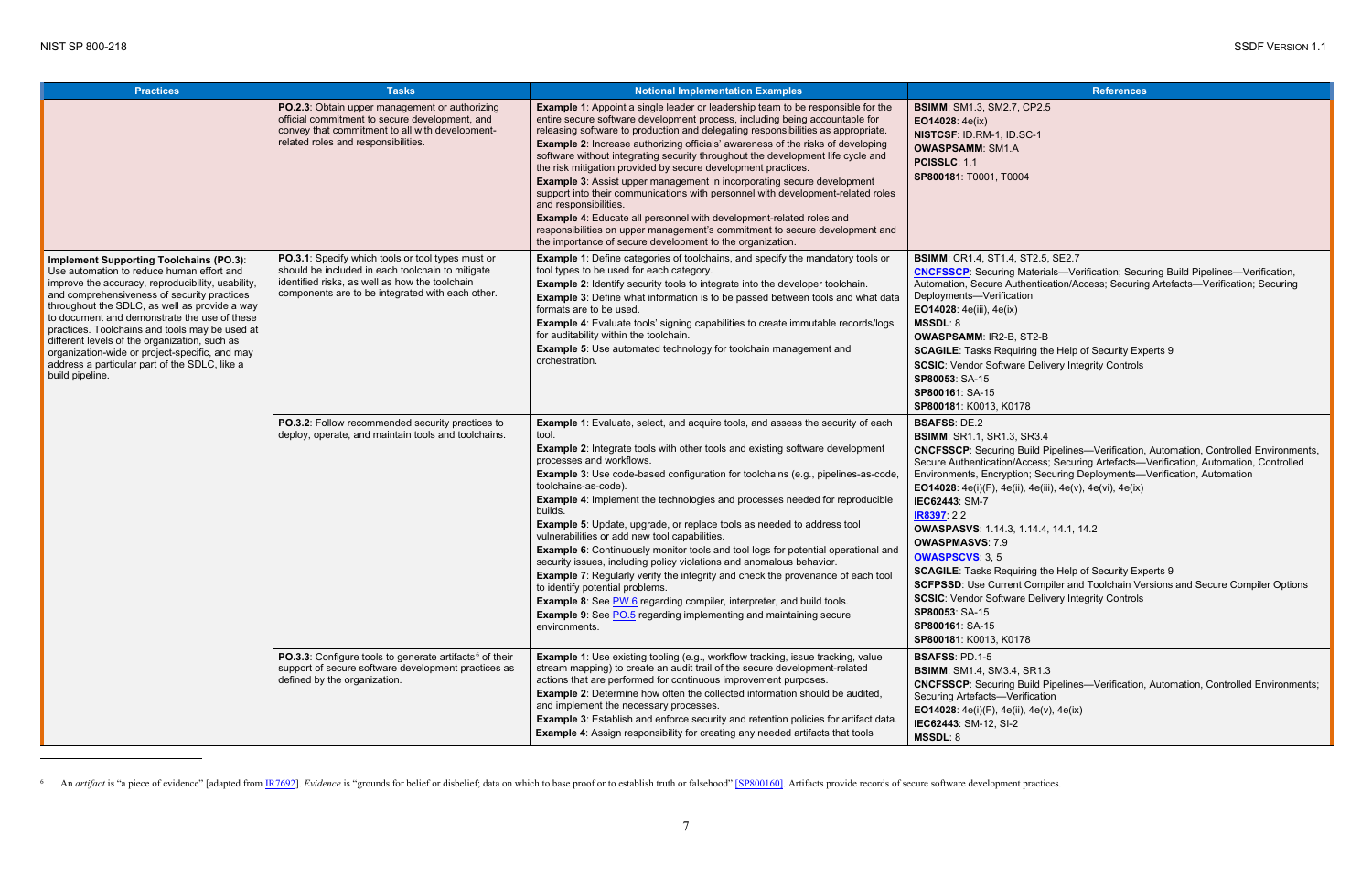quiring the Help of Security Experts 9 vare Delivery Integrity Controls

 $\overline{.5-1}$ **BSIMM**: SM1.4, SM2.1, SM2.2, SM2.6, SM3.3, CP2.2 **v**), 4e(ix) **IEC SIV-3** 

**g** Build Pipelines—Controlled Environments **EO14028**: 4e(i)(A), 4e(i)(B), 4e(i)(C), 4e(i)(D), 4e(i)(F), 4e(ii), 4e(iii), 4e(v), 4e(vi), 4e(ix)

**PR.DS-7** quiring the Help of Security Experts 11 vare Delivery Integrity Controls **SP80053**: SA-3(1), SA-8, SA-15 **SP800161**: SA-3, SA-8, SA-15 **SP800181**: OM-NET-001, SP-SYS-001; T0019, T0023, T0144, T0160, T0262, T0438, 3; K0001, K0005, K0007, K0033, K0049, K0056, K0061, K0071, 9, K0326, K0487; S0007, S0084, S0121; A0048

<span id="page-16-0"></span>

| <b>Practices</b>                                                                                                                                                                                                                                                                                                                                                                                                                                                                   | <b>Tasks</b>                                                                                                                      | <b>Notional Implementation Examples</b>                                                                                                                                                                                                                                                                                                                                                                                                                                                                                                                                                                                                                                                                                                                                                                                                                                                                                                                                                                                                                                                                                                                                                                                                                                                                                                                                  | <b>References</b>                                                                                                                                                                                                                                                                                                                                                                                                                                                                                                                                 |
|------------------------------------------------------------------------------------------------------------------------------------------------------------------------------------------------------------------------------------------------------------------------------------------------------------------------------------------------------------------------------------------------------------------------------------------------------------------------------------|-----------------------------------------------------------------------------------------------------------------------------------|--------------------------------------------------------------------------------------------------------------------------------------------------------------------------------------------------------------------------------------------------------------------------------------------------------------------------------------------------------------------------------------------------------------------------------------------------------------------------------------------------------------------------------------------------------------------------------------------------------------------------------------------------------------------------------------------------------------------------------------------------------------------------------------------------------------------------------------------------------------------------------------------------------------------------------------------------------------------------------------------------------------------------------------------------------------------------------------------------------------------------------------------------------------------------------------------------------------------------------------------------------------------------------------------------------------------------------------------------------------------------|---------------------------------------------------------------------------------------------------------------------------------------------------------------------------------------------------------------------------------------------------------------------------------------------------------------------------------------------------------------------------------------------------------------------------------------------------------------------------------------------------------------------------------------------------|
|                                                                                                                                                                                                                                                                                                                                                                                                                                                                                    |                                                                                                                                   | cannot generate.                                                                                                                                                                                                                                                                                                                                                                                                                                                                                                                                                                                                                                                                                                                                                                                                                                                                                                                                                                                                                                                                                                                                                                                                                                                                                                                                                         | <b>OWASPSAMM: PC3-B</b><br><b>OWASPSCVS: 3.13, 3.14</b><br><b>PCISSLC: 2.5</b><br><b>SCAGILE:</b> Tasks Requiring the Help of Security Exp<br><b>SCSIC:</b> Vendor Software Delivery Integrity Controls<br>SP80053: SA-15<br>SP800161: SA-15<br>SP800181: K0013; T0024                                                                                                                                                                                                                                                                            |
| Define and Use Criteria for Software Security<br>Checks (PO.4): Help ensure that the software<br>resulting from the SDLC meets the<br>organization's expectations by defining and<br>using criteria for checking the software's security<br>during development.                                                                                                                                                                                                                    | PO.4.1: Define criteria for software security checks<br>and track throughout the SDLC.                                            | <b>Example 1:</b> Ensure that the criteria adequately indicate how effectively security<br>risk is being managed.<br>Example 2: Define key performance indicators (KPIs), key risk indicators (KRIs),<br>vulnerability severity scores, and other measures for software security.<br>Example 3: Add software security criteria to existing checks (e.g., the Definition<br>of Done in agile SDLC methodologies).<br><b>Example 4:</b> Review the artifacts generated as part of the software development<br>workflow system to determine if they meet the criteria.<br><b>Example 5:</b> Record security check approvals, rejections, and exception requests<br>as part of the workflow and tracking system.<br>Example 6: Analyze collected data in the context of the security successes and<br>failures of each development project, and use the results to improve the SDLC.                                                                                                                                                                                                                                                                                                                                                                                                                                                                                         | <b>BSAFSS: TV.2-1, TV.5-1</b><br>BSIMM: SM1.4, SM2.1, SM2.2, SM2.6, SM3.3, CP2<br>EO14028: $4e(iv)$ , $4e(v)$ , $4e(ix)$<br><b>IEC62443: SI-1, SI-2, SVV-3</b><br>ISO27034: 7.3.5<br><b>MSSDL: 3</b><br>OWASPSAMM: PC3-A, DR3-B, IR3-B, ST3-B<br>PCISSLC: 3.3<br>SP80053: SA-15, SA-15(1)<br>SP800160: 3.2.1, 3.2.5, 3.3.1<br>SP800161: SA-15, SA-15(1)<br>SP800181: K0153, K0165                                                                                                                                                                 |
|                                                                                                                                                                                                                                                                                                                                                                                                                                                                                    | PO.4.2: Implement processes, mechanisms, etc. to<br>gather and safeguard the necessary information in<br>support of the criteria. | <b>Example 1:</b> Use the toolchain to automatically gather information that informs<br>security decision-making.<br><b>Example 2:</b> Deploy additional tools if needed to support the generation and<br>collection of information supporting the criteria.<br><b>Example 3:</b> Automate decision-making processes utilizing the criteria, and<br>periodically review these processes.<br><b>Example 4:</b> Only allow authorized personnel to access the gathered information,<br>and prevent any alteration or deletion of the information.                                                                                                                                                                                                                                                                                                                                                                                                                                                                                                                                                                                                                                                                                                                                                                                                                          | <b>BSAFSS: PD.1-4, PD.1-5</b><br><b>BSIMM: SM1.4, SM2.1, SM2.2, SM3.4</b><br>EO14028: $4e(iv)$ , $4e(v)$ , $4e(ix)$<br>IEC62443: SI-1, SVV-1, SVV-2, SVV-3, SVV-4<br><b>OWASPSAMM: PC3-B</b><br><b>PCISSLC: 2.5</b><br><b>SCSIC:</b> Vendor Software Delivery Integrity Controls<br>SP80053: SA-15, SA-15(1), SA-15(11)<br>SP800160: 3.2.5, 3.3.7<br>SP800161: SA-15, SA-15(1), SA-15(11)<br>SP800181: T0349; K0153                                                                                                                               |
| <b>Implement and Maintain Secure</b><br><b>Environments for Software Development</b><br>(PO.5): Ensure that all components of the<br>environments for software development are<br>strongly protected from internal and external<br>threats to prevent compromises of the<br>environments or the software being developed<br>or maintained within them. Examples of<br>environments for software development include<br>development, build, test, and distribution<br>environments. | PO.5.1: Separate and protect each environment<br>involved in software development.                                                | <b>Example 1:</b> Use multi-factor, risk-based authentication and conditional access for<br>each environment.<br><b>Example 2:</b> Use network segmentation and access controls to separate the<br>environments from each other and from production environments, and to<br>separate components from each other within each non-production environment,<br>in order to reduce attack surfaces and attackers' lateral movement and<br>privilege/access escalation.<br><b>Example 3:</b> Enforce authentication and tightly restrict connections entering and<br>exiting each software development environment, including minimizing access to<br>the internet to only what is necessary.<br><b>Example 4:</b> Minimize direct human access to toolchain systems, such as build<br>services. Continuously monitor and audit all access attempts and all use of<br>privileged access.<br><b>Example 5:</b> Minimize the use of production-environment software and services<br>from non-production environments.<br><b>Example 6: Regularly log, monitor, and audit trust relationships for authorization</b><br>and access between the environments and between the components within each<br>environment.<br><b>Example 7:</b> Continuously log and monitor operations and alerts across all<br>components of the development environment to detect, respond, and recover | <b>BSAFSS: DE.1, IA.1, IA.2</b><br><b>CNCFSSCP:</b> Securing Build Pipelines-Controlled E<br>EO14028: 4e(i)(A), 4e(i)(B), 4e(i)(C), 4e(i)(D), 4e(i)(I<br>IEC62443: SM-7<br>NISTCSF: PR.AC-5, PR.DS-7<br><b>SCAGILE:</b> Tasks Requiring the Help of Security Exp<br><b>SCSIC:</b> Vendor Software Delivery Integrity Controls<br>SP80053: SA-3(1), SA-8, SA-15<br>SP800161: SA-3, SA-8, SA-15<br>SP800181: OM-NET-001, SP-SYS-001; T0019, T00<br>T0484, T0485, T0553; K0001, K0005, K0007, K003<br>K0104, K0112, K0179, K0326, K0487; S0007, S008 |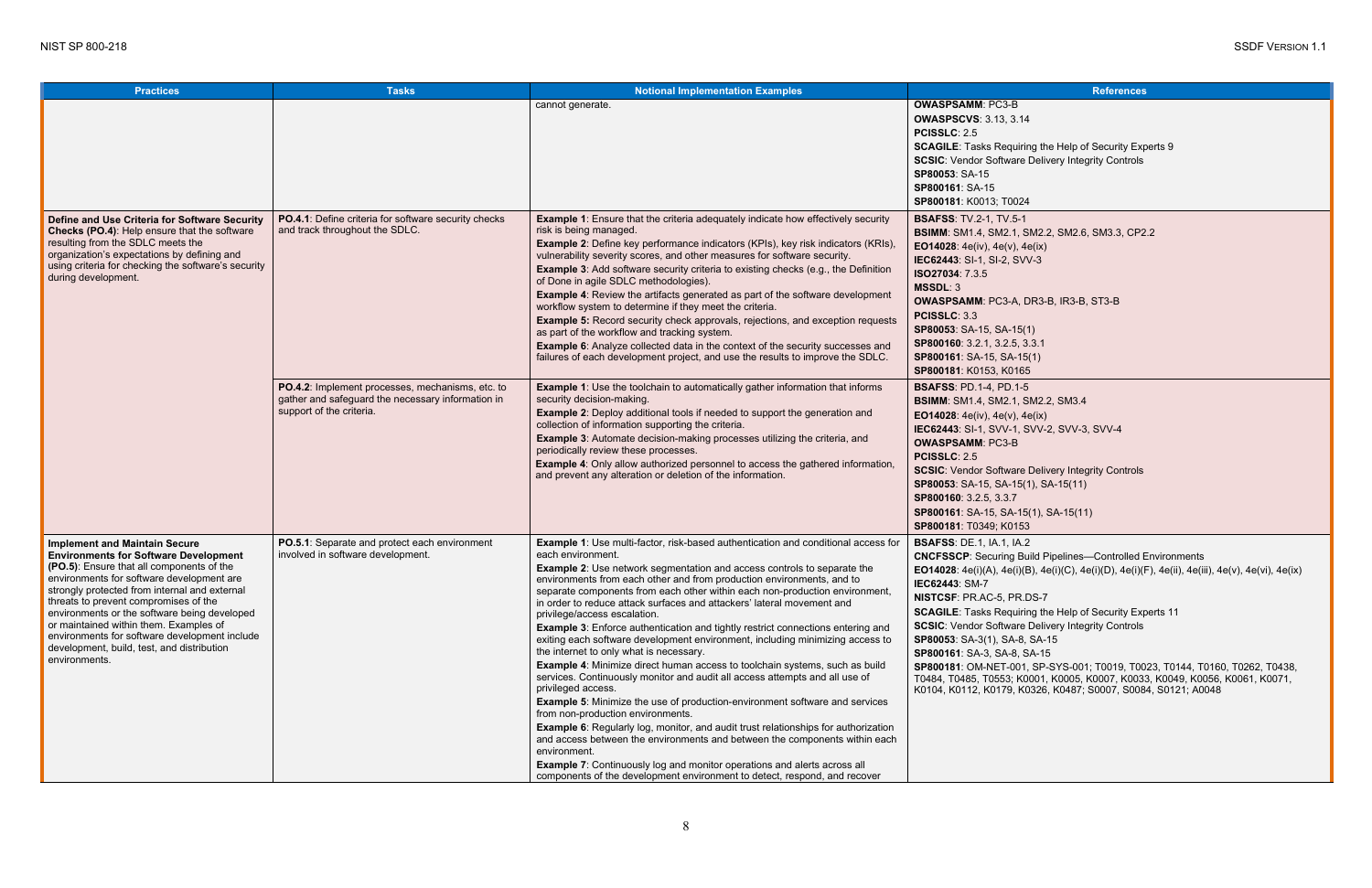| <b>Practices</b>                                                                                                                                                                                                                                                                                                                                                                                                                                                                          | <b>Tasks</b>                                                                                                                                                                                                                      | <b>Notional Implementation Examples</b>                                                                                                                                                                                                                                                                                                                                                                                                                                                                                                                                                                                                                                                                                                                                                                                                                                                                                                                                                                                                                                                                                                                                                                                 | <b>References</b>                                                                                                                                                                                                                                                                                                                                                                                                                                                                                                                                                 |
|-------------------------------------------------------------------------------------------------------------------------------------------------------------------------------------------------------------------------------------------------------------------------------------------------------------------------------------------------------------------------------------------------------------------------------------------------------------------------------------------|-----------------------------------------------------------------------------------------------------------------------------------------------------------------------------------------------------------------------------------|-------------------------------------------------------------------------------------------------------------------------------------------------------------------------------------------------------------------------------------------------------------------------------------------------------------------------------------------------------------------------------------------------------------------------------------------------------------------------------------------------------------------------------------------------------------------------------------------------------------------------------------------------------------------------------------------------------------------------------------------------------------------------------------------------------------------------------------------------------------------------------------------------------------------------------------------------------------------------------------------------------------------------------------------------------------------------------------------------------------------------------------------------------------------------------------------------------------------------|-------------------------------------------------------------------------------------------------------------------------------------------------------------------------------------------------------------------------------------------------------------------------------------------------------------------------------------------------------------------------------------------------------------------------------------------------------------------------------------------------------------------------------------------------------------------|
|                                                                                                                                                                                                                                                                                                                                                                                                                                                                                           |                                                                                                                                                                                                                                   | from attempted and actual cyber incidents.<br><b>Example 8:</b> Configure security controls and other tools involved in separating and<br>protecting the environments to generate artifacts for their activities.<br><b>Example 9:</b> Continuously monitor all software deployed in each environment for<br>new vulnerabilities, and respond to vulnerabilities appropriately following a risk-<br>based approach.<br><b>Example 10:</b> Configure and implement measures to secure the environments'<br>hosting infrastructures following a zero trust architecture <sup>7</sup> .                                                                                                                                                                                                                                                                                                                                                                                                                                                                                                                                                                                                                                    |                                                                                                                                                                                                                                                                                                                                                                                                                                                                                                                                                                   |
|                                                                                                                                                                                                                                                                                                                                                                                                                                                                                           | PO.5.2: Secure and harden development endpoints<br>(i.e., endpoints for software designers, developers,<br>testers, builders, etc.) to perform development-related<br>tasks using a risk-based approach.                          | <b>Example 1:</b> Configure each development endpoint based on approved hardening<br>guides, checklists, etc.; for example, enable FIPS-compliant encryption of all<br>sensitive data at rest and in transit.<br><b>Example 2:</b> Configure each development endpoint and the development<br>resources to provide the least functionality needed by users and services and to<br>enforce the principle of least privilege.<br><b>Example 3:</b> Continuously monitor the security posture of all development<br>endpoints, including monitoring and auditing all use of privileged access.<br><b>Example 4:</b> Configure security controls and other tools involved in securing and<br>hardening development endpoints to generate artifacts for their activities.<br><b>Example 5:</b> Require multi-factor authentication for all access to development<br>endpoints and development resources.<br><b>Example 6:</b> Provide dedicated development endpoints on non-production<br>networks for performing all development-related tasks. Provide separate<br>endpoints on production networks for all other tasks.<br><b>Example 7:</b> Configure each development endpoint following a zero trust<br>architecture. | <b>BSAFSS: DE.1-1, IA.1, IA.2</b><br>EO14028: 4e(i)(C), 4e(i)(E), 4e(i)(F), 4e(ii), 4e(iii), 4e<br>IEC62443: SM-7<br>NISTCSF: PR.AC-4, PR.AC-7, PR.IP-1, PR.IP-3, PF<br><b>SCAGILE:</b> Tasks Requiring the Help of Security Exp<br><b>SCSIC:</b> Vendor Software Delivery Integrity Controls<br>SP80053: SA-15<br>SP800161: SA-15<br>SP800181: OM-ADM-001, SP-SYS-001; T0484, T04<br>K0077, K0088, K0130, K0167, K0205, K0275; S007                                                                                                                              |
| <b>Protect Software (PS)</b>                                                                                                                                                                                                                                                                                                                                                                                                                                                              |                                                                                                                                                                                                                                   |                                                                                                                                                                                                                                                                                                                                                                                                                                                                                                                                                                                                                                                                                                                                                                                                                                                                                                                                                                                                                                                                                                                                                                                                                         |                                                                                                                                                                                                                                                                                                                                                                                                                                                                                                                                                                   |
| <b>Protect All Forms of Code from Unauthorized</b><br>Access and Tampering (PS.1): Help prevent<br>unauthorized changes to code, both inadvertent<br>and intentional, which could circumvent or<br>negate the intended security characteristics of<br>the software. For code that is not intended to be<br>publicly accessible, this helps prevent theft of<br>the software and may make it more difficult or<br>time-consuming for attackers to find<br>vulnerabilities in the software. | PS.1.1: Store all forms of code - including source<br>code, executable code, and configuration-as-code -<br>based on the principle of least privilege so that only<br>authorized personnel, tools, services, etc. have<br>access. | <b>Example 1:</b> Store all source code and configuration-as-code in a code repository,<br>and restrict access to it based on the nature of the code. For example, open-<br>source code intended for public access may need its integrity and availability<br>protected; other code may also need its confidentiality protected.<br><b>Example 2:</b> Use version control features of the repository to track all changes<br>made to the code with accountability to the individual account.<br><b>Example 3:</b> Use commit signing for code repositories.<br><b>Example 4:</b> Have the code owner review and approve all changes made to the<br>code by others.<br><b>Example 5:</b> Use code signing <sup>8</sup> to help protect the integrity of executables.<br><b>Example 6:</b> Use cryptography (e.g., cryptographic hashes) to help protect file<br>integrity.                                                                                                                                                                                                                                                                                                                                               | <b>BSAFSS: IA.1, IA.2, SM.4-1, DE.1-2</b><br><b>BSIMM: SE2.4</b><br><b>CNCFSSCP:</b> Securing the Source Code-Verification<br>Environments, Secure Authentication; Securing Mate<br>EO14028: 4e(iii), 4e(iv), 4e(ix)<br><b>IDASOAR: Fact Sheet 25</b><br>IEC62443: SM-6, SM-7, SM-8<br>NISTCSF: PR.AC-4, PR.DS-6, PR.IP-3<br><b>OWASPASVS: 1.10, 10.3.2</b><br><b>OWASPMASVS: 7.1</b><br><b>OWASPSAMM: OE3-B</b><br><b>PCISSLC: 5.1, 6.1</b><br><b>SCSIC:</b> Vendor Software Delivery Integrity Controls,<br>Controls<br>SP80053: SA-10<br>SP800161: SA-8, SA-10 |

<span id="page-17-1"></span><span id="page-17-0"></span>

<sup>7</sup> See NIST SP 800-207, *Zero Trust Architecture*, for additional information (https://doi.org/10.6028/NIST.SP.800-207).

<sup>8</sup> For more information on code signing, see NIST Cybersecurity White Paper, *Security Considerations for Code Signing* (https://doi.org/10.6028/NIST.CSWP.01262018).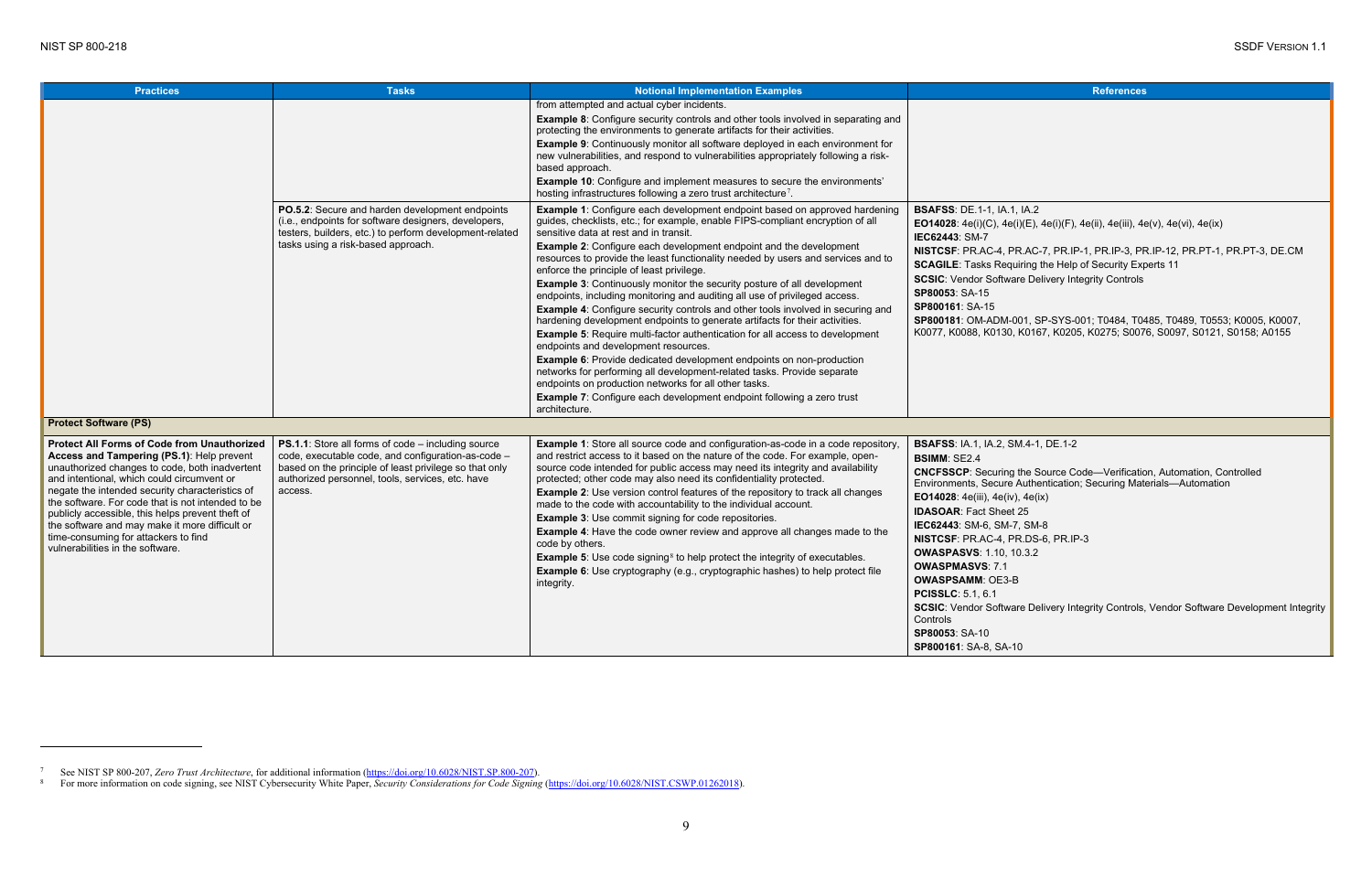**B**: 1-2, IA.2 **CNCFSSCP**: Securing Artefacts—Automation, Controlled Environments, Encryption; **E** $\mathbf{E}(\mathbf{x})$ , 4e(**x**), 4e **8, 3.19, 6.3 SCSIC**: Vendor Software Delivery Integrity Controls **SP800161**: SA-8, SA-10, SA-15(11), SR-4

g Materials—Verification, Automation **vii), 4e(ix), 4e(x)** 

| <b>Practices</b>                                                                                                                                                                                            | <b>Tasks</b>                                                                                                                                                                    | <b>Notional Implementation Examples</b>                                                                                                                                                                                                                                                                                                                                                                                                                                                                                                                                                           | <b>References</b>                                                                                                                                                                                                                                                                                                                                                                                                                                                       |
|-------------------------------------------------------------------------------------------------------------------------------------------------------------------------------------------------------------|---------------------------------------------------------------------------------------------------------------------------------------------------------------------------------|---------------------------------------------------------------------------------------------------------------------------------------------------------------------------------------------------------------------------------------------------------------------------------------------------------------------------------------------------------------------------------------------------------------------------------------------------------------------------------------------------------------------------------------------------------------------------------------------------|-------------------------------------------------------------------------------------------------------------------------------------------------------------------------------------------------------------------------------------------------------------------------------------------------------------------------------------------------------------------------------------------------------------------------------------------------------------------------|
| <b>Provide a Mechanism for Verifying Software</b><br>Release Integrity (PS.2): Help software<br>acquirers ensure that the software they acquire<br>is legitimate and has not been tampered with.            | PS.2.1: Make software integrity verification information<br>available to software acquirers.                                                                                    | <b>Example 1: Post cryptographic hashes for release files on a well-secured</b><br>website.<br><b>Example 2:</b> Use an established certificate authority for code signing so that<br>consumers' operating systems or other tools and services can confirm the validity<br>of signatures before use.<br><b>Example 3: Periodically review the code signing processes, including certificate</b><br>renewal, rotation, revocation, and protection.                                                                                                                                                 | <b>BSAFSS: SM.4, SM.5, SM.6</b><br><b>BSIMM: SE2.4</b><br><b>CNCFSSCP: Securing Deployments-Verification</b><br><b>EO14028</b> : $4e(iii)$ , $4e(ix)$ , $4e(x)$<br>IEC62443: SM-6, SM-8, SUM-4<br><b>NISTCSF: PR.DS-6</b><br><b>NISTLABEL 2.2.2.4</b><br><b>OWASPSAMM: OE3-B</b><br><b>OWASPSCVS: 4</b><br><b>PCISSLC: 6.1, 6.2</b><br><b>SCSIC:</b> Vendor Software Delivery Integrity Controls<br>SP80053: SA-8<br>SP800161: SA-8<br>SP800181: K0178                  |
| <b>Archive and Protect Each Software Release</b><br>(PS.3): Preserve software releases in order to<br>help identify, analyze, and eliminate<br>vulnerabilities discovered in the software after<br>release. | PS.3.1: Securely archive the necessary files and<br>supporting data (e.g., integrity verification information,<br>provenance data) to be retained for each software<br>release. | <b>Example 1:</b> Store the release files, associated images, etc. in repositories<br>following the organization's established policy. Allow read-only access to them by<br>necessary personnel and no access by anyone else.<br><b>Example 2:</b> Store and protect release integrity verification information and<br>provenance data, such as by keeping it in a separate location from the release<br>files or by signing the data.                                                                                                                                                            | <b>BSAFSS: PD.1-5, DE.1-2, IA.2</b><br><b>CNCFSSCP:</b> Securing Artefacts-Automation, Cont<br>Securing Deployments-Verification<br>EO14028: 4e(iii), 4e(vi), 4e(ix), 4e(x)<br><b>IDASOAR: 25</b><br>IEC62443: SM-6, SM-7<br><b>NISTCSF: PR.IP-4</b><br><b>OWASPSCVS: 1, 3.18, 3.19, 6.3</b><br>PCISSLC: 5.2, 6.1, 6.2<br><b>SCSIC:</b> Vendor Software Delivery Integrity Controls<br>SP80053: SA-10, SA-15, SA-15(11), SR-4<br>SP800161: SA-8, SA-10, SA-15(11), SR-4 |
|                                                                                                                                                                                                             | PS.3.2: Collect, safeguard, maintain, and share<br>provenance data for all components of each software<br>release (e.g., in a software bill of materials [SBOM]).               | <b>Example 1:</b> Make the provenance data available to software acquirers in<br>accordance with the organization's policies, preferably using standards-based<br>formats.<br><b>Example 2:</b> Make the provenance data available to the organization's operations<br>and response teams to aid them in mitigating software vulnerabilities.<br><b>Example 3:</b> Protect the integrity of provenance data, and provide a way for<br>recipients to verify provenance data integrity.<br><b>Example 4:</b> Update the provenance data every time any of the software's<br>components are updated. | <b>BSAFSS: SM.2</b><br><b>BSIMM: SE3.6</b><br><b>CNCFSSCP:</b> Securing Materials-Verification, Autor<br>EO14028: $4e(vi)$ , $4e(vii)$ , $4e(ix)$ , $4e(x)$<br><b>NTIASBOM: All</b><br><b>OWASPSCVS: 1.4, 2</b><br><b>SCSIC:</b> Vendor Software Delivery Integrity Controls<br><b>SCTPC MAINTAIN3</b><br>SP80053: SA-8, SR-3, SR-4<br>SP800161: SA-8, SR-3, SR-4                                                                                                       |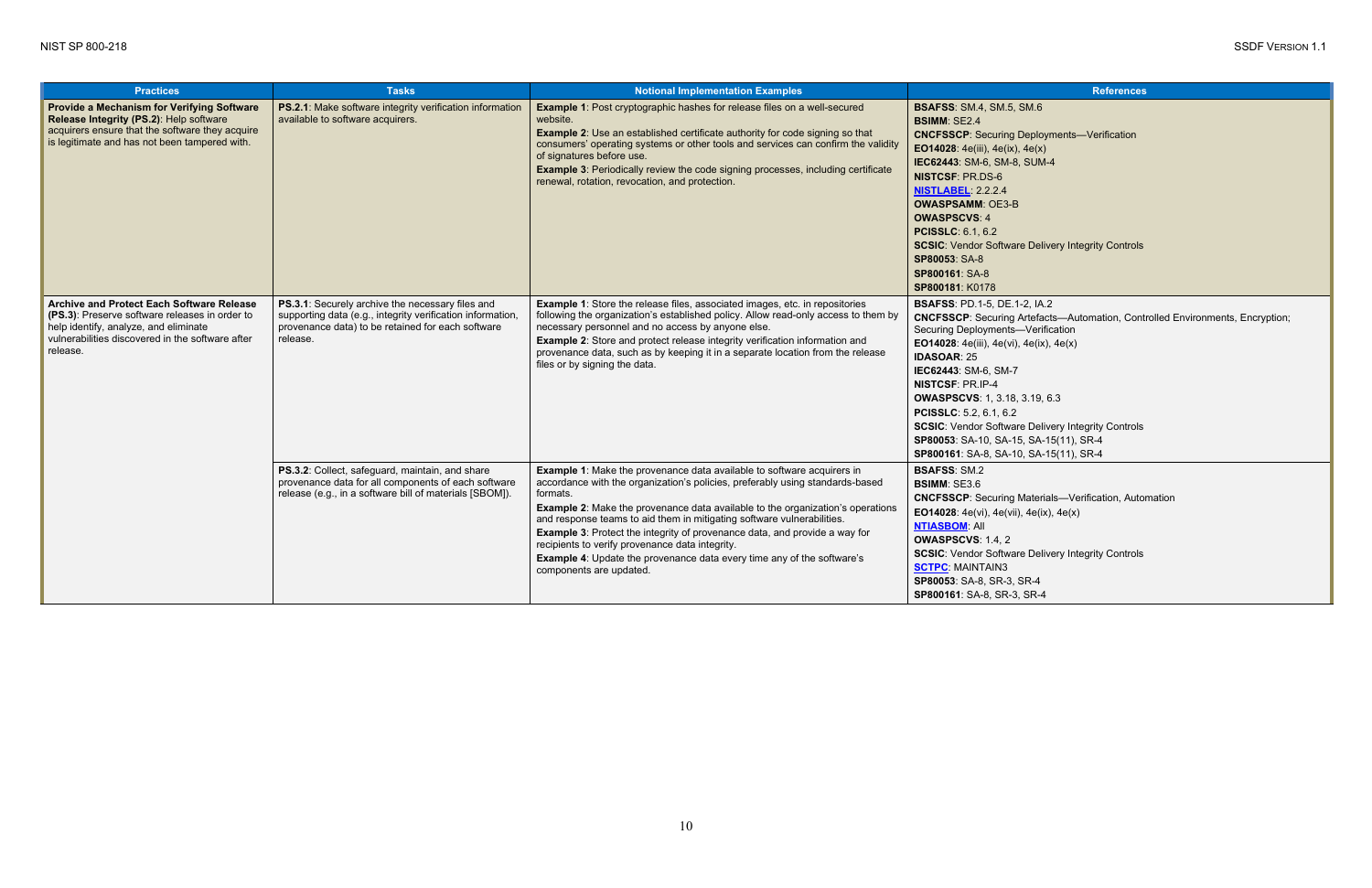<span id="page-19-0"></span>

| <b>Practices</b>                                                                                                                                                                                                                                                                                                                                                                                                                                                                                                                                                                                                                                                | <b>Tasks</b>                                                                                                                                                                                                                                                                                                                                                            | <b>Notional Implementation Examples</b>                                                                                                                                                                                                                                                                                                                                                                                                                                                                                                                                                                                                                                                                                                                                                                     | <b>References</b>                                                                                                                                                                                                                                                                                                                                                                                                                                                                                                                                                                                                                                                                                                                                                                                                                                                    |
|-----------------------------------------------------------------------------------------------------------------------------------------------------------------------------------------------------------------------------------------------------------------------------------------------------------------------------------------------------------------------------------------------------------------------------------------------------------------------------------------------------------------------------------------------------------------------------------------------------------------------------------------------------------------|-------------------------------------------------------------------------------------------------------------------------------------------------------------------------------------------------------------------------------------------------------------------------------------------------------------------------------------------------------------------------|-------------------------------------------------------------------------------------------------------------------------------------------------------------------------------------------------------------------------------------------------------------------------------------------------------------------------------------------------------------------------------------------------------------------------------------------------------------------------------------------------------------------------------------------------------------------------------------------------------------------------------------------------------------------------------------------------------------------------------------------------------------------------------------------------------------|----------------------------------------------------------------------------------------------------------------------------------------------------------------------------------------------------------------------------------------------------------------------------------------------------------------------------------------------------------------------------------------------------------------------------------------------------------------------------------------------------------------------------------------------------------------------------------------------------------------------------------------------------------------------------------------------------------------------------------------------------------------------------------------------------------------------------------------------------------------------|
| <b>Produce Well-Secured Software (PW)</b>                                                                                                                                                                                                                                                                                                                                                                                                                                                                                                                                                                                                                       |                                                                                                                                                                                                                                                                                                                                                                         |                                                                                                                                                                                                                                                                                                                                                                                                                                                                                                                                                                                                                                                                                                                                                                                                             |                                                                                                                                                                                                                                                                                                                                                                                                                                                                                                                                                                                                                                                                                                                                                                                                                                                                      |
| <b>Design Software to Meet Security</b><br><b>Requirements and Mitigate Security Risks</b><br>(PW.1): Identify and evaluate the security<br>requirements for the software; determine what<br>security risks the software is likely to face during<br>operation and how the software's design and<br>architecture should mitigate those risks; and<br>justify any cases where risk-based analysis<br>indicates that security requirements should be<br>relaxed or waived. Addressing security<br>requirements and risks during software design<br>(secure by design) is key for improving software<br>security and also helps improve development<br>efficiency. | PW.1.1: Use forms of risk modeling - such as threat<br>modeling, attack modeling, or attack surface mapping<br>- to help assess the security risk for the software.                                                                                                                                                                                                     | <b>Example 1:</b> Train the development team (security champions, in particular) or<br>collaborate with a risk modeling expert to create models and analyze how to use<br>a risk-based approach to communicate the risks and determine how to address<br>them, including implementing mitigations.<br><b>Example 2: Perform more rigorous assessments for high-risk areas, such as</b><br>protecting sensitive data and safeguarding identification, authentication, and<br>access control, including credential management.<br><b>Example 3: Review vulnerability reports and statistics for previous software to</b><br>inform the security risk assessment.<br><b>Example 4:</b> Use data classification methods to identify and characterize each<br>type of data that the software will interact with. | <b>BSAFSS: SC.1</b><br><b>BSIMM: AM1.2, AM1.3, AM1.5, AM2.1, AM2.2, AM2</b><br>AA1.2, AA1.3, AA2.1<br>EO14028: $4e(ix)$<br><b>IDASOAR: 1</b><br>IEC62443: SM-4, SR-1, SR-2, SD-1<br>IR8397: 2.1<br>ISO27034: 7.3.3<br><b>MSSDL: 4</b><br><b>NISTCSF: ID.RA</b><br><b>OWASPASVS:</b> 1.1.2, 1.2, 1.4, 1.6, 1.8, 1.9, 1.11, 2,<br><b>OWASPMASVS:</b> 1.6, 1.8, 2, 3, 4, 5, 6<br>OWASPSAMM: TA1-A, TA1-B, TA3-B, DR1-A<br><b>PCISSLC: 3.2, 3.3</b><br><b>SCAGILE:</b> Tasks Requiring the Help of Security Exp<br><b>SCFPSSD: Threat Modeling</b><br><b>SCTTM:</b> Entire guide<br>SP80053: SA-8, SA-11(2), SA-11(6), SA-15(5)<br>SP800160: 3.3.4, 3.4.5<br>SP800161: SA-8, SA-11(2), SA-11(6), SA-15(5)<br>SP800181: T0038, T0062; K0005, K0009, K0038, K<br>K0149, K0151, K0152, K0160, K0161, K0162, K016<br>K0487, K0624; S0006, S0009, S0022, S0078, S017<br>A0107 |
|                                                                                                                                                                                                                                                                                                                                                                                                                                                                                                                                                                                                                                                                 | PW.1.2: Track and maintain the software's security<br>requirements, risks, and design decisions.                                                                                                                                                                                                                                                                        | <b>Example 1:</b> Record the response to each risk, including how mitigations are to be<br>achieved and what the rationales are for any approved exceptions to the security<br>requirements. Add any mitigations to the software's security requirements.<br><b>Example 2:</b> Maintain records of design decisions, risk responses, and approved<br>exceptions that can be used for auditing and maintenance purposes throughout<br>the rest of the software life cycle.<br><b>Example 3: Periodically re-evaluate all approved exceptions to the security</b><br>requirements, and implement changes as needed.                                                                                                                                                                                           | <b>BSAFSS: SC.1-1, PD.1-1</b><br><b>BSIMM: SFD3.1, SFD3.3, AA2.2, AA3.2</b><br>EO14028: 4e(v), 4e(ix)<br>IEC62443: SD-1<br>ISO27034: 7.3.3<br><b>MSSDL: 4</b><br><b>NISTLABEL: 2.2.2.2</b><br><b>OWASPASVS: 1.1.3, 1.1.4</b><br><b>OWASPMASVS: 1.3, 1.6</b><br><b>OWASPSAMM: DR1-B</b><br><b>PCISSLC: 3.2, 3.3</b><br>SP80053: SA-8, SA-10, SA-17<br>SP800161: SA-8, SA-17<br>SP800181: T0256; K0005, K0038, K0039, K0147, K<br>K0344, K0362, K0487; S0006, S0009, S0078, S017                                                                                                                                                                                                                                                                                                                                                                                       |
|                                                                                                                                                                                                                                                                                                                                                                                                                                                                                                                                                                                                                                                                 | PW.1.3: Where appropriate, build in support for using<br>standardized security features and services (e.g.,<br>enabling software to integrate with existing log<br>management, identity management, access control,<br>and vulnerability management systems) instead of<br>creating proprietary implementations of security<br>features and services. [Formerly PW.4.3] | <b>Example 1:</b> Maintain one or more software repositories of modules for supporting<br>standardized security features and services.<br><b>Example 2:</b> Determine secure configurations for modules for supporting<br>standardized security features and services, and make these configurations<br>available (e.g., as configuration-as-code) so developers can readily use them.<br><b>Example 3:</b> Define criteria for which security features and services must be<br>supported by software to be developed.                                                                                                                                                                                                                                                                                      | <b>BSAFSS: SI.2-1, SI.2-2, LO.1</b><br><b>BSIMM: SFD1.1, SFD2.1, SFD3.2, SR1.1, SR3.4</b><br>EO14028: $4e(ix)$<br>IEC62443: SD-1, SD-4<br><b>MSSDL: 5</b><br><b>OWASPASVS: 1.1.6</b><br><b>OWASPSAMM: SA2-A</b><br><b>SCFPSSD:</b> Standardize Identity and Access Manage<br><b>Audit Practices</b>                                                                                                                                                                                                                                                                                                                                                                                                                                                                                                                                                                  |

**BSIMM**: AM1.2, AM1.3, AM1.5, AM2.1, AM2.2, AM2.5, AM2.6, AM2.7, SFD2.2, AA1.1, **IEC62443**: SM-4, SR-1, SR-2, SD-1 **OWASPASVS**: 1.1.2, 1.2, 1.4, 1.6, 1.8, 1.9, 1.11, 2, 3, 4, 6, 8, 9, 11, 12, 13 **OWASPMASVS**: 1.6, 1.8, 2, 3, 4, 5, 6 **OWASPSAMM**: TA1-A, TA1-B, TA3-B, DR1-A uiring the Help of Security Experts 3 deling 1(2), SA-11(6), SA-15(5) 11(2), SA-11(6), SA-15(5) **SP800181**: T0038, T0062; K0005, K0009, K0038, K0039, K0070, K0080, K0119, K0147, , K0160, K0161, K0162, K0165, K0297, K0310, K0344, K0362, , S0009, S0022, S0078, S0171, S0229, S0248; A0092, A0093,  $1 - 1$ **BSIMM**: SFD3.1, SFD3.3, AA2.2, AA3.2  $1.1.4$ **SA-17** 005, K0038, K0039, K0147, K0149, K0160, K0161, K0162, K0165,  $K$ 50006, S0009, S0078, S0171, S0229, S0248; A0092, A0107 **B**.2, LO.1 **BSIMM**: SFD1.1, SFD2.1, SFD3.2, SR1.1, SR3.4

ze Identity and Access Management; Establish Log Requirements and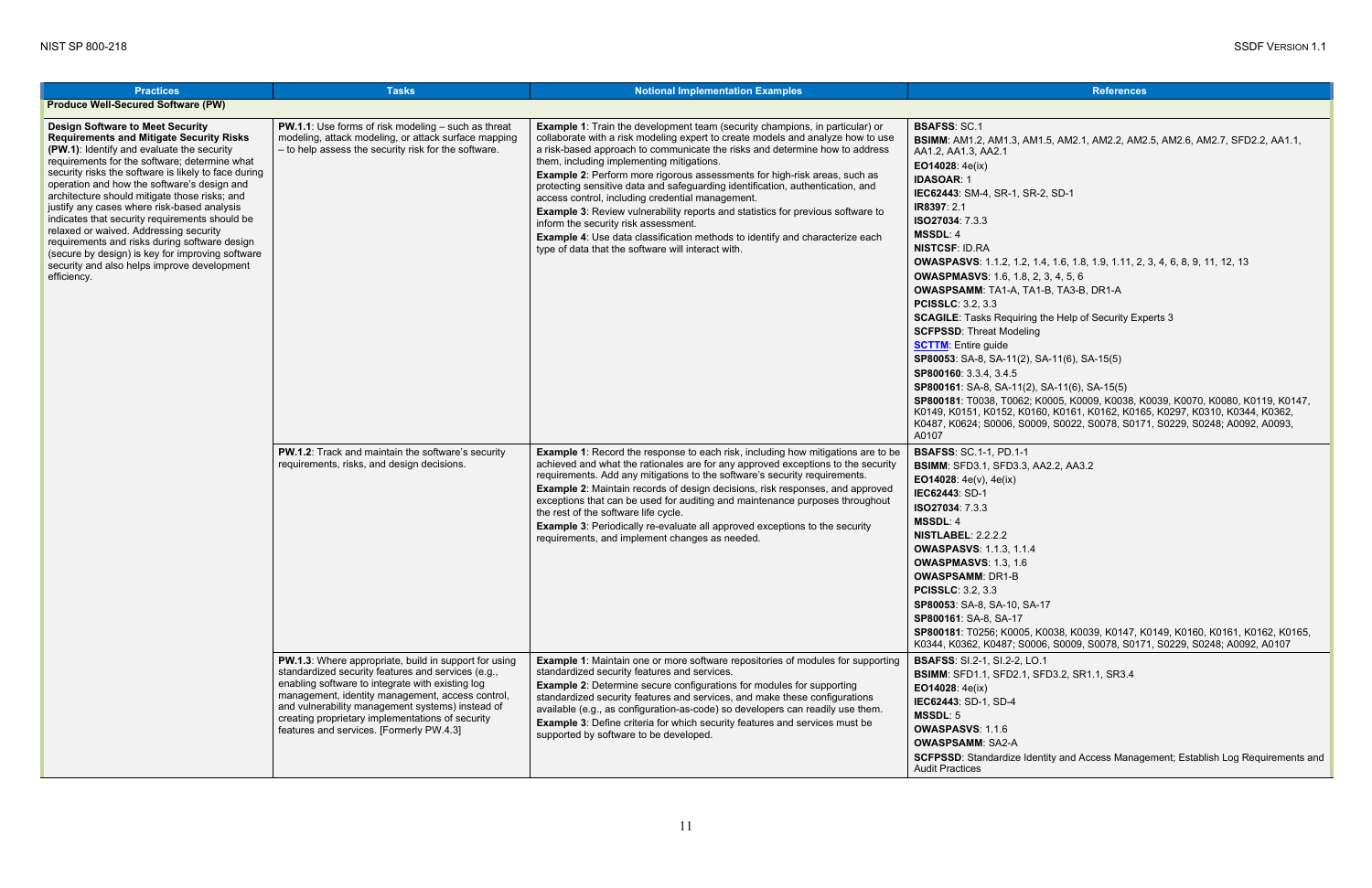**SP800181**: T0328; K0038, K0039, K0070, K0080, K0119, K0152, K0153, K0161, K0165, K0172, K0297; S0006, S0009, S0022, S0036, S0141, S0171

| <b>Practices</b>                                                                                                                                                                                                                                                                                                                                                                                                                                                                                                                                                                                   | <b>Tasks</b>                                                                                                                                                                                                                                                                                                                   | <b>Notional Implementation Examples</b>                                                                                                                                                                                                                                                                                                                                                                                                                                                                                                                                                                                                                                                                                                                                                                                                                                                                                                                                                                                                                                                                                                                                                                                                                                                                                                                                                                                                                                                                                                                              | <b>References</b>                                                                                                                                                                                                                                                                                                                                                                                                                                                                                                                                                   |
|----------------------------------------------------------------------------------------------------------------------------------------------------------------------------------------------------------------------------------------------------------------------------------------------------------------------------------------------------------------------------------------------------------------------------------------------------------------------------------------------------------------------------------------------------------------------------------------------------|--------------------------------------------------------------------------------------------------------------------------------------------------------------------------------------------------------------------------------------------------------------------------------------------------------------------------------|----------------------------------------------------------------------------------------------------------------------------------------------------------------------------------------------------------------------------------------------------------------------------------------------------------------------------------------------------------------------------------------------------------------------------------------------------------------------------------------------------------------------------------------------------------------------------------------------------------------------------------------------------------------------------------------------------------------------------------------------------------------------------------------------------------------------------------------------------------------------------------------------------------------------------------------------------------------------------------------------------------------------------------------------------------------------------------------------------------------------------------------------------------------------------------------------------------------------------------------------------------------------------------------------------------------------------------------------------------------------------------------------------------------------------------------------------------------------------------------------------------------------------------------------------------------------|---------------------------------------------------------------------------------------------------------------------------------------------------------------------------------------------------------------------------------------------------------------------------------------------------------------------------------------------------------------------------------------------------------------------------------------------------------------------------------------------------------------------------------------------------------------------|
| <b>Review the Software Design to Verify</b><br><b>Compliance with Security Requirements and</b><br>Risk Information (PW.2): Help ensure that the<br>software will meet the security requirements and<br>satisfactorily address the identified risk<br>information.                                                                                                                                                                                                                                                                                                                                 | PW.2.1: Have 1) a qualified person (or people) who<br>were not involved with the design and/or 2) automated<br>processes instantiated in the toolchain review the<br>software design to confirm and enforce that it meets all<br>of the security requirements and satisfactorily<br>addresses the identified risk information. | <b>Example 1:</b> Review the software design to confirm that it addresses applicable<br>security requirements.<br><b>Example 2:</b> Review the risk models created during software design to determine<br>if they appear to adequately identify the risks.<br><b>Example 3:</b> Review the software design to confirm that it satisfactorily addresses<br>the risks identified by the risk models.<br><b>Example 4:</b> Have the software's designer correct failures to meet the<br>requirements.<br><b>Example 5:</b> Change the design and/or the risk response strategy if the security<br>requirements cannot be met.<br><b>Example 6:</b> Record the findings of design reviews to serve as artifacts (e.g., in<br>the software specification, in the issue tracking system, in the threat model).                                                                                                                                                                                                                                                                                                                                                                                                                                                                                                                                                                                                                                                                                                                                                             | <b>BSAFSS: TV.3</b><br><b>BSIMM: AA1.1, AA1.2, AA1.3, AA2.1, AA3.1</b><br>EO14028: 4e(iv), 4e(v), 4e(ix)<br>IEC62443: SM-2, SR-2, SR-5, SD-3, SD-4, SI-2<br>ISO27034: 7.3.3<br><b>OWASPASVS: 1.1.5</b><br><b>OWASPSAMM: DR1-A, DR1-B</b><br><b>PCISSLC: 3.2</b><br>SP800181: T0328; K0038, K0039, K0070, K0080, K<br>K0172, K0297; S0006, S0009, S0022, S0036, S014                                                                                                                                                                                                 |
| Verify Third-Party Software Complies with                                                                                                                                                                                                                                                                                                                                                                                                                                                                                                                                                          | <b>PW.3.1:</b> Moved to PO.1.3                                                                                                                                                                                                                                                                                                 |                                                                                                                                                                                                                                                                                                                                                                                                                                                                                                                                                                                                                                                                                                                                                                                                                                                                                                                                                                                                                                                                                                                                                                                                                                                                                                                                                                                                                                                                                                                                                                      |                                                                                                                                                                                                                                                                                                                                                                                                                                                                                                                                                                     |
| PW.4                                                                                                                                                                                                                                                                                                                                                                                                                                                                                                                                                                                               | PW.3.2: Moved to PW.4.4                                                                                                                                                                                                                                                                                                        |                                                                                                                                                                                                                                                                                                                                                                                                                                                                                                                                                                                                                                                                                                                                                                                                                                                                                                                                                                                                                                                                                                                                                                                                                                                                                                                                                                                                                                                                                                                                                                      |                                                                                                                                                                                                                                                                                                                                                                                                                                                                                                                                                                     |
| Security Requirements (PW.3): Moved to<br><b>Reuse Existing, Well-Secured Software When</b><br><b>Feasible Instead of Duplicating Functionality</b><br>(PW.4): Lower the costs of software<br>development, expedite software development,<br>and decrease the likelihood of introducing<br>additional security vulnerabilities into the<br>software by reusing software modules and<br>services that have already had their security<br>posture checked. This is particularly important<br>for software that implements security<br>functionality, such as cryptographic modules and<br>protocols. | PW.4.1: Acquire and maintain well-secured software<br>components (e.g., software libraries, modules,<br>middleware, frameworks) from commercial, open-<br>source, and other third-party developers for use by the<br>organization's software.                                                                                  | <b>Example 1:</b> Review and evaluate third-party software components in the context<br>of their expected use. If a component is to be used in a substantially different way<br>in the future, perform the review and evaluation again with that new context in<br>mind.<br><b>Example 2:</b> Determine secure configurations for software components, and make<br>these available (e.g., as configuration-as-code) so developers can readily use the<br>configurations.<br><b>Example 3:</b> Obtain provenance information (e.g., SBOM, source composition<br>analysis, binary software composition analysis) for each software component, and<br>analyze that information to better assess the risk that the component may<br>introduce.<br><b>Example 4:</b> Establish one or more software repositories to host sanctioned and<br>vetted open-source components.<br><b>Example 5: Maintain a list of organization-approved commercial software</b><br>components and component versions along with their provenance data.<br><b>Example 6:</b> Designate which components must be included in software to be<br>developed.<br><b>Example 7:</b> Implement processes to update deployed software components to<br>newer versions, and retain older versions of software components until all<br>transitions from those versions have been completed successfully.<br><b>Example 8:</b> If the integrity or provenance of acquired binaries cannot be<br>confirmed, build binaries from source code after verifying the source code's<br>integrity and provenance. | <b>BSAFSS: SM.2</b><br><b>BSIMM: SFD2.1, SFD3.2, SR2.4, SR3.1, SE3.6</b><br><b>CNCFSSCP: Securing Materials-Verification</b><br><b>EO14028</b> : 4e(iii), 4e(vi), 4e(ix), 4e(x)<br><b>IDASOAR: 19</b><br>IEC62443: SM-9, SM-10<br><b>MSSDL: 6</b><br><b>NISTCSF: ID.SC-2</b><br><b>OWASPASVS: 1.1.6</b><br><b>OWASPSAMM: SA1-A</b><br><b>OWASPSCVS: 4</b><br><b>SCSIC: Vendor Sourcing Integrity Controls</b><br><b>SCTPC: MAINTAIN</b><br>SP80053: SA-4, SA-5, SA-8(3), SA-10(6), SR-3, SR<br>SP800161: SA-4, SA-5, SA-8(3), SA-10(6), SR-3, SI<br>SP800181: K0039 |
|                                                                                                                                                                                                                                                                                                                                                                                                                                                                                                                                                                                                    | <b>PW.4.2:</b> Create and maintain well-secured software<br>components in-house following SDLC processes to<br>meet common internal software development needs<br>that cannot be better met by third-party software<br>components.<br><b>PW.4.3:</b> Moved to PW.1.3                                                           | <b>Example 1:</b> Follow organization-established security practices for secure<br>software development when creating and maintaining the components.<br><b>Example 2:</b> Determine secure configurations for software components, and make<br>these available (e.g., as configuration-as-code) so developers can readily use the<br>configurations.<br><b>Example 3:</b> Maintain one or more software repositories for these components.<br><b>Example 4:</b> Designate which components must be included in software to be<br>developed.<br><b>Example 5:</b> Implement processes to update deployed software components to<br>newer versions, and maintain older versions of software components until all<br>transitions from those versions have been completed successfully.                                                                                                                                                                                                                                                                                                                                                                                                                                                                                                                                                                                                                                                                                                                                                                                 | <b>BSIMM: SFD1.1, SFD2.1, SFD3.2, SR1.1</b><br>EO14028: $4e(ix)$<br><b>IDASOAR: 19</b><br><b>OWASPASVS: 1.1.6</b><br><b>SCTPC: MAINTAIN</b><br><b>SP80053: SA-8(3)</b><br>SP800161: SA-8(3)<br>SP800181: SP-DEV-001                                                                                                                                                                                                                                                                                                                                                 |
|                                                                                                                                                                                                                                                                                                                                                                                                                                                                                                                                                                                                    |                                                                                                                                                                                                                                                                                                                                |                                                                                                                                                                                                                                                                                                                                                                                                                                                                                                                                                                                                                                                                                                                                                                                                                                                                                                                                                                                                                                                                                                                                                                                                                                                                                                                                                                                                                                                                                                                                                                      |                                                                                                                                                                                                                                                                                                                                                                                                                                                                                                                                                                     |

**SP80053**: SA-4, SA-5, SA-8(3), SA-10(6), SR-3, SR-4 **SP800161**: SA-4, SA-5, SA-8(3), SA-10(6), SR-3, SR-4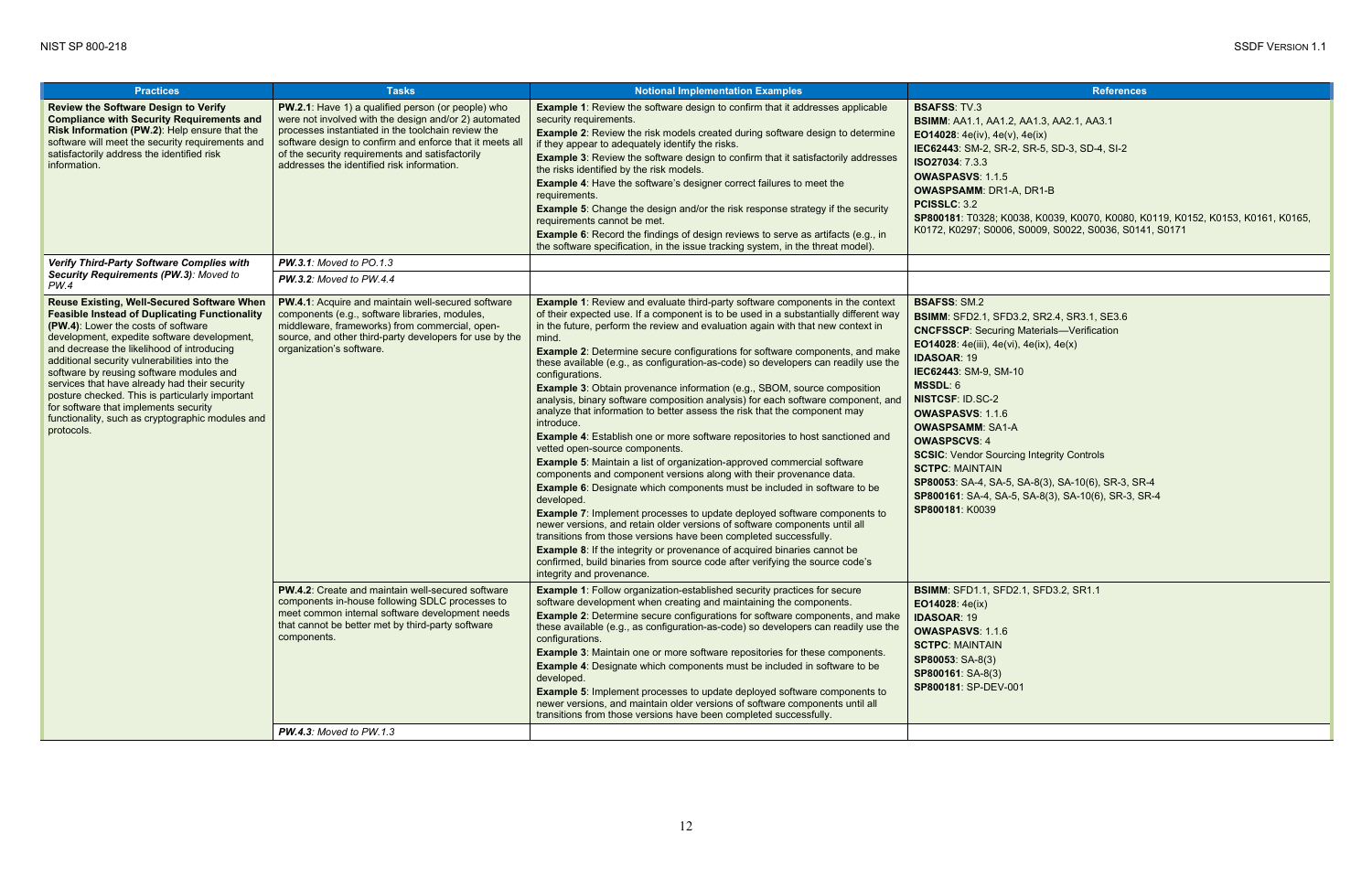```
BSAFSS: SC.3-1, SM.2-1, SM.2-2, SM.2-3, TV.2, TV.3
BSIMM: CP3.2, SR2.4, SR3.1, SR3.2, SE2.4, SE3.6
g Materials—Verification, Automation
v), 4e(vi), 4e(ix), 4e(x)
```

```
R.DS-6
```
**A, SR3-B** quiring the Help of Security Experts 8 **Security Risk Inherent in the Use of Third-Party Components Scape Integrity Controls, Peer Reviews and Security Testing**  $ASSESS$ , SR-4, SR-4(3), SR-4(4) **SP800161**: SA-4, SA-8, SA-9, SA-9(3), SR-3, SR-4, SR-4(3), SR-4(4) **SP800181**: SP-DEV-002; K0153, K0266; S0298

Log Requirements and Audit Practices, Use Code Analysis Tools to Early, Handle Data Safely, Handle Errors, Use Safe Functions Only **SP800181**: SP-DEV-001; T0013, T0077, T0176; K0009, K0016, K0039, K0070, K0140, K0624; S0019, S0060, S0149, S0172, S0266**;** A0036, A0047

| <b>Practices</b>                                                                                                                                                                                                                                                                                                            | <b>Tasks</b>                                                                                                                                                                                             | <b>Notional Implementation Examples</b>                                                                                                                                                                                                                                                                                                                                                                                                                                                                                                                                                                                                                                                                                                                                                                                                                                                                                                                                                                                                                     | <b>References</b>                                                                                                                                                                                                                                                                                                                                                                                                                                                                                                                                                                                                                                                                                                                                                                                                                                                                                                                               |
|-----------------------------------------------------------------------------------------------------------------------------------------------------------------------------------------------------------------------------------------------------------------------------------------------------------------------------|----------------------------------------------------------------------------------------------------------------------------------------------------------------------------------------------------------|-------------------------------------------------------------------------------------------------------------------------------------------------------------------------------------------------------------------------------------------------------------------------------------------------------------------------------------------------------------------------------------------------------------------------------------------------------------------------------------------------------------------------------------------------------------------------------------------------------------------------------------------------------------------------------------------------------------------------------------------------------------------------------------------------------------------------------------------------------------------------------------------------------------------------------------------------------------------------------------------------------------------------------------------------------------|-------------------------------------------------------------------------------------------------------------------------------------------------------------------------------------------------------------------------------------------------------------------------------------------------------------------------------------------------------------------------------------------------------------------------------------------------------------------------------------------------------------------------------------------------------------------------------------------------------------------------------------------------------------------------------------------------------------------------------------------------------------------------------------------------------------------------------------------------------------------------------------------------------------------------------------------------|
|                                                                                                                                                                                                                                                                                                                             | PW.4.4: Verify that acquired commercial, open-source,<br>and all other third-party software components comply<br>with the requirements, as defined by the organization,<br>throughout their life cycles. | <b>Example 1:</b> Regularly check whether there are publicly known vulnerabilities in<br>the software modules and services that vendors have not yet fixed.<br><b>Example 2:</b> Build into the toolchain automatic detection of known vulnerabilities in<br>software components.<br><b>Example 3:</b> Use existing results from commercial services for vetting the software<br>modules and services.<br><b>Example 4:</b> Ensure that each software component is still actively maintained and<br>has not reached end of life; this should include new vulnerabilities found in the<br>software being remediated.<br><b>Example 5:</b> Determine a plan of action for each software component that is no<br>longer being maintained or will not be available in the near future.<br><b>Example 6:</b> Confirm the integrity of software components through digital<br>signatures or other mechanisms.<br><b>Example 7:</b> Review, analyze, and/or test code. See PW.7 and PW.8.                                                                          | <b>BSAFSS:</b> SC.3-1, SM.2-1, SM.2-2, SM.2-3, TV.2, T<br>BSIMM: CP3.2, SR2.4, SR3.1, SR3.2, SE2.4, SE3.6<br><b>CNCFSSCP: Securing Materials-Verification, Autor</b><br><b>EO14028</b> : 4e(iii), 4e(iv), 4e(vi), 4e(ix), 4e(x)<br><b>IDASOAR: 21</b><br>IEC62443: SI-1, SM-9, SM-10, DM-1<br>IR8397: 2.11<br><b>MSSDL: 7</b><br>NISTCSF: ID.SC-4, PR.DS-6<br><b>NISTLABEL: 2.2.2.2</b><br><b>OWASPASVS: 10, 14.2</b><br><b>OWASPMASVS: 7.5</b><br><b>OWASPSAMM: TA3-A, SR3-B</b><br><b>OWASPSCVS: 4, 5, 6</b><br><b>PCISSLC: 3.2, 3.4, 4.1</b><br><b>SCAGILE: Tasks Requiring the Help of Security Exp</b><br><b>SCFPSSD: Manage Security Risk Inherent in the Us</b><br><b>SCSIC:</b> Vendor Sourcing Integrity Controls, Peer Re<br><b>SCTPC: MAINTAIN, ASSESS</b><br>SP80053: SA-9, SR-3, SR-4, SR-4(3), SR-4(4)<br>SP800160: 3.1.2, 3.3.8<br>SP800161: SA-4, SA-8, SA-9, SA-9(3), SR-3, SR-4,<br>SP800181: SP-DEV-002; K0153, K0266; S0298 |
|                                                                                                                                                                                                                                                                                                                             | <b>PW.4.5:</b> Moved to PW.4.1 and PW.4.4                                                                                                                                                                |                                                                                                                                                                                                                                                                                                                                                                                                                                                                                                                                                                                                                                                                                                                                                                                                                                                                                                                                                                                                                                                             |                                                                                                                                                                                                                                                                                                                                                                                                                                                                                                                                                                                                                                                                                                                                                                                                                                                                                                                                                 |
| <b>Create Source Code by Adhering to Secure</b><br>Coding Practices (PW.5): Decrease the<br>number of security vulnerabilities in the software,<br>and reduce costs by minimizing vulnerabilities<br>introduced during source code creation that<br>meet or exceed organization-defined<br>vulnerability severity criteria. | PW.5.1: Follow all secure coding practices that are<br>appropriate to the development languages and<br>environment to meet the organization's requirements.                                              | <b>Example 1:</b> Validate all inputs, and validate and properly encode all outputs.<br><b>Example 2:</b> Avoid using unsafe functions and calls.<br><b>Example 3: Detect errors, and handle them gracefully.</b><br><b>Example 4: Provide logging and tracing capabilities.</b><br><b>Example 5:</b> Use development environments with automated features that<br>encourage or require the use of secure coding practices with just-in-time training-<br>in-place.<br><b>Example 6:</b> Follow procedures for manually ensuring compliance with secure<br>coding practices when automated methods are insufficient or unavailable.<br><b>Example 7:</b> Use tools (e.g., linters, formatters) to standardize the style and<br>formatting of the source code.<br>Example 8: Check for other vulnerabilities that are common to the development<br>languages and environment.<br><b>Example 9:</b> Have the developer review their own human-readable code to<br>complement (not replace) code review performed by other people or tools. See<br><b>PW.7</b> | <b>BSAFSS: SC.2, SC.3, LO.1, EE.1</b><br><b>BSIMM: SR3.3, CR1.4, CR3.5</b><br>EO14028: 4e(iv), 4e(ix)<br><b>IDASOAR: 2</b><br>IEC62443: SI-1, SI-2<br>ISO27034: 7.3.5<br>MSSDL: 9<br><b>OWASPASVS: 1.1.7, 1.5, 1.7, 5, 7</b><br><b>OWASPMASVS: 7.6</b><br>SCFPSSD: Establish Log Requirements and Audit P<br>Find Security Issues Early, Handle Data Safely, Han<br>SP800181: SP-DEV-001; T0013, T0077, T0176; K0<br>K0624; S0019, S0060, S0149, S0172, S0266; A003                                                                                                                                                                                                                                                                                                                                                                                                                                                                             |
|                                                                                                                                                                                                                                                                                                                             | <b>PW.5.2:</b> Moved to PW.5.1 as example                                                                                                                                                                |                                                                                                                                                                                                                                                                                                                                                                                                                                                                                                                                                                                                                                                                                                                                                                                                                                                                                                                                                                                                                                                             |                                                                                                                                                                                                                                                                                                                                                                                                                                                                                                                                                                                                                                                                                                                                                                                                                                                                                                                                                 |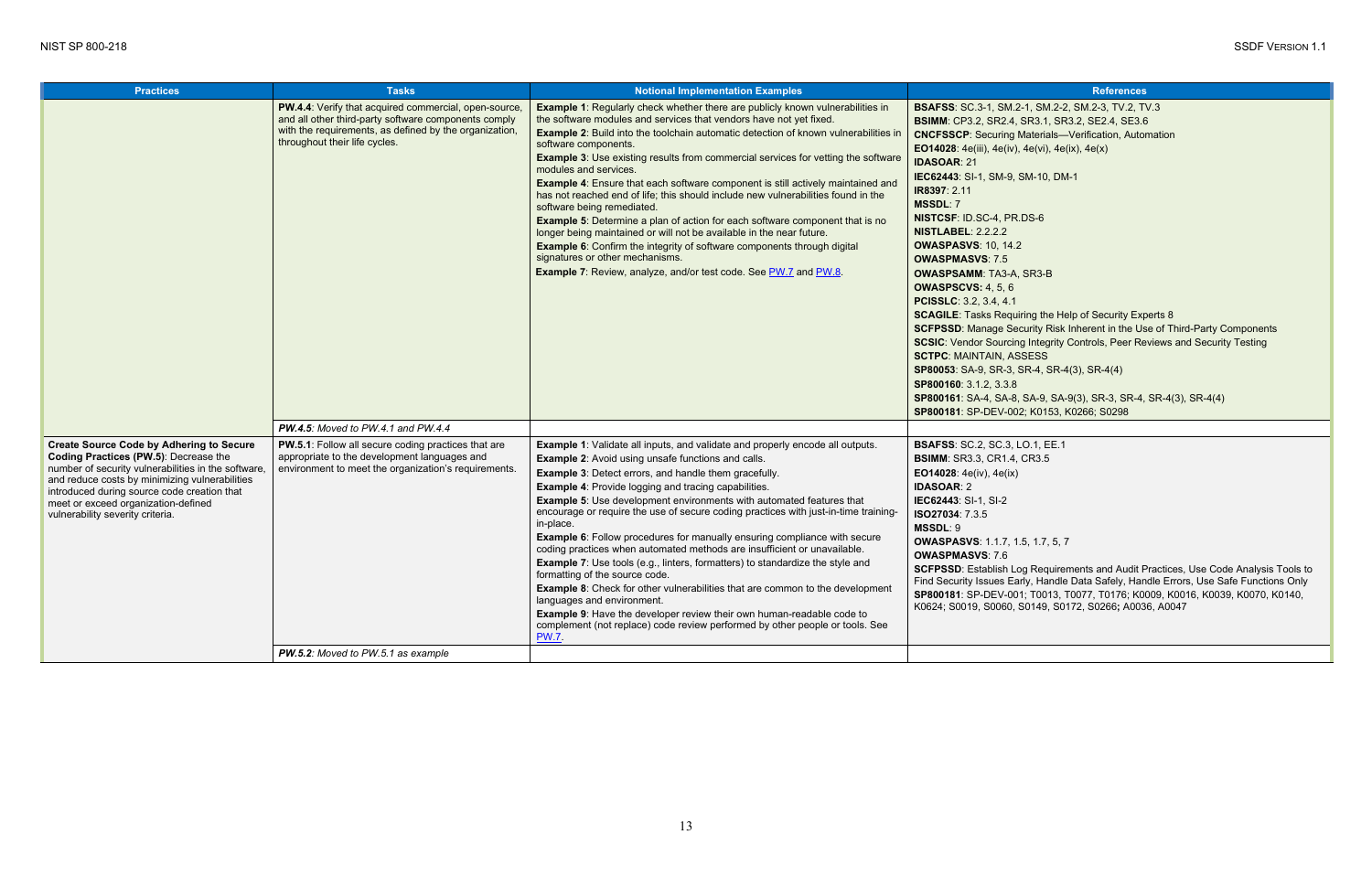g Build Pipelines—Verification, Automation

al Security Task 3 ent Compiler and Toolchain Versions and Secure Compiler Options vare Development Integrity Controls

**E.2-4, DE.2-5** g Build Pipelines—Verification, Automation

al Security Task 8 ent Compiler and Toolchain Versions and Secure Compiler Options vare Development Integrity Controls **R-9** 0070

<span id="page-22-1"></span><span id="page-22-0"></span>

| <b>Practices</b>                                                                                                                                                                                                                                                                                                                                                                                                                                     | <b>Tasks</b>                                                                                                                                                                                                                                                                                | <b>Notional Implementation Examples</b>                                                                                                                                                                                                                                                                                                                                                                                                                                                                                                                                                                                                                                                                                                                                                                                                                                                                                                                                                                                             | <b>References</b>                                                                                                                                                                                                                                                                                                                                                                                                                                                                                                                                     |
|------------------------------------------------------------------------------------------------------------------------------------------------------------------------------------------------------------------------------------------------------------------------------------------------------------------------------------------------------------------------------------------------------------------------------------------------------|---------------------------------------------------------------------------------------------------------------------------------------------------------------------------------------------------------------------------------------------------------------------------------------------|-------------------------------------------------------------------------------------------------------------------------------------------------------------------------------------------------------------------------------------------------------------------------------------------------------------------------------------------------------------------------------------------------------------------------------------------------------------------------------------------------------------------------------------------------------------------------------------------------------------------------------------------------------------------------------------------------------------------------------------------------------------------------------------------------------------------------------------------------------------------------------------------------------------------------------------------------------------------------------------------------------------------------------------|-------------------------------------------------------------------------------------------------------------------------------------------------------------------------------------------------------------------------------------------------------------------------------------------------------------------------------------------------------------------------------------------------------------------------------------------------------------------------------------------------------------------------------------------------------|
| Configure the Compilation, Interpreter, and<br><b>Build Processes to Improve Executable</b><br>Security (PW.6): Decrease the number of<br>security vulnerabilities in the software and<br>reduce costs by eliminating vulnerabilities before<br>testing occurs.                                                                                                                                                                                      | PW.6.1: Use compiler, interpreter, and build tools that<br>offer features to improve executable security.                                                                                                                                                                                   | <b>Example 1:</b> Use up-to-date versions of compiler, interpreter, and build tools.<br><b>Example 2:</b> Follow change management processes when deploying or updating<br>compiler, interpreter, and build tools, and audit all unexpected changes to tools.<br><b>Example 3: Regularly validate the authenticity and integrity of compiler,</b><br>interpreter, and build tools. See PO.3.                                                                                                                                                                                                                                                                                                                                                                                                                                                                                                                                                                                                                                        | <b>BSAFSS: DE.2-1</b><br><b>BSIMM: SE2.4</b><br><b>CNCFSSCP:</b> Securing Build Pipelines-Verification,<br>EO14028: $4e(iv)$ , $4e(ix)$<br><b>IEC62443: SI-2</b><br><b>MSSDL: 8</b><br><b>SCAGILE: Operational Security Task 3</b><br><b>SCFPSSD: Use Current Compiler and Toolchain Ve</b><br><b>SCSIC:</b> Vendor Software Development Integrity Con<br>SP80053: SA-15<br>SP800161: SA-15                                                                                                                                                           |
|                                                                                                                                                                                                                                                                                                                                                                                                                                                      | <b>PW.6.2:</b> Determine which compiler, interpreter, and<br>build tool features should be used and how each<br>should be configured, then implement and use the<br>approved configurations.                                                                                                | <b>Example 1:</b> Enable compiler features that produce warnings for poorly secured<br>code during the compilation process.<br><b>Example 2:</b> Implement the "clean build" concept, where all compiler warnings are<br>treated as errors and eliminated except those determined to be false positives or<br>irrelevant.<br><b>Example 3: Perform all builds in a dedicated, highly controlled build environment.</b><br><b>Example 4:</b> Enable compiler features that randomize or obfuscate execution<br>characteristics, such as memory location usage, that would otherwise be<br>predictable and thus potentially exploitable.<br><b>Example 5:</b> Test to ensure that the features are working as expected and are not<br>inadvertently causing any operational issues or other problems.<br><b>Example 6:</b> Continuously verify that the approved configurations are being used.<br><b>Example 7:</b> Make the approved tool configurations available as configuration-as-<br>code so developers can readily use them. | <b>BSAFSS: DE.2-3, DE.2-4, DE.2-5</b><br><b>BSIMM: SE2.4, SE3.2</b><br><b>CNCFSSCP:</b> Securing Build Pipelines-Verification,<br>EO14028: 4e(iv), 4e(ix)<br><b>IEC62443: SI-2</b><br>IR8397: 2.5<br><b>MSSDL: 8</b><br><b>OWASPASVS: 14.1, 14.2.1</b><br><b>OWASPMASVS: 7.2</b><br><b>PCISSLC: 3.2</b><br><b>SCAGILE: Operational Security Task 8</b><br><b>SCFPSSD: Use Current Compiler and Toolchain Ve</b><br><b>SCSIC:</b> Vendor Software Development Integrity Con<br>SP80053: SA-15, SR-9<br>SP800161: SA-15, SR-9<br>SP800181: K0039, K0070 |
| Review and/or Analyze Human-Readable<br><b>Code to Identify Vulnerabilities and Verify</b><br><b>Compliance with Security Requirements</b><br>(PW.7): Help identify vulnerabilities so that they<br>can be corrected before the software is released<br>to prevent exploitation. Using automated<br>methods lowers the effort and resources needed<br>to detect vulnerabilities. Human-readable code<br>includes source code, scripts, and any other | <b>PW.7.1:</b> Determine whether code review (a person<br>looks directly at the code to find issues) and/or code<br>analysis (tools are used to find issues in code, either in<br>a fully automated way or in conjunction with a person)<br>should be used, as defined by the organization. | <b>Example 1:</b> Follow the organization's policies or guidelines for when code review<br>should be performed and how it should be conducted. This may include third-<br>party code and reusable code modules written in-house.<br><b>Example 2:</b> Follow the organization's policies or guidelines for when code<br>analysis should be performed and how it should be conducted.<br><b>Example 3:</b> Choose code review and/or analysis methods based on the stage of<br>the software.                                                                                                                                                                                                                                                                                                                                                                                                                                                                                                                                         | <b>BSIMM: CR1.5</b><br>EO14028: 4e(iv), 4e(ix)<br>IEC62443: SM-5, SI-1, SVV-1<br><b>NISTLABEL: 2.2.2.2</b><br><b>SCSIC: Peer Reviews and Security Testing</b><br>SP80053: SA-11<br>SP800161: SA-11<br>SP800181: SP-DEV-002; K0013, K0039, K0070, K0                                                                                                                                                                                                                                                                                                   |
| form of code that an organization deems human-<br>readable.                                                                                                                                                                                                                                                                                                                                                                                          | <b>PW.7.2:</b> Perform the code review and/or code analysis<br>based on the organization's secure coding standards,<br>and record and triage all discovered issues and<br>recommended remediations in the development<br>team's workflow or issue tracking system.                          | <b>Example 1:</b> Perform peer review of code, and review any existing code review,<br>analysis, or testing results as part of the peer review.<br><b>Example 2:</b> Use expert reviewers to check code for backdoors and other<br>malicious content.<br><b>Example 3:</b> Use peer reviewing tools that facilitate the peer review process, and<br>document all discussions and other feedback.<br><b>Example 4:</b> Use a static analysis tool to automatically check code for<br>vulnerabilities and compliance with the organization's secure coding standards<br>with a human reviewing the issues reported by the tool and remediating them as<br>necessary.<br><b>Example 5:</b> Use review checklists to verify that the code complies with the<br>requirements.<br><b>Example 6:</b> Use automated tools to identify and remediate documented and<br>verified unsafe software practices on a continuous basis as human-readable code<br>is checked into the code repository.                                               | <b>BSAFSS: TV.2, PD.1-4</b><br>BSIMM: CR1.2, CR1.4, CR1.6, CR2.6, CR2.7, CR3.<br><b>EO14028</b> : $4e(iv)$ , $4e(v)$ , $4e(ix)$<br><b>IDASOAR: 3, 4, 5, 14, 15, 48</b><br>IEC62443: SI-1, SVV-1, SVV-2<br>IR8397: 2.3, 2.4<br>ISO27034: 7.3.6<br><b>MSSDL: 9, 10</b><br><b>NISTLABEL: 2.2.2.2</b><br><b>OWASPASVS: 1.1.7, 10</b><br><b>OWASPMASVS: 7.5</b><br>OWASPSAMM: IR1-B, IR2-A, IR2-B, IR3-A<br><b>PCISSLC: 3.2, 4.1</b><br><b>SCAGILE: Operational Security Tasks 4, 7; Tasks R</b>                                                           |

**SP800181**: SP-DEV-002; K0013, K0039, K0070, K0153, K0165; S0174 **BSIMM**: CR1.2, CR1.4, CR1.6, CR2.6, CR2.7, CR3.4, CR3.5

al Security Tasks 4, 7; Tasks Requiring the Help of Security Experts 10 **A**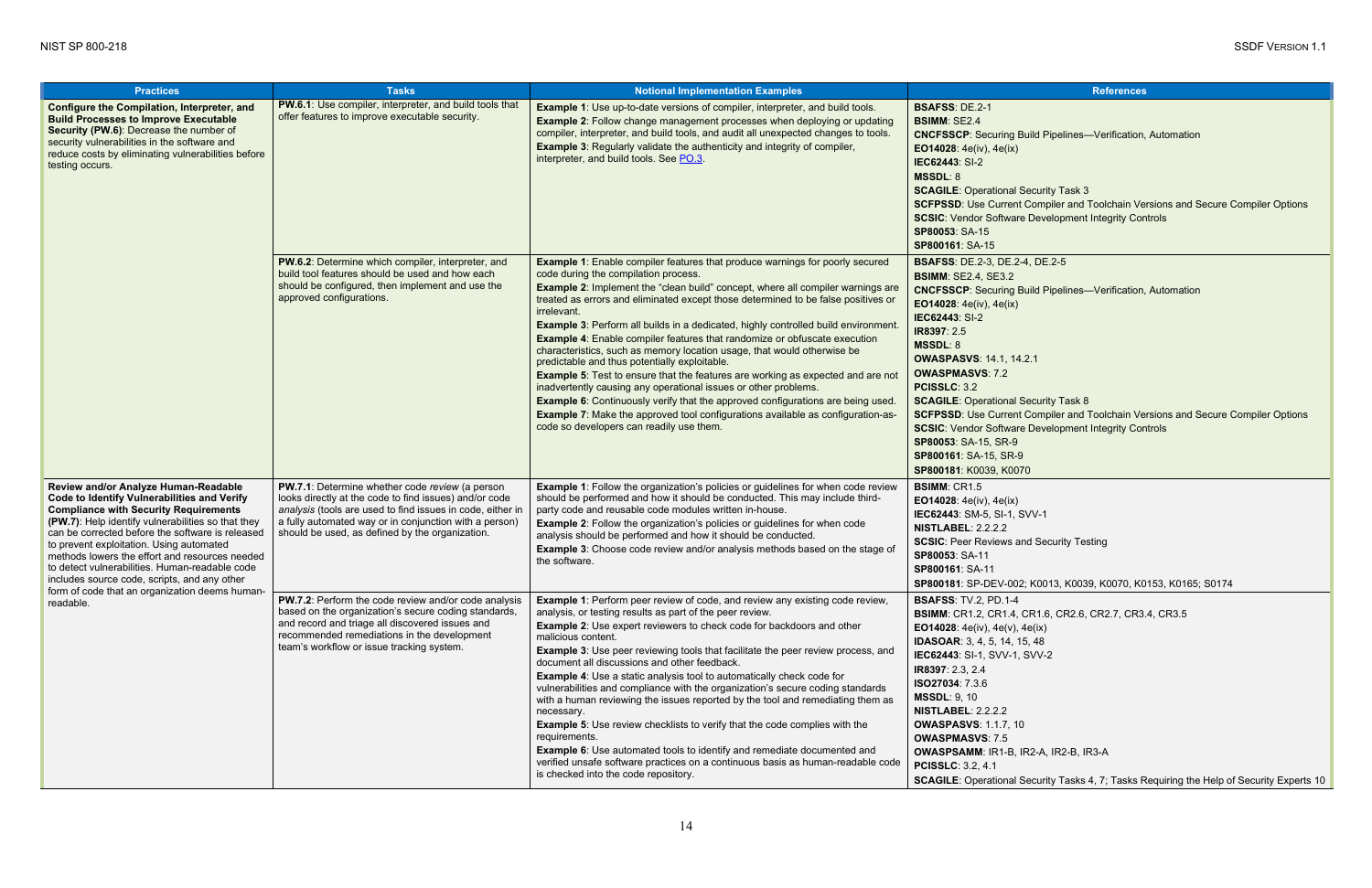**B** Analysis Tools to Find Security Issues Early, Use Static Analysis s, Perform Manual Verification of Security Features/Mitigations **and Security Testing**  $-11(1)$ , SA-11(4), SA-15(7) A-11(1), SA-11(4), SA-15(7) **SP800181**: SP-DEV-001, SP-DEV-002; T0013, T0111, T0176, T0267, T0516; K0009, K0039, K0070, K0140, K0624; S0019, S0060, S0078, S0137, S0149, S0167, S0174, S0242, S0266**;** A0007, A0015, A0036, A0044, A0047

001, SP-DEV-002; T0456; K0013, K0039, K0070, K0153, K0165, 6, K0624; S0001, S0015, S0026, S0061, S0083, S0112, S0135 **B**.1-4

**P**), 4e(ix) 1, 38, 39, 43, 44, 48, 55, 56, 57 **IEC62443**: SM-5, SM-13, SI-1, SVV-1, SVV-2, SVV-3, SVV-4, SVV-5 **IR8397**: 2.6, 2.7, 2.8, 2.9, 2.10, 2.11

**Dynamic Analysis Security Testing, Fuzz Parsers, Network** g, Perform Automated Functional Testing of Security Perform Penetration Testing **and Security Testing**  $-11(5)$ , SA-11(8), SA-15(7) A-11(5), SA-11(8), SA-15(7) 001, SP-DEV-002; T0013, T0028, T0169, T0176, T0253, T0266, , K0039, K0070, K0272, K0339, K0342, K0362, K0536, K0624; S0001, S0015, S0046, S0051, S0078, S0081, S0083, S0135, S0137, S0167, S0242;

<span id="page-23-0"></span>

| <b>Practices</b>                                                                                                                                                                                                                                                                                                                                                                                                                                                                                                                                                              | <b>Tasks</b>                                                                                                                                                                                                                                                    | <b>Notional Implementation Examples</b>                                                                                                                                                                                                                                                                                                                                                                                                                                                                                                                                                                                                                                                                                                                                                                                                                                                                                                                                                                                                                                                     | <b>References</b>                                                                                                                                                                                                                                                                                                                                                                                                                                                                                                                                                                                                                                                                                                                                                                                                                                                                                                                                                                                                                                            |
|-------------------------------------------------------------------------------------------------------------------------------------------------------------------------------------------------------------------------------------------------------------------------------------------------------------------------------------------------------------------------------------------------------------------------------------------------------------------------------------------------------------------------------------------------------------------------------|-----------------------------------------------------------------------------------------------------------------------------------------------------------------------------------------------------------------------------------------------------------------|---------------------------------------------------------------------------------------------------------------------------------------------------------------------------------------------------------------------------------------------------------------------------------------------------------------------------------------------------------------------------------------------------------------------------------------------------------------------------------------------------------------------------------------------------------------------------------------------------------------------------------------------------------------------------------------------------------------------------------------------------------------------------------------------------------------------------------------------------------------------------------------------------------------------------------------------------------------------------------------------------------------------------------------------------------------------------------------------|--------------------------------------------------------------------------------------------------------------------------------------------------------------------------------------------------------------------------------------------------------------------------------------------------------------------------------------------------------------------------------------------------------------------------------------------------------------------------------------------------------------------------------------------------------------------------------------------------------------------------------------------------------------------------------------------------------------------------------------------------------------------------------------------------------------------------------------------------------------------------------------------------------------------------------------------------------------------------------------------------------------------------------------------------------------|
|                                                                                                                                                                                                                                                                                                                                                                                                                                                                                                                                                                               |                                                                                                                                                                                                                                                                 | <b>Example 7:</b> Identify and document the root causes of discovered issues.<br><b>Example 8:</b> Document lessons learned from code review and analysis in a wiki<br>that developers can access and search.                                                                                                                                                                                                                                                                                                                                                                                                                                                                                                                                                                                                                                                                                                                                                                                                                                                                               | <b>SCFPSSD:</b> Use Code Analysis Tools to Find Securit<br>Security Testing Tools, Perform Manual Verification<br><b>SCSIC: Peer Reviews and Security Testing</b><br>SP80053: SA-11, SA-11(1), SA-11(4), SA-15(7)<br>SP800161: SA-11, SA-11(1), SA-11(4), SA-15(7)<br>SP800181: SP-DEV-001, SP-DEV-002; T0013, T01<br>K0039, K0070, K0140, K0624; S0019, S0060, S007<br>S0242, S0266; A0007, A0015, A0036, A0044, A004                                                                                                                                                                                                                                                                                                                                                                                                                                                                                                                                                                                                                                       |
| <b>Test Executable Code to Identify</b><br><b>Vulnerabilities and Verify Compliance with</b><br>Security Requirements (PW.8): Help identify<br>vulnerabilities so that they can be corrected<br>before the software is released in order to<br>prevent exploitation. Using automated methods<br>lowers the effort and resources needed to detect<br>vulnerabilities and improves traceability and<br>repeatability. Executable code includes binaries,<br>directly executed bytecode and source code,<br>and any other form of code that an organization<br>deems executable. | <b>PW.8.1:</b> Determine whether executable code testing<br>should be performed to find vulnerabilities not<br>identified by previous reviews, analysis, or testing and,<br>if so, which types of testing should be used.                                       | <b>Example 1:</b> Follow the organization's policies or guidelines for when code testing<br>should be performed and how it should be conducted (e.g., within a sandboxed<br>environment). This may include third-party executable code and reusable<br>executable code modules written in-house.<br><b>Example 2:</b> Choose testing methods based on the stage of the software.                                                                                                                                                                                                                                                                                                                                                                                                                                                                                                                                                                                                                                                                                                            | <b>BSAFSS: TV.3</b><br><b>BSIMM: PT2.3</b><br>EO14028: $4e(ix)$<br>IEC62443: SVV-1, SVV-2, SVV-3, SVV-4, SVV-5<br><b>NISTLABEL: 2.2.2.2</b><br><b>SCSIC: Peer Reviews and Security Testing</b><br>SP80053: SA-11<br>SP800161: SA-11<br>SP800181: SP-DEV-001, SP-DEV-002; T0456; K00<br>K0342, K0367, K0536, K0624; S0001, S0015, S002                                                                                                                                                                                                                                                                                                                                                                                                                                                                                                                                                                                                                                                                                                                        |
|                                                                                                                                                                                                                                                                                                                                                                                                                                                                                                                                                                               | <b>PW.8.2:</b> Scope the testing, design the tests, perform<br>the testing, and document the results, including<br>recording and triaging all discovered issues and<br>recommended remediations in the development<br>team's workflow or issue tracking system. | <b>Example 1: Perform robust functional testing of security features.</b><br><b>Example 2:</b> Integrate dynamic vulnerability testing into the project's automated<br>test suite.<br><b>Example 3:</b> Incorporate tests for previously reported vulnerabilities into the<br>project's test suite to ensure that errors are not reintroduced.<br><b>Example 4:</b> Take into consideration the infrastructures and technology stacks<br>that the software will be used with in production when developing test plans.<br><b>Example 5:</b> Use fuzz testing tools to find issues with input handling.<br><b>Example 6:</b> If resources are available, use penetration testing to simulate how an<br>attacker might attempt to compromise the software in high-risk scenarios.<br><b>Example 7:</b> Identify and record the root causes of discovered issues.<br><b>Example 8:</b> Document lessons learned from code testing in a wiki that<br>developers can access and search.<br><b>Example 9:</b> Use source code, design records, and other resources when<br>developing test plans. | <b>BSAFSS: TV.3, TV.5, PD.1-4</b><br><b>BSIMM: ST1.1, ST1.3, ST1.4, ST2.4, ST2.5, ST2.6,</b><br>PT1.2, PT1.3, PT3.1<br>EO14028: $4e(iv)$ , $4e(v)$ , $4e(ix)$<br><b>IDASOAR</b> : 7, 8, 10, 11, 38, 39, 43, 44, 48, 55, 56, 5<br>IEC62443: SM-5, SM-13, SI-1, SVV-1, SVV-2, SVV-<br>IR8397: 2.6, 2.7, 2.8, 2.9, 2.10, 2.11<br>ISO27034: 7.3.6<br><b>MSSDL: 10, 11</b><br><b>NISTLABEL: 2.2.2.2</b><br><b>OWASPMASVS: 7.5</b><br>OWASPSAMM: ST1-A, ST1-B, ST2-A, ST2-B, ST3-<br>PCISSLC: 4.1<br><b>SCAGILE: Operational Security Tasks 10, 11; Tasks</b><br>4, 5, 6, 7<br><b>SCFPSSD: Perform Dynamic Analysis Security Test</b><br>Vulnerability Scanning, Perform Automated Function<br>Features/Mitigations, Perform Penetration Testing<br><b>SCSIC: Peer Reviews and Security Testing</b><br>SP80053: SA-11, SA-11(5), SA-11(8), SA-15(7)<br>SP800161: SA-11, SA-11(5), SA-11(8), SA-15(7)<br>SP800181: SP-DEV-001, SP-DEV-002; T0013, T00:<br>T0456, T0516; K0009, K0039, K0070, K0272, K033<br>S0001, S0015, S0046, S0051, S0078, S0081, S008<br>A0015 |

**BSIMM**: ST1.1, ST1.3, ST1.4, ST2.4, ST2.5, ST2.6, ST3.3, ST3.4, ST3.5, ST3.6, PT1.1,

**OWASPSAMM**: ST1-A, ST1-B, ST2-A, ST2-B, ST3-A

al Security Tasks 10, 11; Tasks Requiring the Help of Security Experts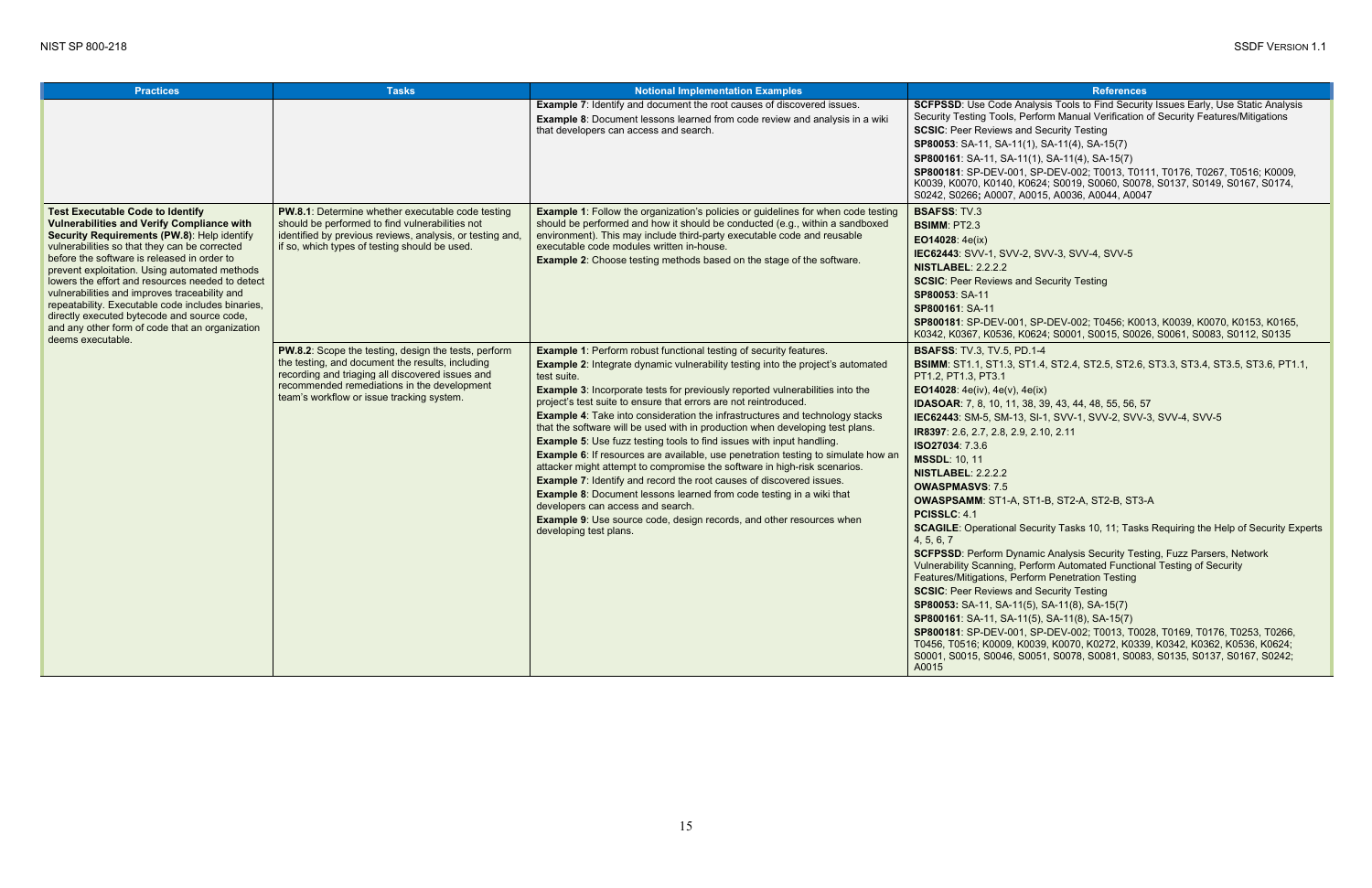| <b>Practices</b>                                                                                                                                                                                                                                                                         | <b>Tasks</b>                                                                                                                                                                                                                                                                                              | <b>Notional Implementation Examples</b>                                                                                                                                                                                                                                                                                                                                                                                                                                                                                                                                                            | <b>References</b>                                                                                                                                                                                                                                                                                                                                                                                                                                                                                                                                                                                                                      |
|------------------------------------------------------------------------------------------------------------------------------------------------------------------------------------------------------------------------------------------------------------------------------------------|-----------------------------------------------------------------------------------------------------------------------------------------------------------------------------------------------------------------------------------------------------------------------------------------------------------|----------------------------------------------------------------------------------------------------------------------------------------------------------------------------------------------------------------------------------------------------------------------------------------------------------------------------------------------------------------------------------------------------------------------------------------------------------------------------------------------------------------------------------------------------------------------------------------------------|----------------------------------------------------------------------------------------------------------------------------------------------------------------------------------------------------------------------------------------------------------------------------------------------------------------------------------------------------------------------------------------------------------------------------------------------------------------------------------------------------------------------------------------------------------------------------------------------------------------------------------------|
| <b>Configure Software to Have Secure Settings</b><br>by Default (PW.9): Help improve the security of<br>the software at the time of installation to reduce<br>the likelihood of the software being deployed<br>with weak security settings, putting it at greater<br>risk of compromise. | PW.9.1: Define a secure baseline by determining how<br>to configure each setting that has an effect on security<br>or a security-related setting so that the default settings<br>are secure and do not weaken the security functions<br>provided by the platform, network infrastructure, or<br>services. | <b>Example 1:</b> Conduct testing to ensure that the settings, including the default<br>settings, are working as expected and are not inadvertently causing any security<br>weaknesses, operational issues, or other problems.                                                                                                                                                                                                                                                                                                                                                                     | <b>BSAFSS: CF.1</b><br><b>BSIMM: SE2.2</b><br>EO14028: $4e(iv)$ , $4e(ix)$<br><b>IDASOAR: 23</b><br>IEC62443: SD-4, SVV-1, SG-1<br>ISO27034: 7.3.5<br><b>SCAGILE:</b> Tasks Requiring the Help of Security Exp<br><b>SCSIC:</b> Vendor Software Delivery Integrity Controls,<br>Controls<br>SP800181: SP-DEV-002; K0009, K0039, K0073, K0                                                                                                                                                                                                                                                                                              |
|                                                                                                                                                                                                                                                                                          | PW.9.2: Implement the default settings (or groups of<br>default settings, if applicable), and document each<br>setting for software administrators.                                                                                                                                                       | <b>Example 1:</b> Verify that the approved configuration is in place for the software.<br><b>Example 2:</b> Document each setting's purpose, options, default value, security<br>relevance, potential operational impact, and relationships with other settings.<br><b>Example 3:</b> Use authoritative programmatic technical mechanisms to record how<br>each setting can be implemented and assessed by software administrators.<br><b>Example 4:</b> Store the default configuration in a usable format and follow change<br>control practices for modifying it (e.g., configuration-as-code). | <b>BSAFSS: CF.1</b><br><b>BSIMM: SE2.2</b><br>EO14028: 4e(iv), 4e(ix)<br><b>IDASOAR: 23</b><br>IEC62443: SG-3<br><b>OWASPSAMM: OE1-A</b><br><b>PCISSLC: 8.1, 8.2</b><br><b>SCAGILE:</b> Tasks Requiring the Help of Security Exp<br>SCFPSSD: Verify Secure Configurations and Use of<br><b>SCSIC:</b> Vendor Software Delivery Integrity Controls,<br>Controls<br>SP80053: SA-5, SA-8(23)<br>SP800161: SA-5, SA-8(23)<br>SP800181: SP-DEV-001; K0009, K0039, K0073, K0                                                                                                                                                                 |
| <b>Respond to Vulnerabilities (RV)</b>                                                                                                                                                                                                                                                   |                                                                                                                                                                                                                                                                                                           |                                                                                                                                                                                                                                                                                                                                                                                                                                                                                                                                                                                                    |                                                                                                                                                                                                                                                                                                                                                                                                                                                                                                                                                                                                                                        |
| Identify and Confirm Vulnerabilities on an<br>Ongoing Basis (RV.1): Help ensure that<br>vulnerabilities are identified more quickly so that<br>they can be remediated more quickly in<br>accordance with risk, reducing the window of<br>opportunity for attackers.                      | RV.1.1: Gather information from software acquirers,<br>users, and public sources on potential vulnerabilities in<br>the software and third-party components that the<br>software uses, and investigate all credible reports.                                                                              | <b>Example 1:</b> Monitor vulnerability databases <sup>9</sup> , security mailing lists, and other<br>sources of vulnerability reports through manual or automated means.<br><b>Example 2:</b> Use threat intelligence sources to better understand how<br>vulnerabilities in general are being exploited.<br><b>Example 3:</b> Automatically review provenance and software composition data for<br>all software components to identify any new vulnerabilities they have.                                                                                                                        | <b>BSAFSS: VM.1-3, VM.3</b><br><b>BSIMM: AM1.5, CMVM1.2, CMVM2.1, CMVM3.4, C</b><br><b>CNCFSSCP: Securing Materials-Verification</b><br><b>EO14028</b> : 4e(iv), 4e(vi), 4e(viii), 4e(ix)<br>IEC62443: DM-1, DM-2, DM-3<br>ISO29147: 6.2.1, 6.2.2, 6.2.4, 6.3, 6.5<br><b>ISO30111</b> 7.1.3<br>OWASPSAMM: IM1-A, IM2-B, EH1-B<br><b>OWASPSCVS: 4</b><br><b>PCISSLC: 3.4, 4.1, 9.1</b><br><b>SCAGILE: Operational Security Task 5</b><br><b>SCFPSSD:</b> Vulnerability Response and Disclosure<br><b>SCTPC: MONITOR1</b><br>SP80053: SA-10, SR-3, SR-4<br>SP800161: SA-10, SR-3, SR-4<br>SP800181: K0009, K0038, K0040, K0070, K0161, K |
|                                                                                                                                                                                                                                                                                          | RV.1.2: Review, analyze, and/or test the software's<br>code to identify or confirm the presence of previously<br>undetected vulnerabilities.                                                                                                                                                              | <b>Example 1:</b> Configure the toolchain to perform automated code analysis and<br>testing on a regular or continuous basis for all supported releases.<br><b>Example 2: See PW.7 and PW.8.</b>                                                                                                                                                                                                                                                                                                                                                                                                   | <b>BSAFSS: VM.1-2, VM.2-1</b><br><b>BSIMM: CMVM3.1</b><br>EO14028: 4e(iv), 4e(vi), 4e(viii), 4e(ix)<br>IEC62443: SI-1, SVV-2, SVV-3, SVV-4, DM-1, DM-2<br>ISO27034: 7.3.6                                                                                                                                                                                                                                                                                                                                                                                                                                                              |

<sup>&</sup>lt;sup>9</sup> An example is the National Vulnerability Database (NVD) (https://nvd.nist.gov/).

<span id="page-24-0"></span>equiring the Help of Security Experts 12 vare Delivery Integrity Controls, Vendor Software Development Integrity

**SP800181**: SP-DEV-002; K0009, K0039, K0073, K0153, K0165, K0275, K0531; S0167

**Quiring the Help of Security Experts 12 Scure Configurations and Use of Platform Mitigation** ware Delivery Integrity Controls, Vendor Software Development Integrity

 $-8(23)$  $-8(23)$ **SP800181**: SP-DEV-001; K0009, K0039, K0073, K0153, K0165, K0275, K0531

**BSIMM**: AM1.5, CMVM1.2, CMVM2.1, CMVM3.4, CMVM3.7 ng Materials—Verification (vi), 4e(viii), 4e(ix) **I-2, DM-3 P.2, 6.2.4, 6.3, 6.5** 

**R-3, SR-4**  $SR-3$ , SR-4 **SP800181**: K0009, K0038, K0040, K0070, K0161, K0362; S0078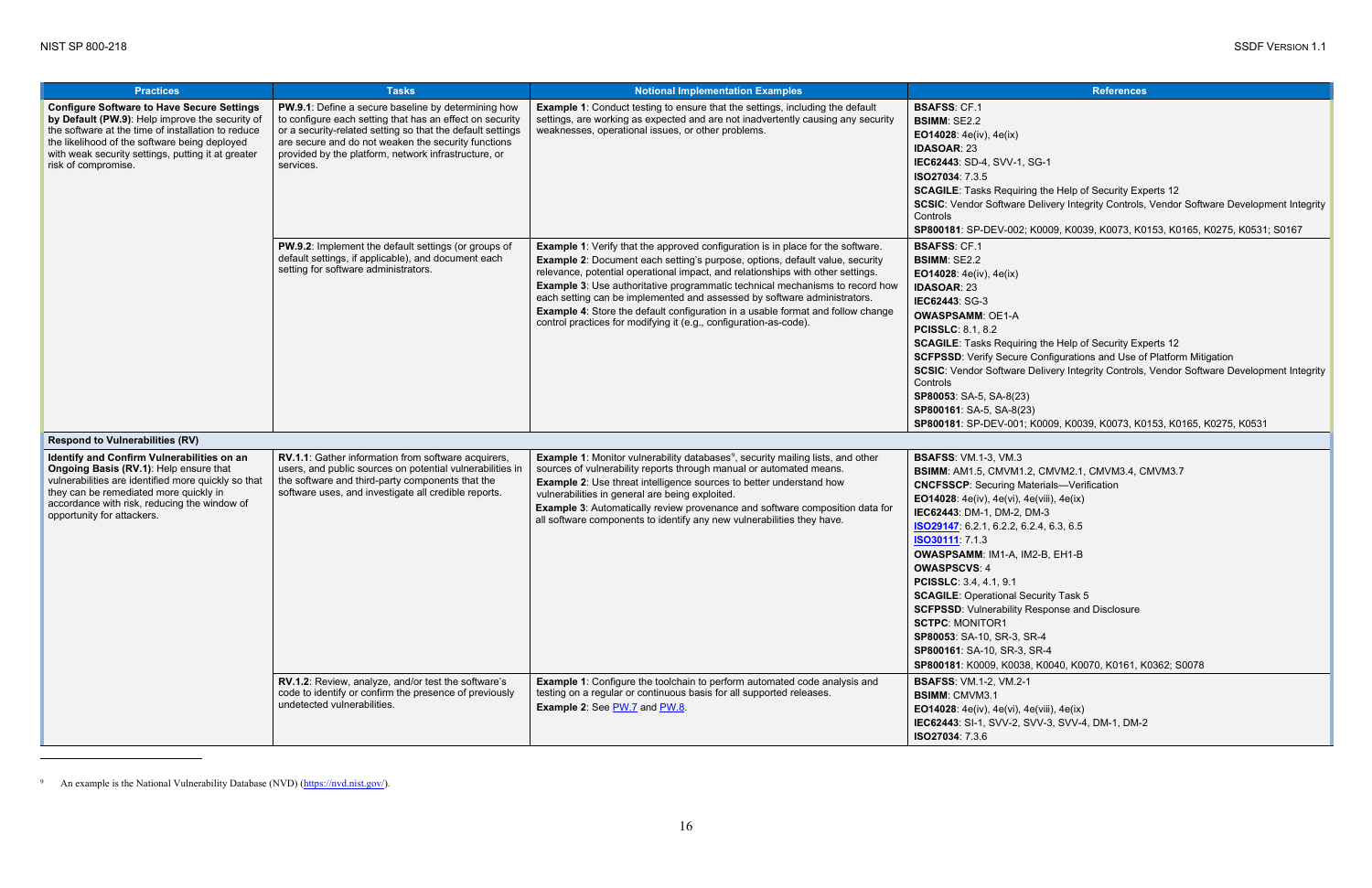| <b>Practices</b>                                                                                                                                                                                 | <b>Tasks</b>                                                                                                                                                                    | <b>Notional Implementation Examples</b>                                                                                                                                                                                                                                                                                                                                                                                                                                                                                                                                                                                                                                                                                                                                                                 | <b>References</b>                                                                                                                                                                                                                                                                                                                                                                                                                                                                                                                                                                                                                                                                                                                                          |
|--------------------------------------------------------------------------------------------------------------------------------------------------------------------------------------------------|---------------------------------------------------------------------------------------------------------------------------------------------------------------------------------|---------------------------------------------------------------------------------------------------------------------------------------------------------------------------------------------------------------------------------------------------------------------------------------------------------------------------------------------------------------------------------------------------------------------------------------------------------------------------------------------------------------------------------------------------------------------------------------------------------------------------------------------------------------------------------------------------------------------------------------------------------------------------------------------------------|------------------------------------------------------------------------------------------------------------------------------------------------------------------------------------------------------------------------------------------------------------------------------------------------------------------------------------------------------------------------------------------------------------------------------------------------------------------------------------------------------------------------------------------------------------------------------------------------------------------------------------------------------------------------------------------------------------------------------------------------------------|
|                                                                                                                                                                                                  | RV.1.3: Have a policy that addresses vulnerability<br>disclosure and remediation, and implement the roles,<br>responsibilities, and processes needed to support that<br>policy. | <b>Example 1:</b> Establish a vulnerability disclosure program, and make it easy for<br>security researchers to learn about your program and report possible<br>vulnerabilities.<br><b>Example 2:</b> Have a Product Security Incident Response Team (PSIRT) and<br>processes in place to handle the responses to vulnerability reports and incidents,<br>including communications plans for all stakeholders.<br><b>Example 3:</b> Have a security response playbook to handle a generic reported<br>vulnerability, a report of zero-days, a vulnerability being exploited in the wild, and<br>a major ongoing incident involving multiple parties and open-source software<br>components.<br><b>Example 4: Periodically conduct exercises of the product security incident</b><br>response processes. | ISO29147: 6.4<br>ISO30111: 7.1.4<br><b>PCISSLC: 3.4, 4.1</b><br><b>SCAGILE: Operational Security Tasks 10, 11</b><br>SP80053: SA-11<br>SP800161: SA-11<br>SP800181: SP-DEV-002; K0009, K0039, K0153<br><b>BSAFSS: VM.1-1, VM.2</b><br>BSIMM: CMVM1.1, CMVM2.1, CMVM3.3, CMVM3.7<br>EO14028: 4e(viii), 4e(ix)<br>IEC62443: DM-1, DM-2, DM-3, DM-4, DM-5<br><b>ISO29147: All</b><br><b>ISO30111: All</b><br><b>MSSDL: 12</b><br><b>NISTLABEL: 2.2.2.3</b><br><b>OWASPMASVS: 1.11</b><br>OWASPSAMM: IM1-A, IM1-B, IM2-A, IM2-B<br><b>PCISSLC: 9.2, 9.3</b><br><b>SCFPSSD:</b> Vulnerability Response and Disclosure<br>SP80053: SA-15(10)<br>SP800160: 3.3.8<br>SP800161: SA-15(10)<br>SP800181: K0041, K0042, K0151, K0292, K0317; S<br><b>SP800216: All</b> |
| Assess, Prioritize, and Remediate<br>Vulnerabilities (RV.2): Help ensure that<br>vulnerabilities are remediated in accordance with<br>risk to reduce the window of opportunity for<br>attackers. | RV.2.1: Analyze each vulnerability to gather sufficient<br>information about risk to plan its remediation or other<br>risk response.                                            | <b>Example 1:</b> Use existing issue tracking software to record each vulnerability.<br><b>Example 2: Perform risk calculations for each vulnerability based on estimates of</b><br>its exploitability, the potential impact if exploited, and any other relevant<br>characteristics.                                                                                                                                                                                                                                                                                                                                                                                                                                                                                                                   | <b>BSAFSS: VM.2</b><br>BSIMM: CMVM1.2, CMVM2.2<br><b>EO14028:</b> 4e(iv), 4e(viii), 4e(ix)<br>IEC62443: DM-2, DM-3<br>ISO30111: 7.1.4<br><b>NISTLABEL: 2.2.2.2</b><br><b>PCISSLC: 3.4, 4.2</b><br><b>SCAGILE: Operational Security Task 1, Tasks Requares</b><br>SP80053: SA-10, SA-15(7)<br>SP800160: 3.3.8<br>SP800161: SA-15(7)<br>SP800181: K0009, K0039, K0070, K0161, K0165; S                                                                                                                                                                                                                                                                                                                                                                       |

**SP800181**: K0041, K0042, K0151, K0292, K0317; S0054; A0025

nal Security Task 1, Tasks Requiring the Help of Security Experts 10 **S-15(7)** 

**SP800181**: K0009, K0039, K0070, K0161, K0165; S0078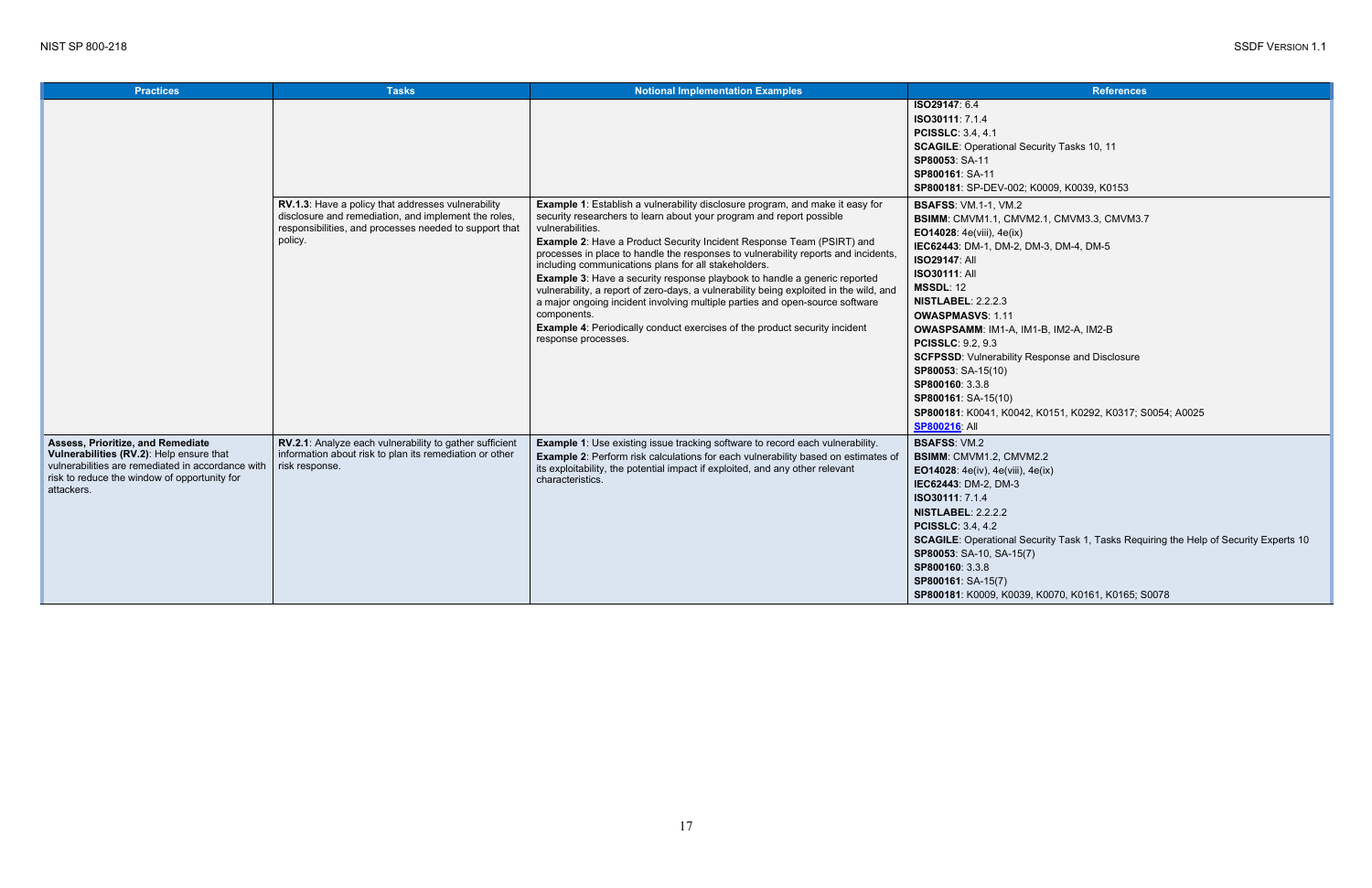al Security Task 2 **SCFPSSD**: Fix the Vulnerability, Identify Mitigating Factors or Workarounds

evelopment Lifecycle Feedback

| <b>Practices</b>                                                                                                                | <b>Tasks</b>                                                                                                                                                                                            | <b>Notional Implementation Examples</b>                                                                                                                                                                                                                                                                                                                                                                                                                                                                                                                                                                                                                                                                                                                                                                                                                                                                                                                                                                                                                                                                                                                                                                                                                             | <b>References</b>                                                                                                                                                                                                                                                                                                                                                                                                                                                                                         |
|---------------------------------------------------------------------------------------------------------------------------------|---------------------------------------------------------------------------------------------------------------------------------------------------------------------------------------------------------|---------------------------------------------------------------------------------------------------------------------------------------------------------------------------------------------------------------------------------------------------------------------------------------------------------------------------------------------------------------------------------------------------------------------------------------------------------------------------------------------------------------------------------------------------------------------------------------------------------------------------------------------------------------------------------------------------------------------------------------------------------------------------------------------------------------------------------------------------------------------------------------------------------------------------------------------------------------------------------------------------------------------------------------------------------------------------------------------------------------------------------------------------------------------------------------------------------------------------------------------------------------------|-----------------------------------------------------------------------------------------------------------------------------------------------------------------------------------------------------------------------------------------------------------------------------------------------------------------------------------------------------------------------------------------------------------------------------------------------------------------------------------------------------------|
|                                                                                                                                 | RV.2.2: Plan and implement risk responses for<br>vulnerabilities.                                                                                                                                       | <b>Example 1:</b> Make a risk-based decision as to whether each vulnerability will be<br>remediated or if the risk will be addressed through other means (e.g., risk<br>acceptance, risk transference), and prioritize any actions to be taken.<br><b>Example 2:</b> If a permanent mitigation for a vulnerability is not yet available,<br>determine how the vulnerability can be temporarily mitigated until the permanent<br>solution is available, and add that temporary remediation to the plan.<br><b>Example 3:</b> Develop and release security advisories that provide the necessary<br>information to software acquirers, including descriptions of what the vulnerabilities<br>are, how to find instances of the vulnerable software, and how to address them<br>(e.g., where to get patches and what the patches change in the software; what<br>configuration settings may need to be changed; how temporary workarounds<br>could be implemented).<br><b>Example 4:</b> Deliver remediations to acquirers via an automated and trusted<br>delivery mechanism. A single remediation could address multiple vulnerabilities.<br><b>Example 5:</b> Update records of design decisions, risk responses, and approved<br>exceptions as needed. See PW.1.2. | <b>BSAFSS: VM.1-1, VM-2</b><br><b>BSIMM: CMVM2.1</b><br>EO14028: 4e(iv), 4e(vi), 4e(viii), 4e(ix)<br>IEC62443: DM-4<br>ISO30111: 7.1.4, 7.1.5<br><b>NISTLABEL: 2.2.2.2</b><br><b>PCISSLC: 4.1, 4.2, 10.1</b><br><b>SCAGILE: Operational Security Task 2</b><br>SCFPSSD: Fix the Vulnerability, Identify Mitigating F<br><b>SCTPC: MITIGATE</b><br>SP80053: SA-5, SA-10, SA-11, SA-15(7)<br>SP800160: 3.3.8<br>SP800161: SA-5, SA-8, SA-10, SA-11, SA-15(7)<br>SP800181: T0163, T0229, T0264; K0009, K0070 |
| Analyze Vulnerabilities to Identify Their Root<br>Causes (RV.3): Help reduce the frequency of<br>vulnerabilities in the future. | RV.3.1: Analyze identified vulnerabilities to determine<br>their root causes.                                                                                                                           | <b>Example 1: Record the root cause of discovered issues.</b><br><b>Example 2:</b> Record lessons learned through root cause analysis in a wiki that<br>developers can access and search.                                                                                                                                                                                                                                                                                                                                                                                                                                                                                                                                                                                                                                                                                                                                                                                                                                                                                                                                                                                                                                                                           | <b>BSAFSS: VM.2-1</b><br>BSIMM: CMVM3.1, CMVM3.2<br>EO14028: $4e(ix)$<br>IEC62443: DM-3<br>ISO30111: 7.1.4<br><b>OWASPSAMM: IM3-A</b><br>PCISSLC: 4.2<br>SCFPSSD: Secure Development Lifecycle Feedbac<br>SP800181: T0047, K0009, K0039, K0070, K0343                                                                                                                                                                                                                                                     |
|                                                                                                                                 | RV.3.2: Analyze the root causes over time to identify<br>patterns, such as a particular secure coding practice<br>not being followed consistently.                                                      | <b>Example 1:</b> Record lessons learned through root cause analysis in a wiki that<br>developers can access and search.<br><b>Example 2:</b> Add mechanisms to the toolchain to automatically detect future<br>instances of the root cause.<br><b>Example 3:</b> Update manual processes to detect future instances of the root<br>cause.                                                                                                                                                                                                                                                                                                                                                                                                                                                                                                                                                                                                                                                                                                                                                                                                                                                                                                                          | <b>BSAFSS: VM.2-1, PD.1-3</b><br>BSIMM: CP3.3, CMVM3.2<br>EO14028: $4e(ix)$<br>IEC62443: DM-4<br>ISO30111: 7.1.7<br><b>OWASPSAMM: IM3-B</b><br><b>PCISSLC: 2.6, 4.2</b><br>SCFPSSD: Secure Development Lifecycle Feedbac<br>SP800160: 3.3.8<br>SP800181: T0111, K0009, K0039, K0070, K0343                                                                                                                                                                                                                |
|                                                                                                                                 | RV.3.3: Review the software for similar vulnerabilities<br>to eradicate a class of vulnerabilities, and proactively<br>fix them rather than waiting for external reports.                               | <b>Example 1: See PW.7 and PW.8.</b>                                                                                                                                                                                                                                                                                                                                                                                                                                                                                                                                                                                                                                                                                                                                                                                                                                                                                                                                                                                                                                                                                                                                                                                                                                | <b>BSAFSS: VM.2</b><br>BSIMM: CR3.3, CMVM3.1<br>EO14028: 4e(iv), 4e(viii), 4e(ix)<br>IEC62443: SI-1, DM-3, DM-4<br>ISO30111: 7.1.4<br><b>PCISSLC: 4.2</b><br>SP80053: SA-11<br>SP800161: SA-11<br>SP800181: SP-DEV-001, SP-DEV-002; K0009, K00                                                                                                                                                                                                                                                            |
|                                                                                                                                 | RV.3.4: Review the SDLC process, and update it if<br>appropriate to prevent (or reduce the likelihood of) the<br>root cause recurring in updates to the software or in<br>new software that is created. | Example 1: Record lessons learned through root cause analysis in a wiki that<br>developers can access and search.<br><b>Example 2:</b> Plan and implement changes to the appropriate SDLC practices.                                                                                                                                                                                                                                                                                                                                                                                                                                                                                                                                                                                                                                                                                                                                                                                                                                                                                                                                                                                                                                                                | <b>BSAFSS: PD.1-3</b><br>BSIMM: CP3.3, CMVM3.2<br>EO14028: $4e(ix)$<br>IEC62443: DM-6<br>ISO30111: 7.1.7<br><b>MSSDL: 2</b>                                                                                                                                                                                                                                                                                                                                                                               |

001, SP-DEV-002; K0009, K0039, K0070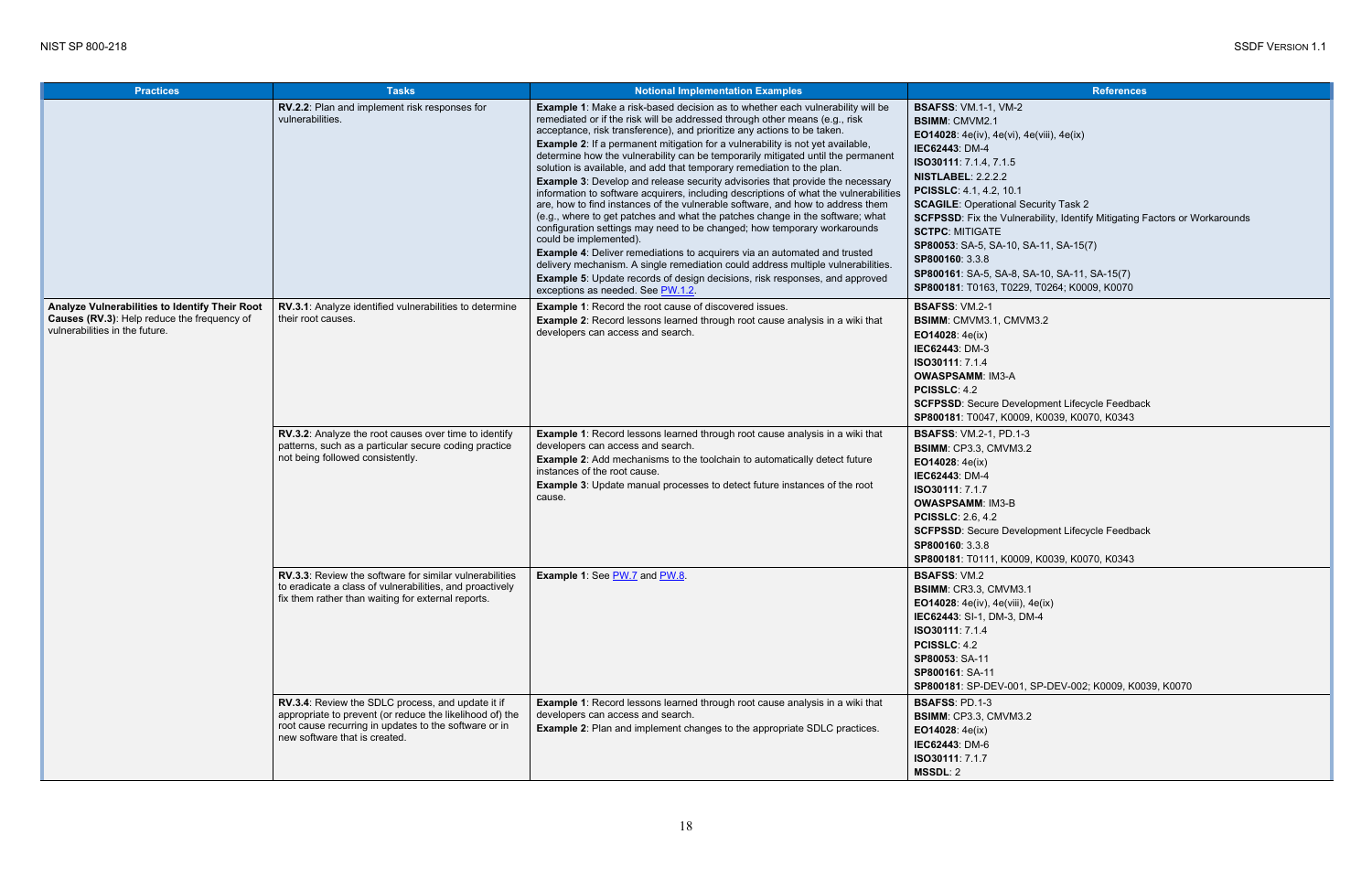| <b>Practices</b> | <b>Tasks</b> | <b>Notional Implementation Examples</b> | <b>References</b>                              |
|------------------|--------------|-----------------------------------------|------------------------------------------------|
|                  |              |                                         | $\vert$ PCISSLC: 2.6, 4.2                      |
|                  |              |                                         | SCFPSSD: Secure Development Lifecycle Feedback |
|                  |              |                                         | SP80053: SA-15                                 |
|                  |              |                                         | $\blacksquare$ SP800161: SA-15                 |
|                  |              |                                         | SP800181: K0009, K0039, K0070                  |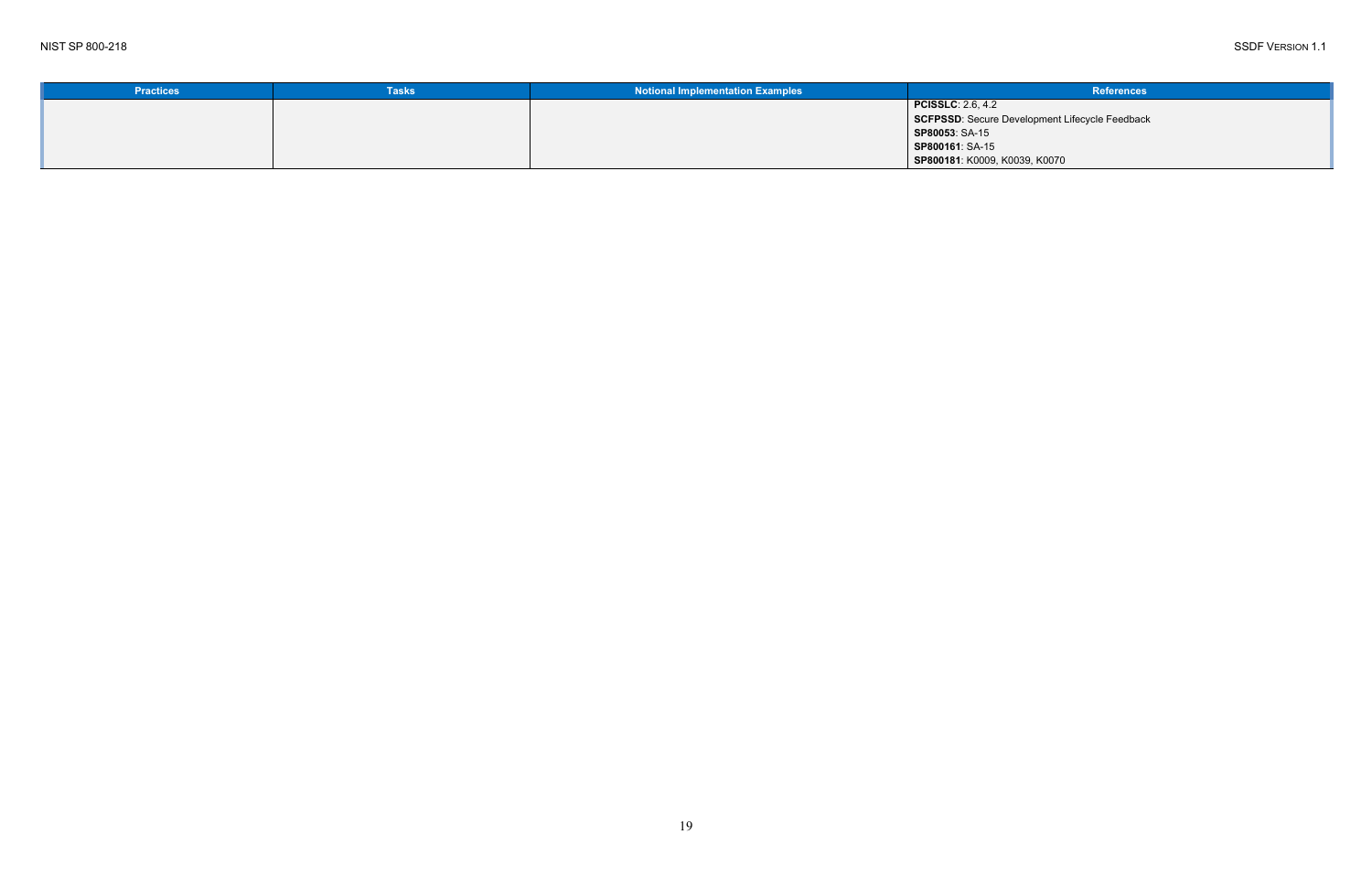<span id="page-28-9"></span><span id="page-28-8"></span><span id="page-28-7"></span><span id="page-28-6"></span><span id="page-28-5"></span><span id="page-28-4"></span><span id="page-28-3"></span><span id="page-28-2"></span><span id="page-28-1"></span><span id="page-28-0"></span>

| <b>References</b> |                                                                                                                                                                                                                                                                                                                                                                                                                       |
|-------------------|-----------------------------------------------------------------------------------------------------------------------------------------------------------------------------------------------------------------------------------------------------------------------------------------------------------------------------------------------------------------------------------------------------------------------|
| [BSAFSS]          | BSA (2020) The BSA Framework for Secure Software: A New Approach to<br>Securing the Software Lifecycle, Version 1.1. Available at<br>https://www.bsa.org/files/reports/bsa framework secure software update<br>2020.pdf                                                                                                                                                                                               |
| [BSIMM]           | Migues S, Erlikhman E, Ewers J, Nassery K (2021) BSIMM12 2021<br>Foundations Report. Available at<br>https://www.bsimm.com/content/dam/bsimm/reports/bsimm12-<br>foundations.pdf                                                                                                                                                                                                                                      |
| [CNCFSSCP]        | Cloud Native Computing Foundation (2021) Software Supply Chain Best<br>Practices. Available at https://github.com/cncf/tag-<br>security/tree/main/supply-chain-security/supply-chain-security-paper                                                                                                                                                                                                                   |
| [EO14028]         | Executive Order 14028 (2021) Improving the Nation's Cybersecurity. (The<br>White House, Washington, DC), DCPD-202100401, May 12, 2021.<br>https://www.govinfo.gov/app/details/DCPD-202100401                                                                                                                                                                                                                          |
| [IDASOAR]         | Hong Fong EK, Wheeler D, Henninger A (2016) State-of-the-Art<br>Resources (SOAR) for Software Vulnerability Detection, Test, and<br>Evaluation 2016. (Institute for Defense Analyses [IDA], Alexandria, VA),<br>IDA Paper P-8005. Available at https://www.ida.org/research-and-<br>publications/publications/all/s/st/stateoftheart-resources-soar-for-software-<br>vulnerability-detection-test-and-evaluation-2016 |
| [IEC62443]        | International Electrotechnical Commission (IEC), Security for industrial<br>automation and control systems - Part 4-1: Secure product development<br>lifecycle requirements, IEC 62443-4-1, 2018. Available at<br>https://webstore.iec.ch/publication/33615                                                                                                                                                           |
| $[IR7692]$        | Waltermire DA, Scarfone KA, Casipe M (2011) Specification for the Open<br>Checklist Interactive Language (OCIL) Version 2.0. (National Institute of<br>Standards and Technology, Gaithersburg, MD), NIST Interagency or<br>Internal Report (IR) 7692. https://doi.org/10.6028/NIST.IR.7692                                                                                                                            |
| $[IR7864]$        | LeMay E, Scarfone KA, Mell PM (2012) The Common Misuse Scoring<br>System (CMSS): Metrics for Software Feature Misuse Vulnerabilities.<br>(National Institute of Standards and Technology, Gaithersburg, MD), NIST<br>Interagency or Internal Report (IR) 7864.<br>https://doi.org/10.6028/NIST.IR.7864                                                                                                                |
| [IR8397]          | Black P, Guttman B, Okun V (2021) Guidelines on Minimum Standards<br>for Developer Verification of Software. (National Institute of Standards<br>and Technology, Gaithersburg, MD), NIST Interagency or Internal Report<br>(IR) 8397. https://doi.org/10.6028/NIST.IR.8397                                                                                                                                            |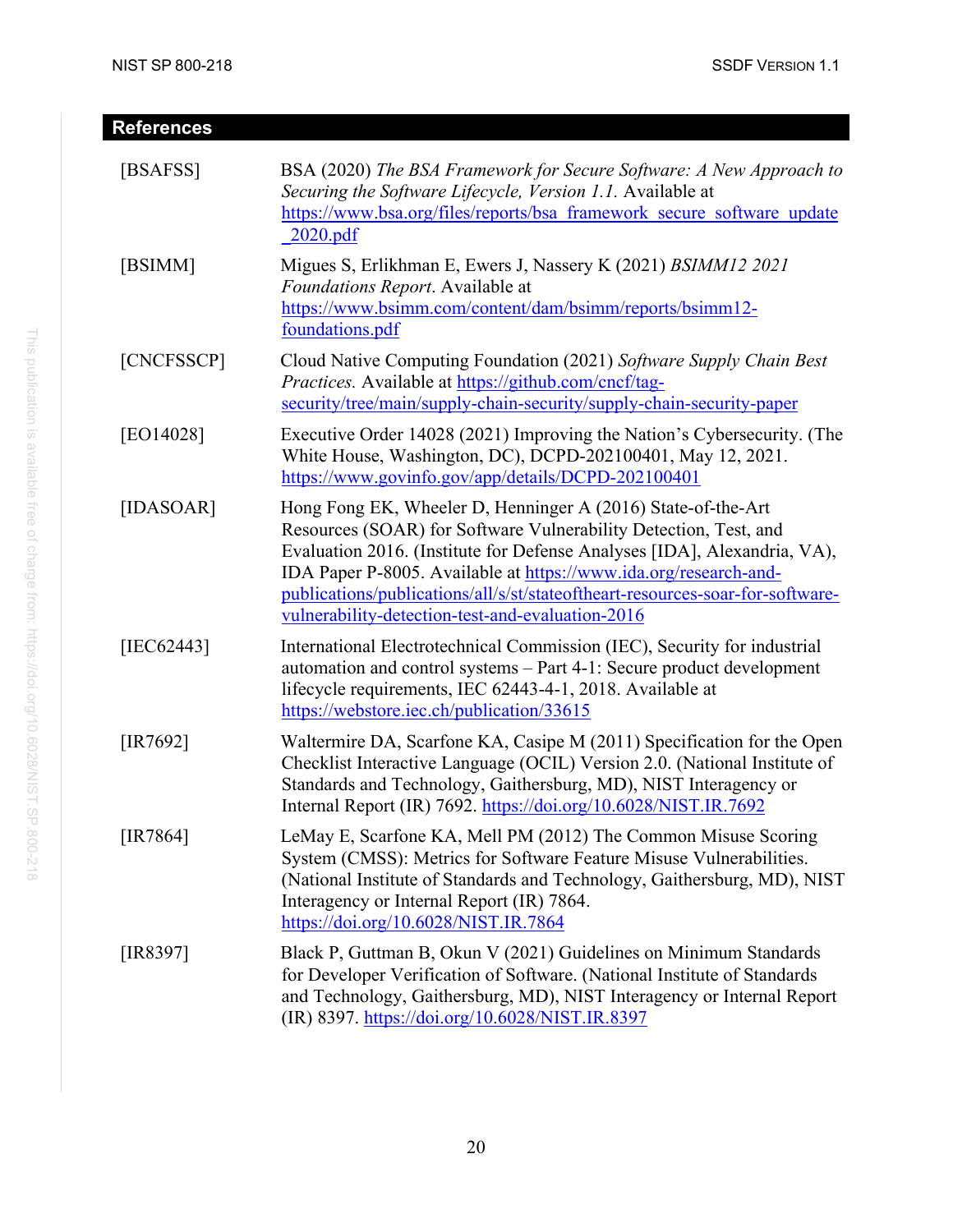<span id="page-29-10"></span><span id="page-29-9"></span><span id="page-29-8"></span><span id="page-29-7"></span><span id="page-29-6"></span><span id="page-29-5"></span><span id="page-29-4"></span><span id="page-29-3"></span><span id="page-29-2"></span><span id="page-29-1"></span><span id="page-29-0"></span>

| $[ISO27034]$ | International Organization for Standardization (ISO)/International<br>Electrotechnical Commission (IEC), Information technology – Security<br>techniques - Application security - Part 1: Overview and concepts,<br>ISO/IEC 27034-1:2011, 2011. Available at<br>https://www.iso.org/standard/44378.html |
|--------------|---------------------------------------------------------------------------------------------------------------------------------------------------------------------------------------------------------------------------------------------------------------------------------------------------------|
| $[ISO29147]$ | International Organization for Standardization (ISO)/International<br>Electrotechnical Commission (IEC), Information technology – Security<br>techniques - Vulnerability disclosure, ISO/IEC 29147:2018, 2018.<br>Available at https://www.iso.org/standard/72311.html                                  |
| $[ISO30111]$ | International Organization for Standardization (ISO)/International<br>Electrotechnical Commission (IEC), Information technology – Security<br>techniques - Vulnerability handling processes, ISO/IEC 30111:2019, 2019.<br>Available at https://www.iso.org/standard/69725.html                          |
| [MSSDL]      | Microsoft (2021) Security Development Lifecycle. Available at<br>https://www.microsoft.com/en-us/securityengineering/sdl/                                                                                                                                                                               |
| [NISTCSF]    | National Institute of Standards and Technology (2018) Framework for<br>Improving Critical Infrastructure Cybersecurity, Version 1.1. (National<br>Institute of Standards and Technology, Gaithersburg, MD).<br>https://doi.org/10.6028/NIST.CSWP.04162018                                               |
| [NISTLABEL]  | Ogata M, Haney J, Merkel W, Phelps A (2022) Recommended Criteria for<br>Cybersecurity Labeling of Consumer Software. (National Institute of<br>Standards and Technology, Gaithersburg, MD). Available at<br>https://www.nist.gov/itl/executive-order-improving-nations-cybersecurity                    |
| [NTIASBOM]   | National Telecommunications and Information Administration (NTIA)<br>(2021) The Minimum Elements For a Software Bill of Materials (SBOM).<br>Available at https://www.ntia.doc.gov/report/2021/minimum-elements-<br>software-bill-materials-sbom                                                        |
| [OWASPASVS]  | Open Web Application Security Project (2021) OWASP Application<br>Security Verification Standard 4.0.3. Available at<br>https://github.com/OWASP/ASVS                                                                                                                                                   |
| [OWASPMASVS] | Open Web Application Security Project (2021) OWASP Mobile<br>Application Security Verification Standard, Version 1.4.2. Available at<br>https://github.com/OWASP/owasp-masys/releases                                                                                                                   |
| [OWASPSAMM]  | Open Web Application Security Project (2017) Software Assurance<br>Maturity Model Version 1.5. Available at<br>https://www.owasp.org/index.php/OWASP SAMM Project                                                                                                                                       |
| [OWASPSCVS]  | Open Web Application Security Project (2020) OWASP Software<br>Component Verification Standard, Version 1.0. Available at<br>https://github.com/OWASP/Software-Component-Verification-Standard                                                                                                          |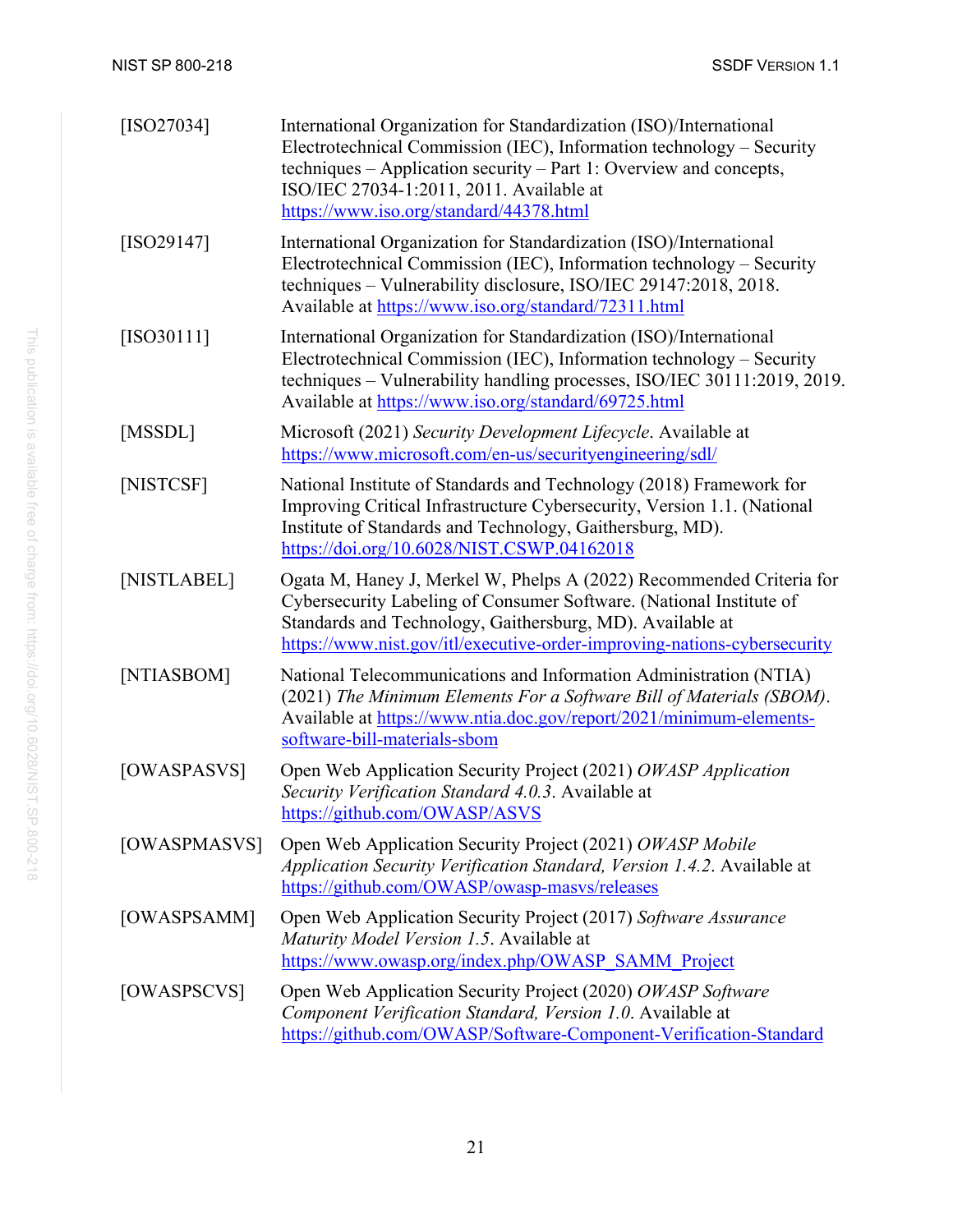<span id="page-30-7"></span><span id="page-30-6"></span><span id="page-30-5"></span><span id="page-30-4"></span><span id="page-30-3"></span><span id="page-30-2"></span><span id="page-30-1"></span><span id="page-30-0"></span>

| [PCISSLC]  | Payment Card Industry (PCI) Security Standards Council (2021) Secure<br>Software Lifecycle (Secure SLC) Requirements and Assessment Procedures<br>Version 1.1. Available at<br>https://www.pcisecuritystandards.org/document_library?category=sware_s<br>ec#results                                                                                                                     |
|------------|-----------------------------------------------------------------------------------------------------------------------------------------------------------------------------------------------------------------------------------------------------------------------------------------------------------------------------------------------------------------------------------------|
| [SCAGILE]  | Software Assurance Forum for Excellence in Code (2012) Practical<br>Security Stories and Security Tasks for Agile Development Environments.<br>Available at<br>http://www.safecode.org/publication/SAFECode Agile Dev Security0712<br>.pdf                                                                                                                                              |
| [SCFPSSD]  | Software Assurance Forum for Excellence in Code (2018) Fundamental<br>Practices for Secure Software Development: Essential Elements of a<br>Secure Development Lifecycle Program, Third Edition. Available at<br>https://safecode.org/wp-<br>content/uploads/2018/03/SAFECode Fundamental Practices for Secure<br>Software Development March 2018.pdf                                   |
| [SCSIC]    | Software Assurance Forum for Excellence in Code (2010) Software<br>Integrity Controls: An Assurance-Based Approach to Minimizing Risks in<br>the Software Supply Chain. Available at<br>http://www.safecode.org/publication/SAFECode Software Integrity Cont<br>rols0610.pdf                                                                                                            |
| [SCTPC]    | Software Assurance Forum for Excellence in Code (2017) Managing<br>Security Risks Inherent in the Use of Third-Party Components. Available<br>at https://www.safecode.org/wp-<br>content/uploads/2017/05/SAFECode TPC Whitepaper.pdf                                                                                                                                                    |
| [SCTTM]    | Software Assurance Forum for Excellence in Code (2017) Tactical Threat<br>Modeling. Available at https://www.safecode.org/wp-<br>content/uploads/2017/05/SAFECode TM Whitepaper.pdf                                                                                                                                                                                                     |
| [SP80053]  | Joint Task Force (2020) Security and Privacy Controls for Information<br>Systems and Organizations. (National Institute of Standards and<br>Technology, Gaithersburg, MD), NIST Special Publication (SP) 800-53,<br>Rev. 5. Includes updates as of December 10, 2020.<br>https://doi.org/10.6028/NIST.SP.800-53r5                                                                       |
| [SP800160] | Ross R, McEvilley M, Oren J (2016) Systems Security Engineering:<br>Considerations for a Multidisciplinary Approach in the Engineering of<br>Trustworthy Secure Systems. (National Institute of Standards and<br>Technology, Gaithersburg, MD), NIST Special Publication (SP) 800-160,<br>Volume 1. Includes updates as of March 21, 2018.<br>https://doi.org/10.6028/NIST.SP.800-160v1 |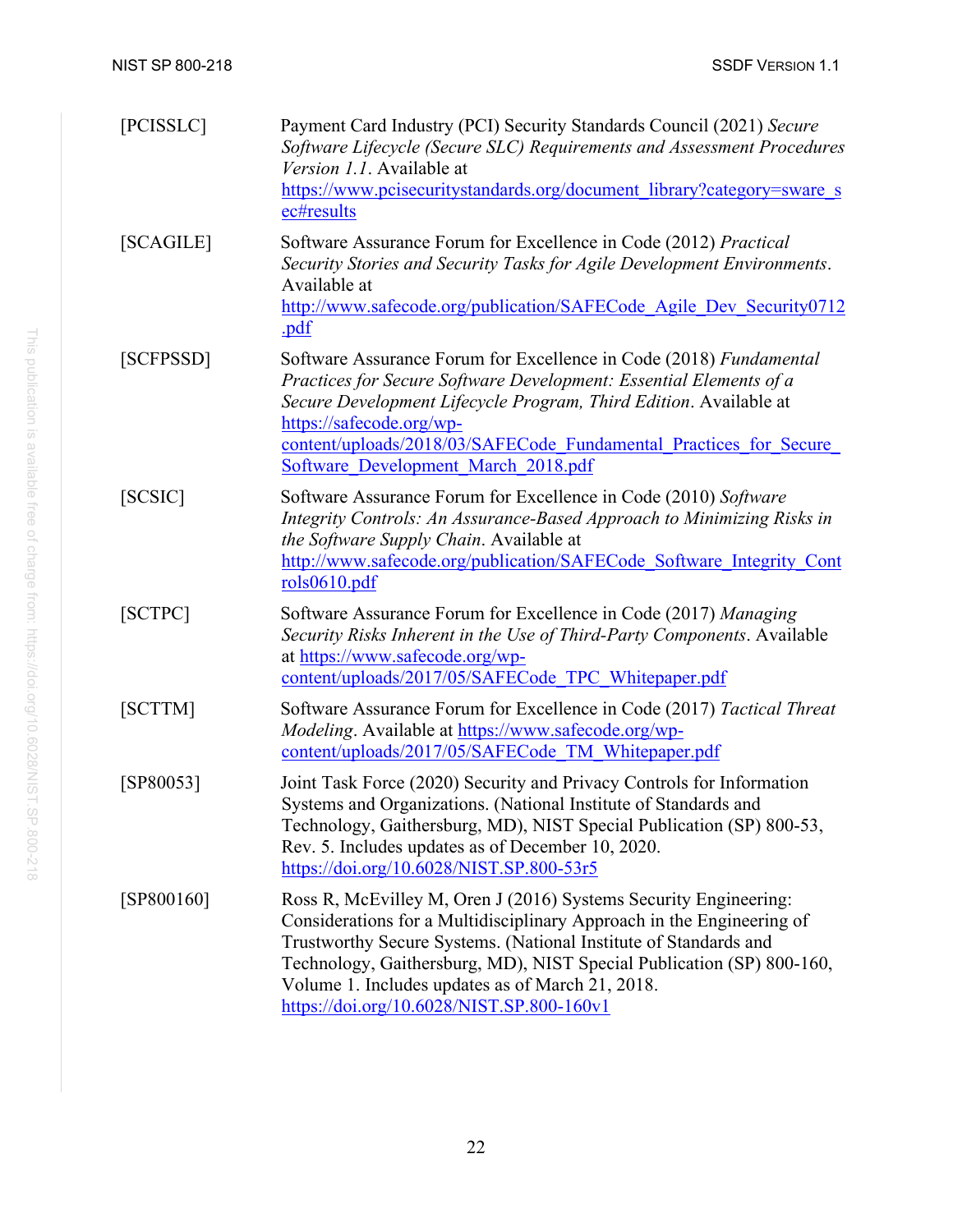<span id="page-31-2"></span><span id="page-31-1"></span><span id="page-31-0"></span>

| [SP800161] | Boyens J, Smith A, Bartol N, Winkler K, Holbrook A, Fallon M (2021)<br>Cybersecurity Supply Chain Risk Management Practices for Systems and<br>Organizations. (National Institute of Standards and Technology,<br>Gaithersburg, MD), Second Draft NIST Special Publication (SP) 800-161,<br>Rev. 1. https://doi.org/10.6028/NIST.SP.800-161r1-draft2 |
|------------|------------------------------------------------------------------------------------------------------------------------------------------------------------------------------------------------------------------------------------------------------------------------------------------------------------------------------------------------------|
| [SP800181] | Newhouse W, Keith S, Scribner B, Witte G (2017) National Initiative for<br>Cybersecurity Education (NICE) Cybersecurity Workforce Framework.<br>(National Institute of Standards and Technology, Gaithersburg, MD), NIST<br>Special Publication (SP) 800-181. https://doi.org/10.6028/NIST.SP.800-<br>181                                            |
| [SP800216] | Schaffer K, Mell P, Trinh H (2021) Recommendations for Federal<br>Vulnerability Disclosure Guidelines. (National Institute of Standards and<br>Technology, Gaithersburg, MD), Draft NIST Special Publication (SP) 800-<br>216. https://doi.org/10.6028/NIST.SP.800-216-draft                                                                         |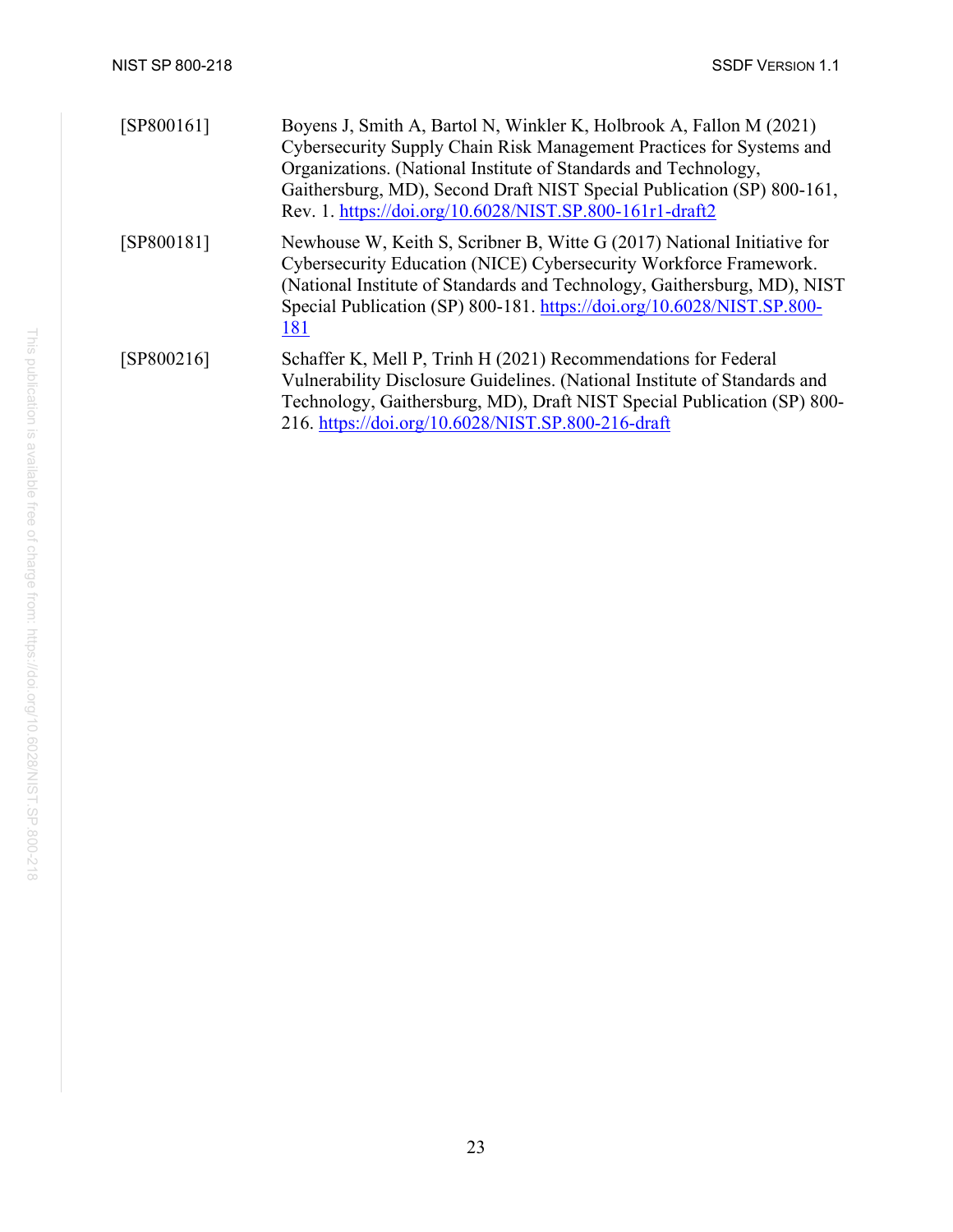#### <span id="page-32-0"></span>**The SSDF and Executive Order 14028**

The President's Executive Order (EO) on "Improving the Nation's Cybersecurity (14028)" issued on May 12, 2021 [\[EO14028\],](#page-28-4) charged multiple agencies – including NIST – with enhancing cybersecurity through a variety of initiatives related to the security and integrity of the software supply chain.

Section 4 of the EO directed NIST to solicit input from the private sector, academia, government agencies, and others and to identify existing or develop new standards, tools, best practices, and other guidelines to enhance software supply chain security. [Table 2](#page-32-1) maps the subsections from Section 4e of the EO to SSDF practices and tasks that can help address each subsection as part of a risk-based approach.

<span id="page-32-1"></span>

| EO 14028<br><b>Subsection</b> | <b>SSDF Practices and Tasks</b>                                                                                                                   |
|-------------------------------|---------------------------------------------------------------------------------------------------------------------------------------------------|
| 4e(i)(A)                      | PO.5.1                                                                                                                                            |
| 4e(i)(B)                      | PO.5.1                                                                                                                                            |
| 4e(i)(C)                      | PO.5.1, PO.5.2                                                                                                                                    |
| 4e(i)(D)                      | PO.5.1                                                                                                                                            |
| 4e(i)(E)                      | PO.5.2                                                                                                                                            |
| 4e(i)(F)                      | PO.3.2, PO.3.3, PO.5.1, PO.5.2                                                                                                                    |
| 4e(ii)                        | PO.3.2, PO.3.3, PO.5.1, PO.5.2                                                                                                                    |
| 4e(iii)                       | PO.3.1, PO.3.2, PO.5.1, PO.5.2, PS.1.1, PS.2.1, PS.3.1, PW.4.1, PW.4.4                                                                            |
| 4e(iv)                        | PO.4.1, PO.4.2, PS.1.1, PW.2.1, PW.4.4, PW.5.1, PW.6.1, PW.6.2, PW.7.1, PW.7.2, PW.8.2,<br>PW.9.1, PW.9.2, RV.1.1, RV.1.2, RV.2.1, RV.2.2, RV.3.3 |
| 4e(v)                         | PO.3.2, PO.3.3, PO.4.1, PO.4.2, PO.5.1, PO.5.2, PW.1.2, PW.2.1, PW.7.2, PW.8.2, RV.2.2                                                            |
| 4e(vi)                        | PO.1.3, PO.3.2, PO.5.1, PO.5.2, PS.3.1, PS.3.2, PW.4.1, PW.4.4, RV.1.1, RV.1.2                                                                    |
| 4e(vii)                       | <b>PS.3.2</b>                                                                                                                                     |
| 4e(viii)                      | RV.1.1, RV.1.2, RV.1.3, RV.2.1, RV.2.2, RV.3.3                                                                                                    |
| 4e(ix)                        | All practices and tasks consistent with a risk-based approach                                                                                     |
| 4e(x)                         | PS.2.1, PS.3.1, PS.3.2, PW.4.1, PW.4.4                                                                                                            |

#### **Table 2: SSDF Practices Corresponding to EO 14028 Subsections**

To coincide with the release of this document, NIST has also published guidance on how software producers and acquirers can communicate with each other regarding attestation of conformance with EO 14028 Section 4e.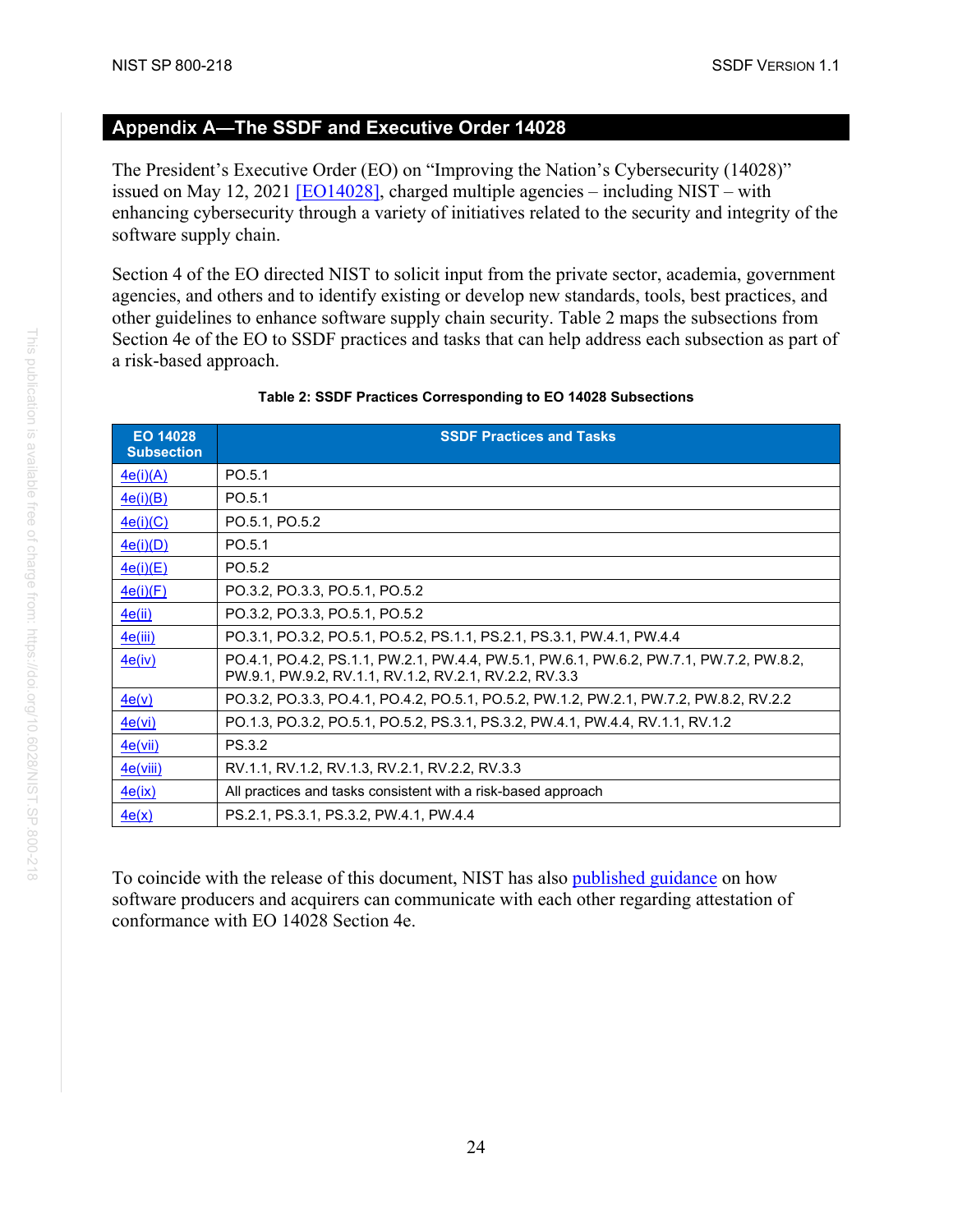## <span id="page-33-0"></span>**Appendix B-Acronyms**

Selected acronyms and abbreviations used in this document are defined below.

| <b>BSIMM</b>  | <b>Building Security In Maturity Model</b>                 |
|---------------|------------------------------------------------------------|
| <b>CISQ</b>   | Consortium for Information & Software Quality              |
| <b>CNCF</b>   | Cloud Native Computing Foundation                          |
| <b>COTS</b>   | Commercial-Off-the-Shelf                                   |
| <b>CPS</b>    | Cyber-Physical System                                      |
| DevOps        | Development and Operations                                 |
| <b>EO</b>     | <b>Executive Order</b>                                     |
| <b>GOTS</b>   | Government-Off-the-Shelf                                   |
| <b>GSA</b>    | <b>General Services Administration</b>                     |
| <b>ICS</b>    | Industrial Control System                                  |
| <b>IDA</b>    | <b>Institute for Defense Analyses</b>                      |
| <b>IEC</b>    | <b>International Electrotechnical Commission</b>           |
| IoT           | Internet of Things                                         |
| IR            | Interagency or Internal Report                             |
| <b>ISO</b>    | International Organization for Standardization             |
| <b>ISPAB</b>  | Information Security and Privacy Advisory Board            |
| IT            | <b>Information Technology</b>                              |
| <b>ITL</b>    | <b>Information Technology Laboratory</b>                   |
| <b>KPI</b>    | Key Performance Indicator                                  |
| <b>KRI</b>    | Key Risk Indicator                                         |
| <b>MITA</b>   | Medical Imaging & Technology Alliance                      |
| <b>NAVSEA</b> | Naval Sea Systems Command                                  |
| <b>NICE</b>   | National Initiative for Cybersecurity Education            |
| <b>NIST</b>   | National Institute of Standards and Technology             |
| <b>NTIA</b>   | National Telecommunications and Information Administration |
| <b>OLIR</b>   | National Online Informative References Program             |
| <b>OWASP</b>  | Open Web Application Security Project                      |
| <b>PCI</b>    | <b>Payment Card Industry</b>                               |
| <b>PSIRT</b>  | Product Security Incident Response Team                    |
| SAFECode      | Software Assurance Forum for Excellence in Code            |
| <b>SAMM</b>   | Software Assurance Maturity Model                          |
| <b>SBOM</b>   | Software Bill of Materials                                 |
| <b>SDL</b>    | [Microsoft] Security Development Lifecycle                 |
| <b>SDLC</b>   | Software Development Life Cycle                            |
| <b>SEI</b>    | Software Engineering Institute                             |
| <b>SLC</b>    | Software Lifecycle                                         |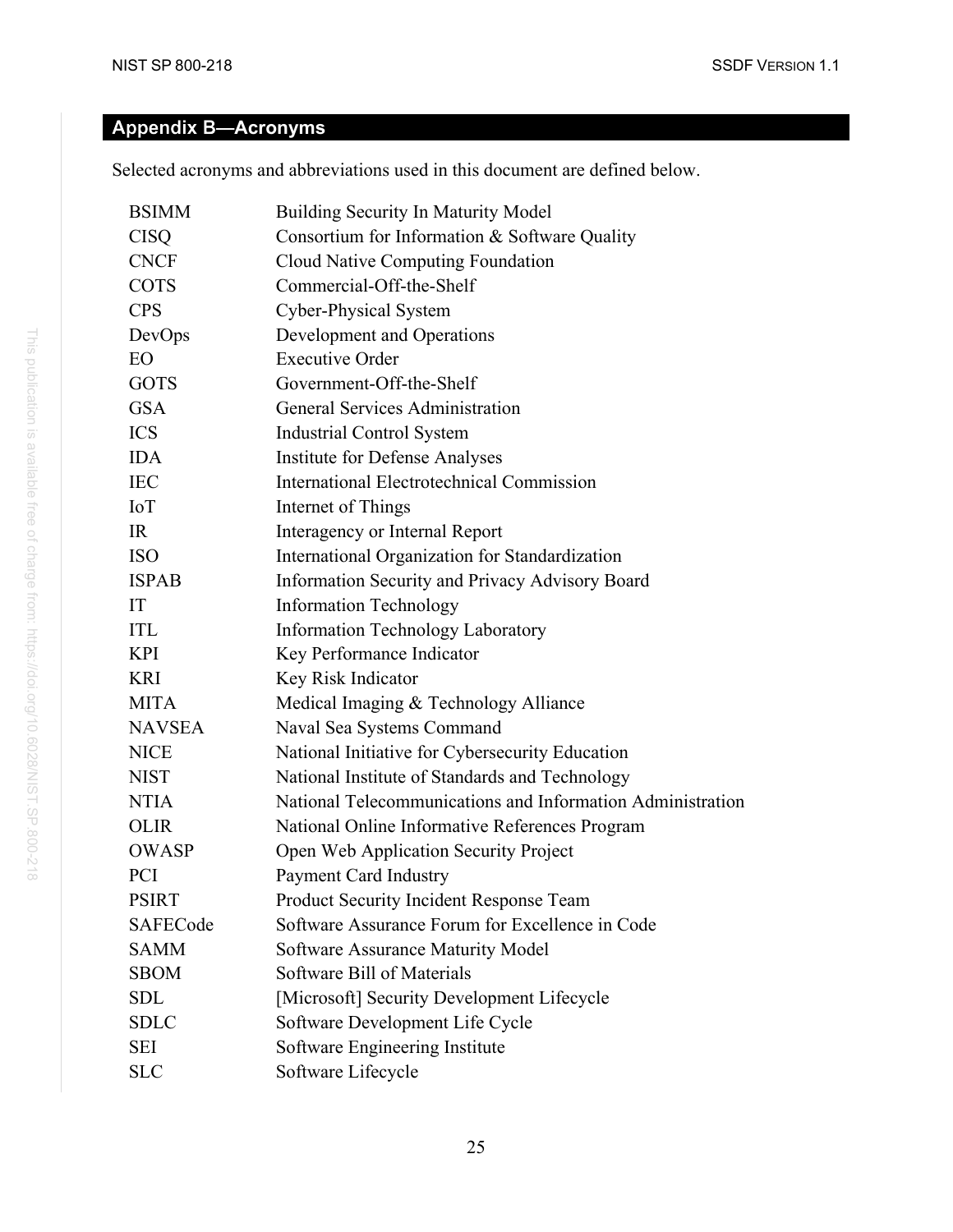### SOAR State-of-the-Art Resources SSDF Secure Software Development Framework